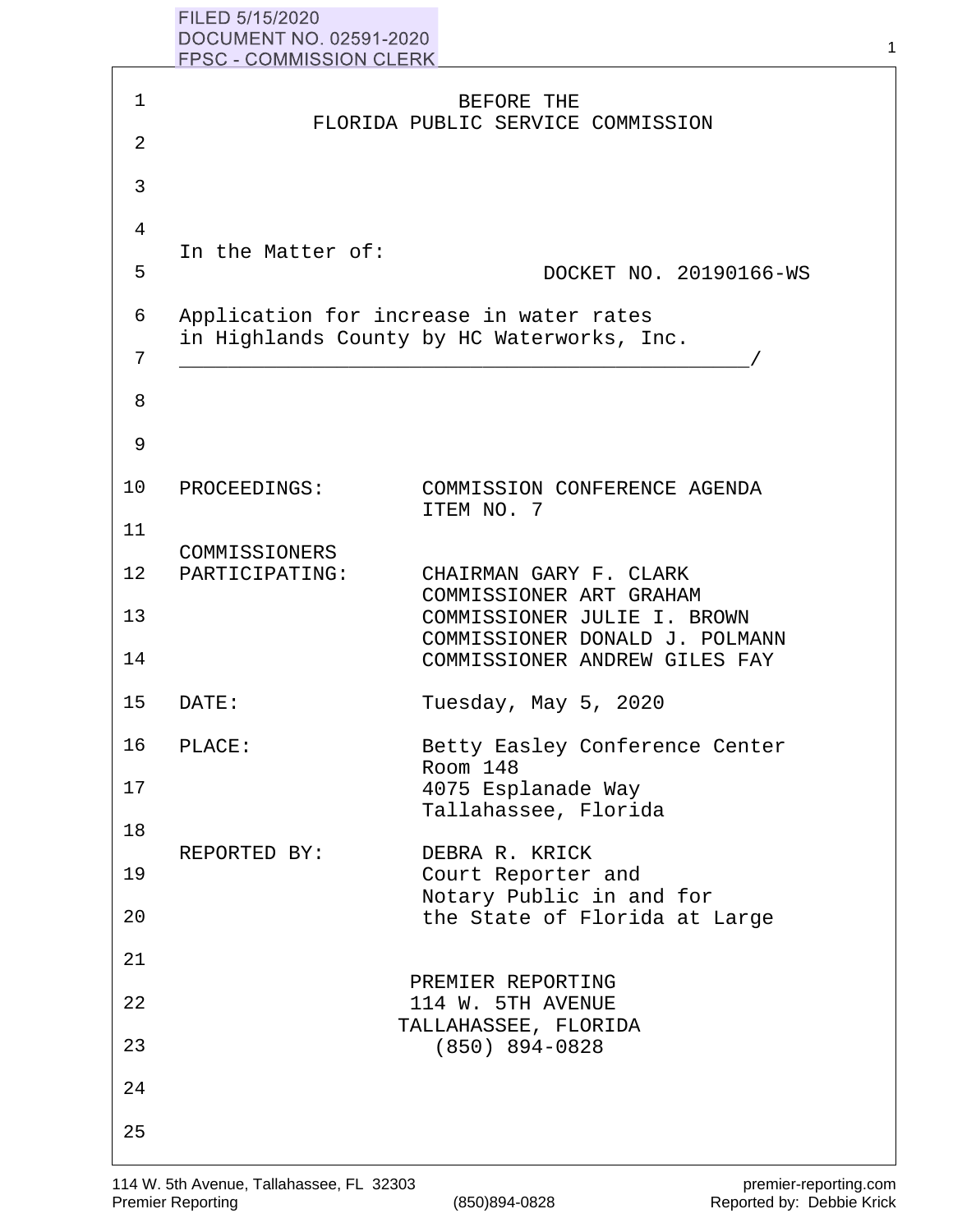P R O C E E D I N G S CHAIRMAN CLARK: Okay. We will give staff just a second to fix our screens again so we can get our fellow Commissioners back online here. Make sure we have everybody. We have one. COMMISSIONER FAY: Mr. Chairman, can you hear me? CHAIRMAN CLARK: Yes, Commissioner, Fay, we hear you. We don't see you, but we understand you are on telephone now, is that correct? COMMISSIONER FAY: Correct. Thank you. CHAIRMAN CLARK: Okay. Also would -- did you record a vote on Item No. 6, Commissioner Fay, as an affirmative? COMMISSIONER FAY: Correct. CHAIRMAN CLARK: Thank you very much. Commissioner Brown, we don't have your video. Do we have you via audio? COMMISSIONER BROWN: I am coming on. CHAIRMAN CLARK: Tada. COMMISSIONER BROWN: My children over here. CHAIRMAN CLARK: There you are. We got you now. COMMISSIONER POLMANN: As long as you don't bring the dog.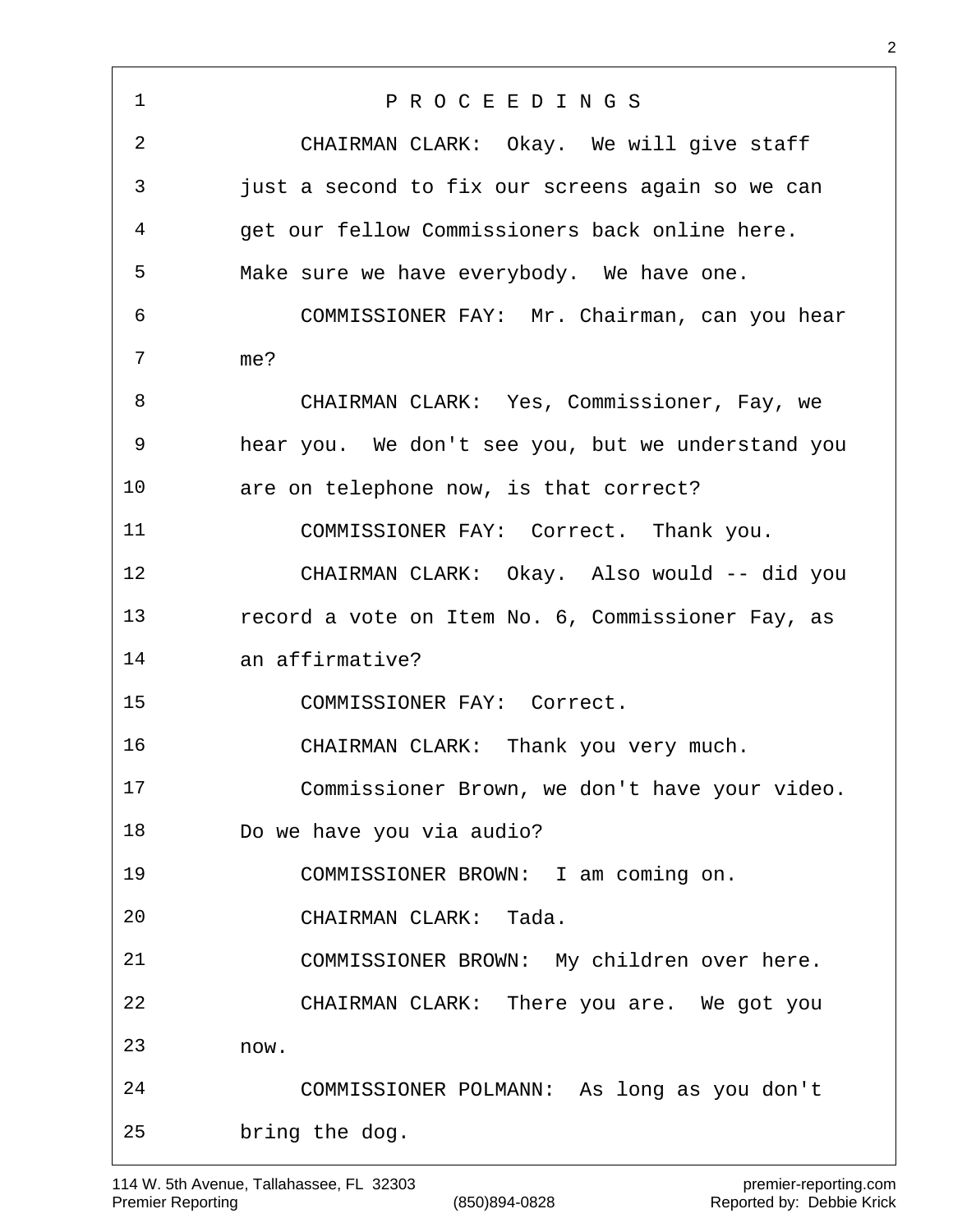COMMISSIONER BROWN: Oh, she's here. She has not left. CHAIRMAN CLARK: Everybody is participating today. Okay. I hope that -- I hope that everybody is prepared. Let's move on to Item No. 7. Mr. Futrell. MR. FUTRELL: Commissioners, Item 7 is staff's recommendation on the request of HC Waterworks, Incorporated, for an increase in water rates. HC is a Class B utility providing water service to approximately 1,000 customers in Highlands County. The utility's requested rate increase is largely due to system modifications required by the Florida Department of Transportation and the Florida Department of Environmental Protection. Staff recommends a revenue increase of \$182,937, or 32.61 percent, in order to recover these costs. Staff also recommends that the overall quality of service should be found to be unsatisfactory, and as a result, recommends a reduction in the utility's return on equity of 50 basis points. Staff held a customer meeting on February 20th, 2020, in Sebring, Florida. 18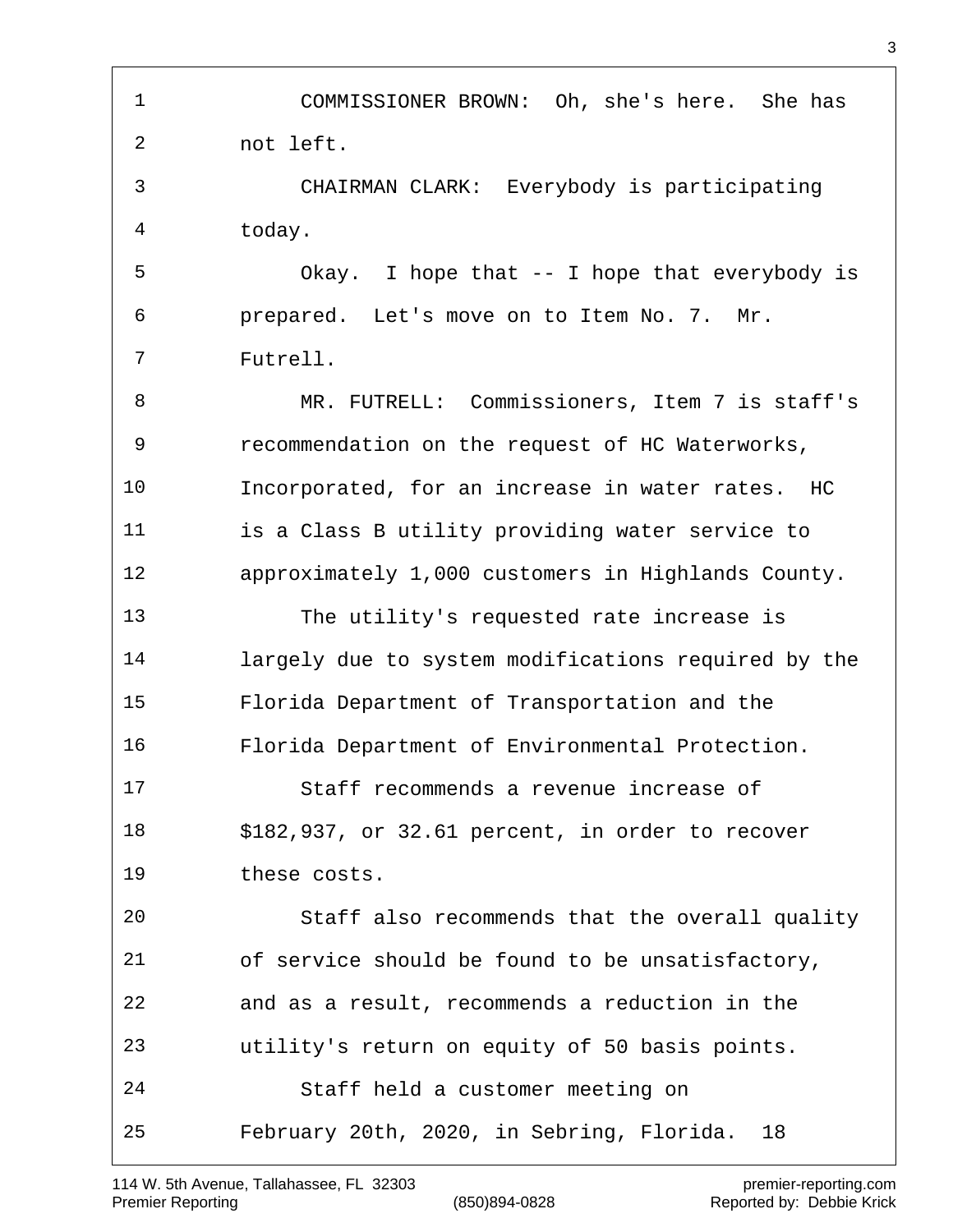customers provided feedback at the meeting, mainly regarding the water quality and overall rate increase. Subsequent to the meeting. 16 customers have filed comments in the docket. Parties would like to address the Commission, and staff is available for questions. CHAIRMAN CLARK: Thank you, Mr. Futrell. We are going to begin were Mr. Troy Rendell, representing Highlands County Waterworks. Mr. Rendell, are you on the line? MR. RENDELL: Yes, Chairman, I am. CHAIRMAN CLARK: Thank you. You are recognized. MR. RENDELL: Good morning, Mr. Chairman and Commissioners. This is Troy Rendell on behalf of HC Waterworks. And with me this morning is Mr. Gary Deremer, the President of HC Waterworks. We would like to address the Commission on Issue 1. We would also like to reserve the right to respond to both the Office of Public Counsel comments as well as the representative from Highlands County. CHAIRMAN CLARK: All right. You are recognized. MR. DEREMER: Thank you. This is -- thank you. This is Gary Deremer.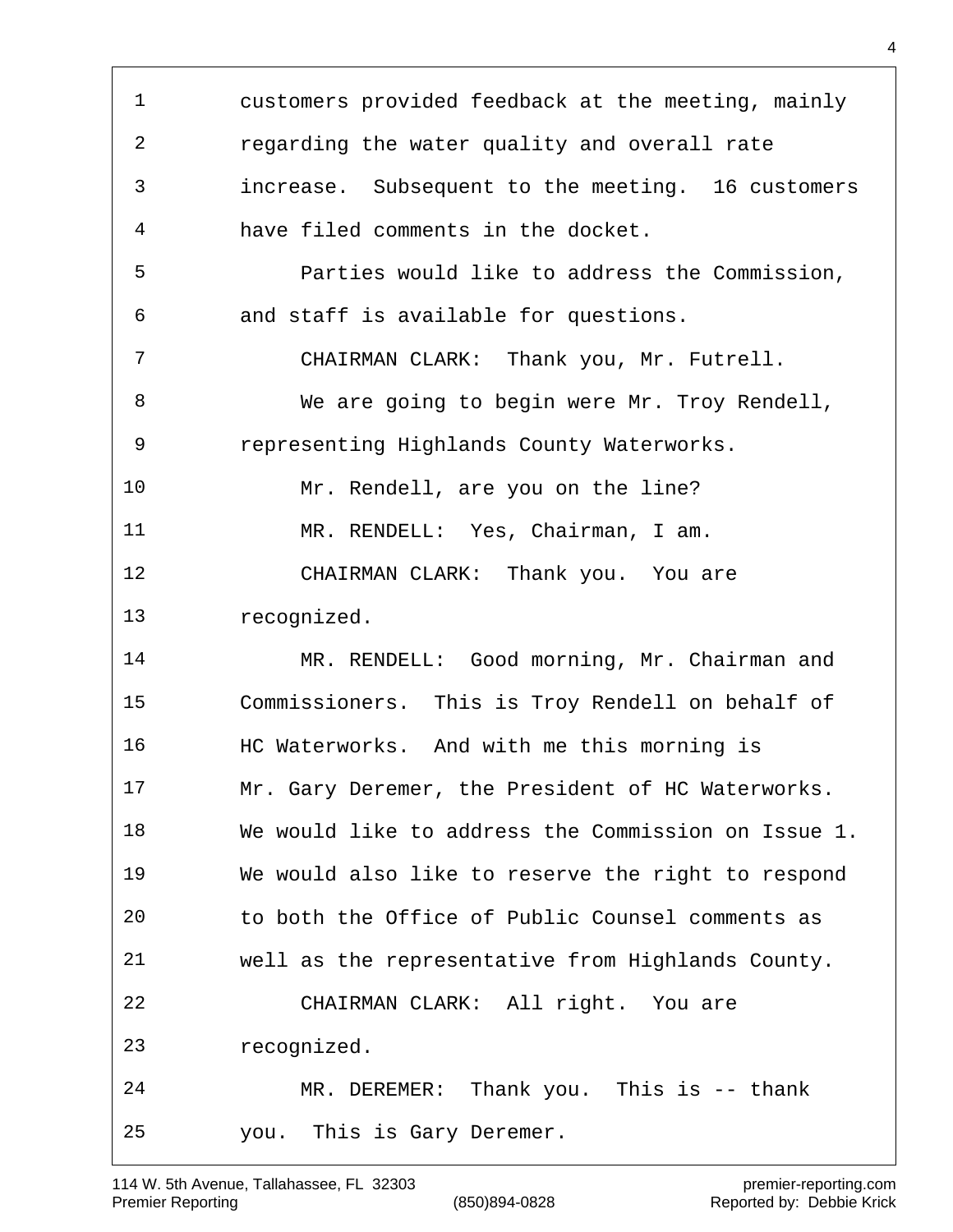I think it's important for the Commissioners to have some historical context with the system. This was a system that was, you know, owned by the Aqua group that was sold and was broken up. Most of it was sold to city and county and the FUA, and then we ended up with the system.

 So we are, you know, very cognizant of rates, and we have done a number of things in the system to try to mitigate the cost of, you know, what the customers sustain, including from the getgo a, you know, reduction in what we paid for the system relative to net book value.

 The customers have suffered for a long time in this system, and we are sorry for it, for poor water quality related to mostly odor and color resulting in very high levels of sulfide in the level.

 The previous owner, Aqua, invested about \$2 million in treatment systems to try to correct this problem. And, you know, after we bought it, we knew that there was going to be some issues with those systems, and that was part of the reason why we reduced our purchase price, you know, and reduced net book value considerably. We did make a very thorough attempt to try to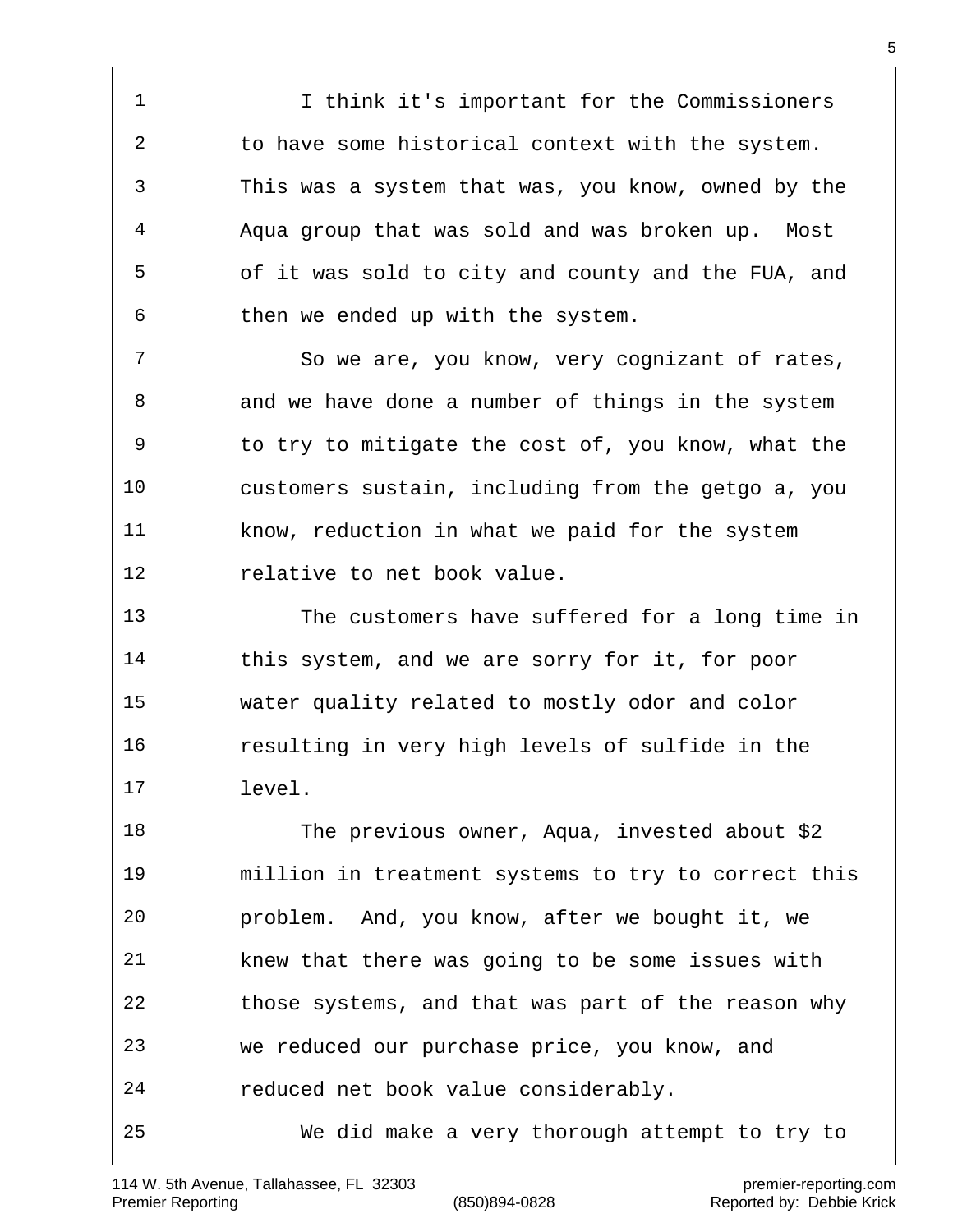modify those systems so that they would work. We worked with DEP on a number of those modifications. In the end, we -- we could not make those systems work. And a large portion of what you see in the recovery of capital is the new plant.

 In addition to that, the system that was constructed by the previous owner required a lot of waste for water, about, you know, in excess of 20 million gallons a year of water had to be flushed on the ground in order to maintain water quality in that system, so it is extraordinarily wasteful. The current system that has been constructed, that water reduction is down to about four million gallons a year from, I think, 27 million gallons per year.

 So it's a considerably more efficient system. I think the -- you know, the other pertinent point here is that a portion of the system, which we refer to as Lake Josephine, its customer base is very sparse. You may have a customer, a half-a-mile of pipe, another customer, another half-a-mile of pipe. So the characteristics in the water range in the system are a challenge for this utility that it is an ongoing management effort, and the utility has installed automatic flushing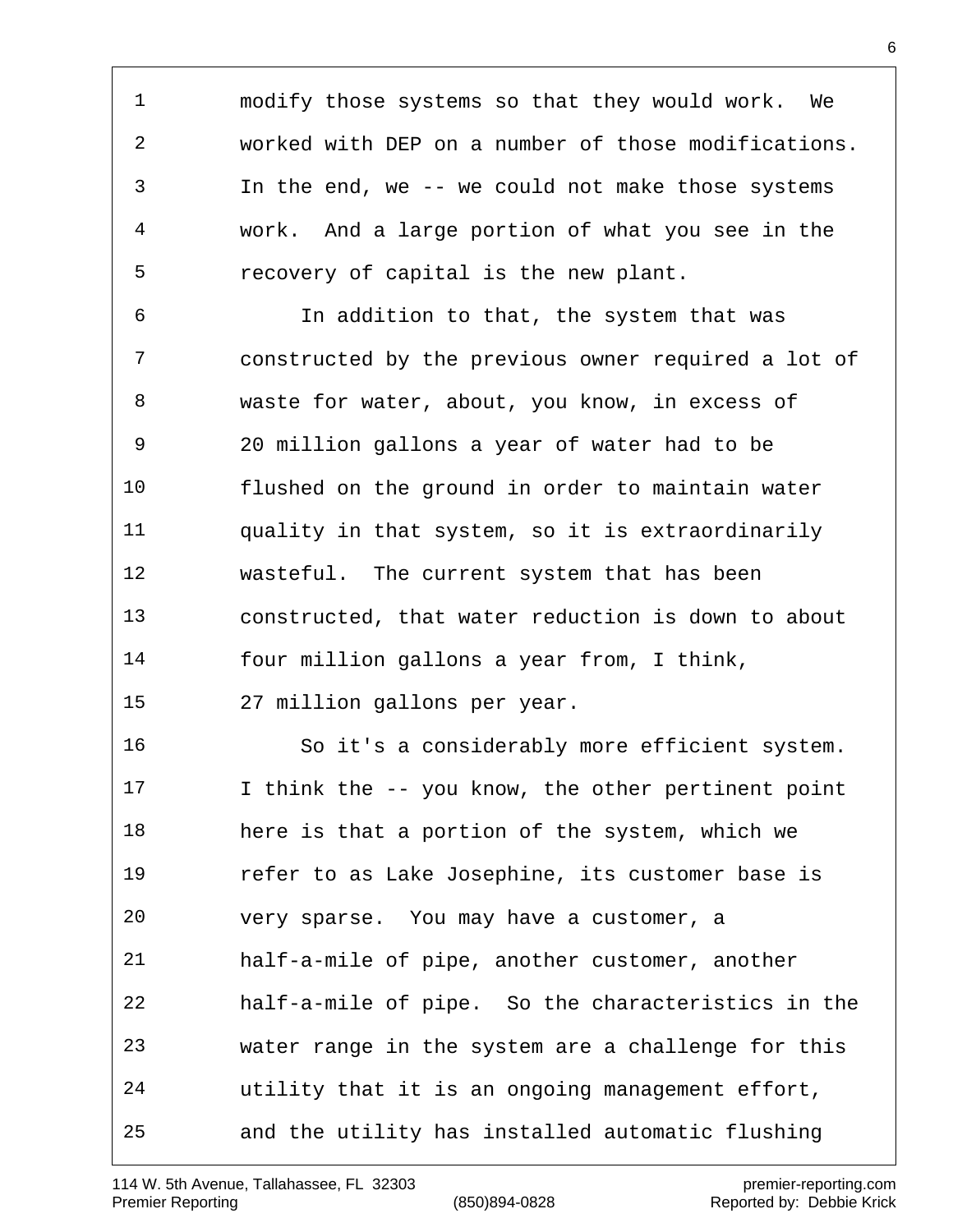systems throughout the utility in order to try to maintain water quality by reducing age. So there is significant flushing, but of course much less than what was previously done. We do recognize the customers have had complaints. I, myself, have been to the system many sometimes and looked at various areas where we've had complaints. We pulled additional samples just recently in order to further measure the water in the distribution system. 11 And, you know, based on, you know, my opinion, the system that's been installed is working as designed. The water quality is much improved, and, you know, we look forward to coming back and answering questions of -- as we proceed through the hearing. CHAIRMAN CLARK: Thank you, Mr. Deremer. OPC, Ms. Morse, are you on the line? MS. MORSE: I am, Mr. Chairman. CHAIRMAN CLARK: You are recognized. 21 MS. MORSE: Thank you. Good morning again. Stephanie Morse on behalf of the Office of Public Counsel. OPC agrees with the staff's recommendation that the utility's quality of service should be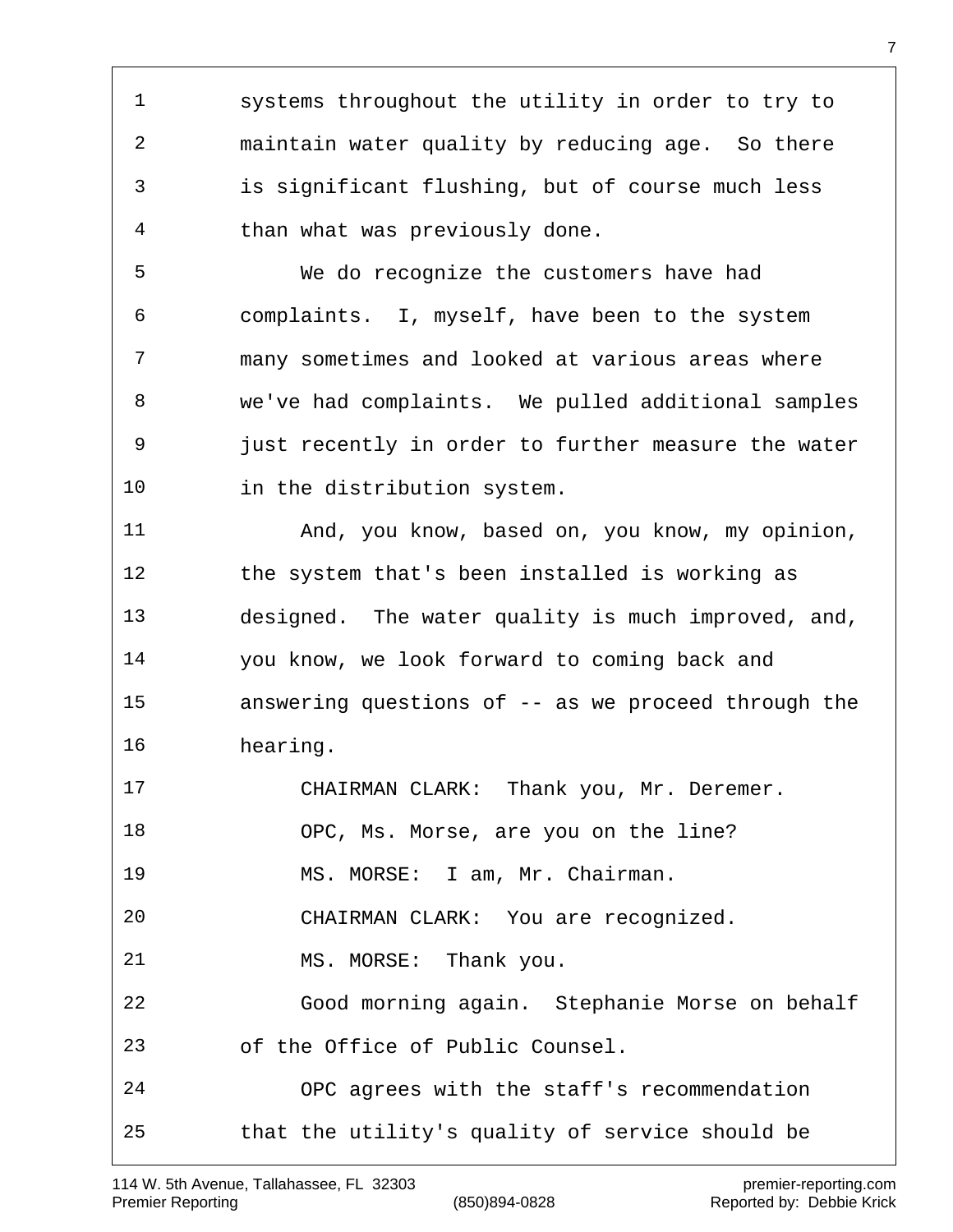found understand satisfactory. In short, the ongoing service issues are brown and black fowl smelling water, water which is painful for customers to shower in, and which appear to put them in health risk in that it causes painful skin reactions and kills or sickens pets. Inconsistency in the delivery of boil water notices, where sometimes customers report receiving notices that they can stop boiling the water when they never received the boil water notice in the first place. And the failure to communicate satisfactorily with customers, just one example are the multiple emails are from the Fortners in the docket, which outline the utility's communication deficiencies, in addition to the customers who said the utility told her to sell her house and move when she complained about the water.

 OPC notes that in the utility's letter of April 24, 2020, the utility incorrectly stated that OPC's letter of April 22nd attached duplicate emails from customers. The truth is that OPC attached separate emails from those customers sent on separate dates or times. So those were not, in fact, duplicates, but instead showed totally different comments received by OPC from those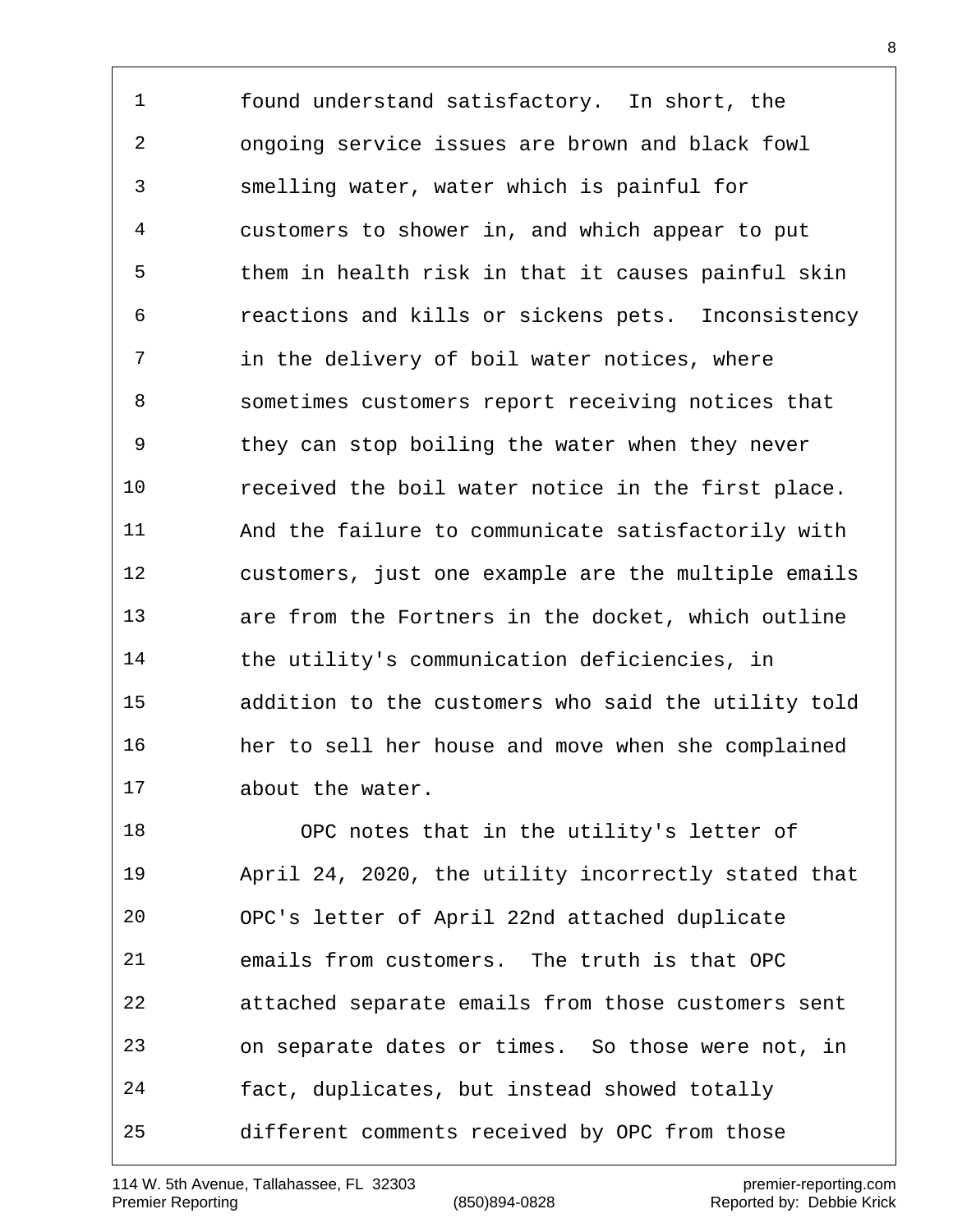customers on separate occasions.

 The customer comments received to date, even after HC's alleged attempt to visit customers, show continued complaints and dissatisfaction with both the water itself and the level of communication and responsiveness the customers received from the utility.

 On April 23rd, long after the utility claims to have resolved the issues raised at the customer meeting, customer Tamra Mathy advised OPC that she continues to stand by the comments she voiced at the customer meeting. Moreover, on April 26th, Ms. Mathy disputed the representations in the utility's letters about their alleged contact or attempts to contact her.

 In fact, the utility conceded their employee never even attempted to knock on Ms. Mathy's door, supposedly because they didn't see a vehicle at the property, so they simply assumed no one was in the house.

 Moreover, in the utility's edited chart, which was attached to its April 24 letter, the utility added language which would suggest that Ms. Mathy, quote, "personally informed them," end quote, that her water was improved while at the same time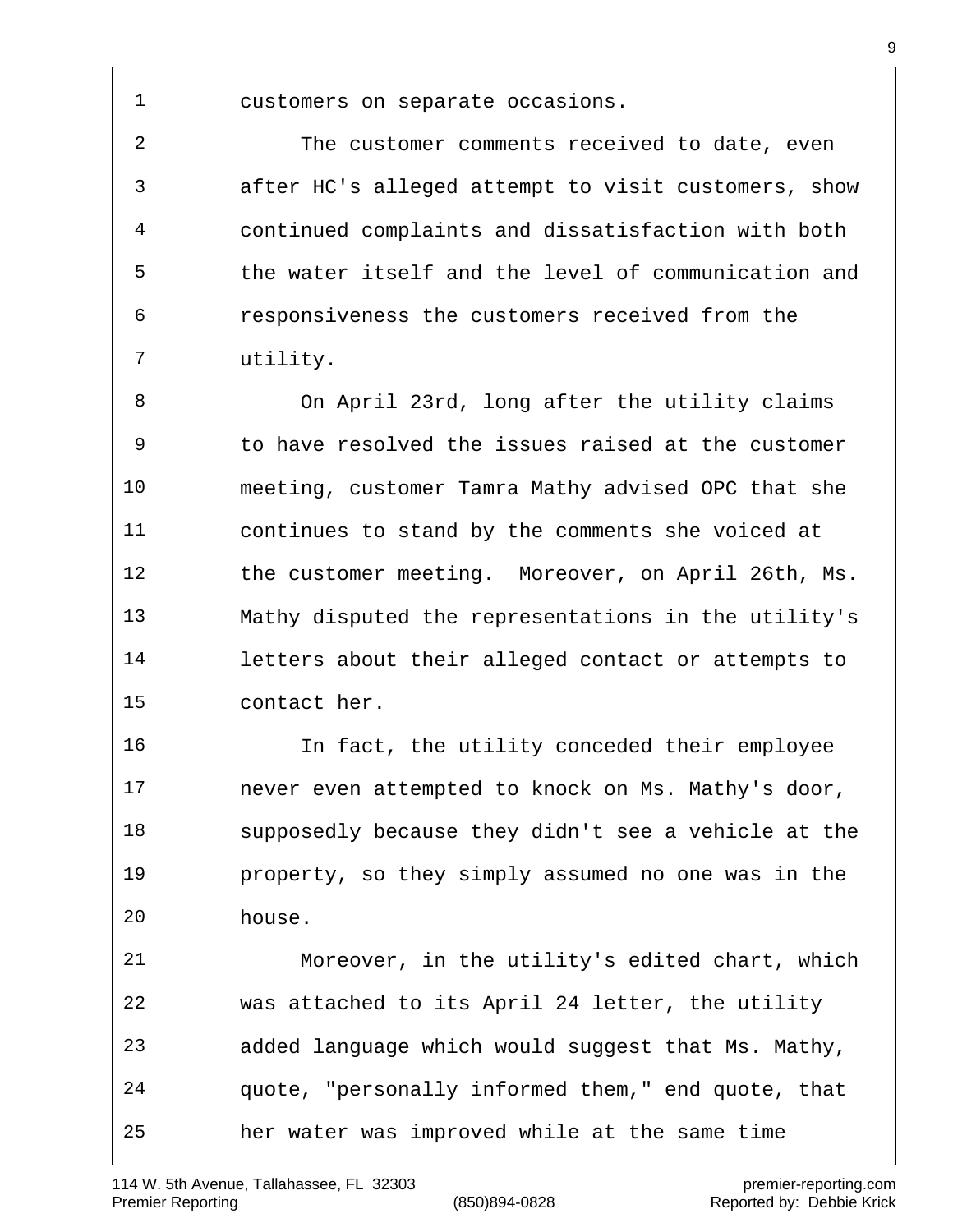stating it appeared the customer was not home.

 In our followup with Mr. Rendell, he informed us that the statement attributed to Ms. Mathy in that edited chart occurred sometime last year, not after the customer meeting, and apparently not even this year.

 So on April 26th, Ms. Mathy reaffirmed her water quality complaint, indicating they were, in fact, ongoing, and saying that on the morning of April 26th, before she wrote that email, she could feel the aftereffects of the bad waters on her skin.

 Additionally, in its April 24 letter, the utility selectively quoted from the customers' emails and unfortunately failed to provide the full context of those customers' communications. For example, as to Mr. Ernhart, while he stated that 18 the water had been acceptable in the recent week, he continued by saying, quote, that this has happened before only to regress later, end quote. And then he still had reservations about the rate increase. Also as it to Mr. Grassman, he stated the water had changed for the better recently, but that

he still objected to the rate increase requested by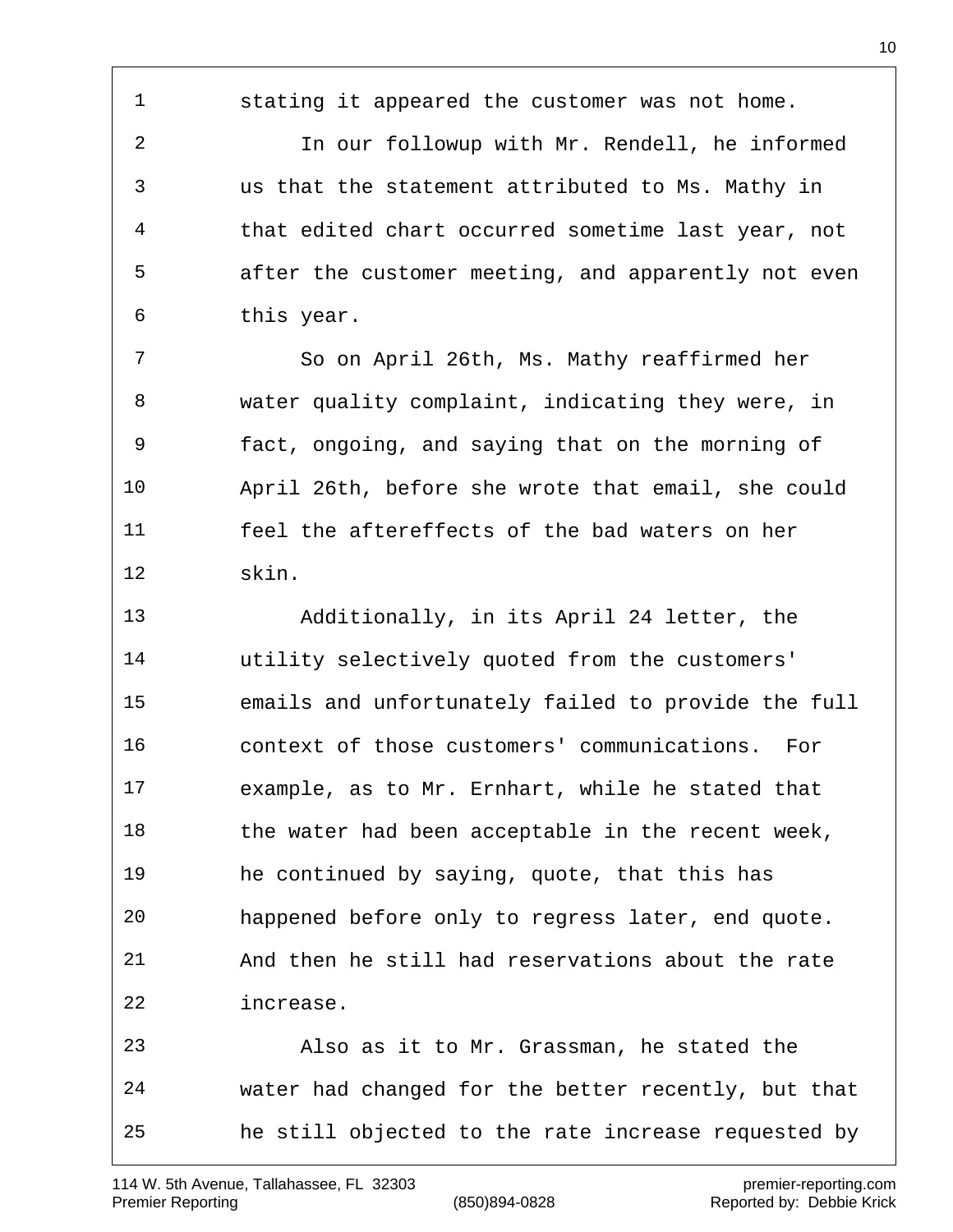1 the utility.

 And finally, last night, the customer Arrowsmith, who spoke at the customer meeting, emailed our office a photo of a water filter he installed last week, and the filter is already brown. As further proof of the inconsistent service to which HC's customers have been subjected for a long time, he requested permanent relief from the discolored water, not simply an alleged solution that lasts only a few days or weeks. In the utility's letter of April 9, they asserted that the majority of the customer comments made at the customer meeting referenced the January event. This was a repair event apparently of a tank. However, I was at that meeting, and I reviewed the video again recently, just last -- night before last, and many customers described years of poor water quality. Not a one-time January event. The very first speaker said January was just the most recent time the water was black and that the water came out of his tap smelly, black and at low pressure, quote, many times before that event. So, in fact, 13 of the customers who spoke, just the majority, specifically mentioned years of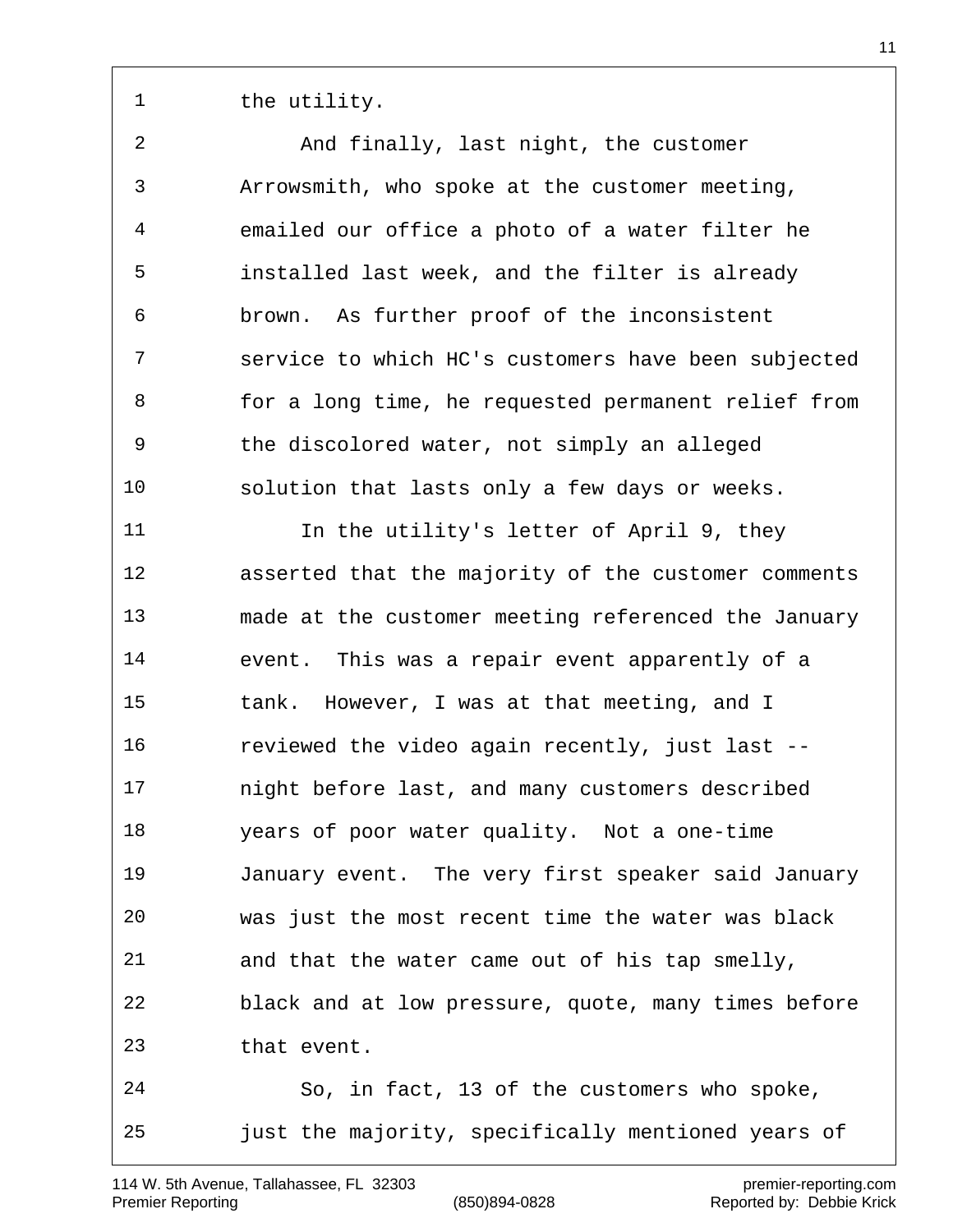poor water quality, so their complaints were not at all limited to the January black water event. The customers have suffered years of uneven service, not knowing from one day to the next if the water will be brown, or rusty, black, milky or hurt their skin when they shower.

 Two speakers mentioned having attended the customer meeting before the last HC rate increase, and suggested the problems were the same. And, in fact, one question, why does PSC keep having the meetings if it won't act on the complaints other than to raise rates?

 So in addition to the poor water quality, the customers who spoke at the customer meeting discussed poor customer service. The second speaker stated that when the January black water event started, she called the utility four times without receiving any response. And that several months before the January event, when she complained of the odor of sewage and water bubbling up from the ground the utility repeatedly told her the fault was her pipe. But after months of accusing her, when they finally came to dig up the pipe, they found the problem was, in fact, a utility pipe, not her pipe. So again, she -- she's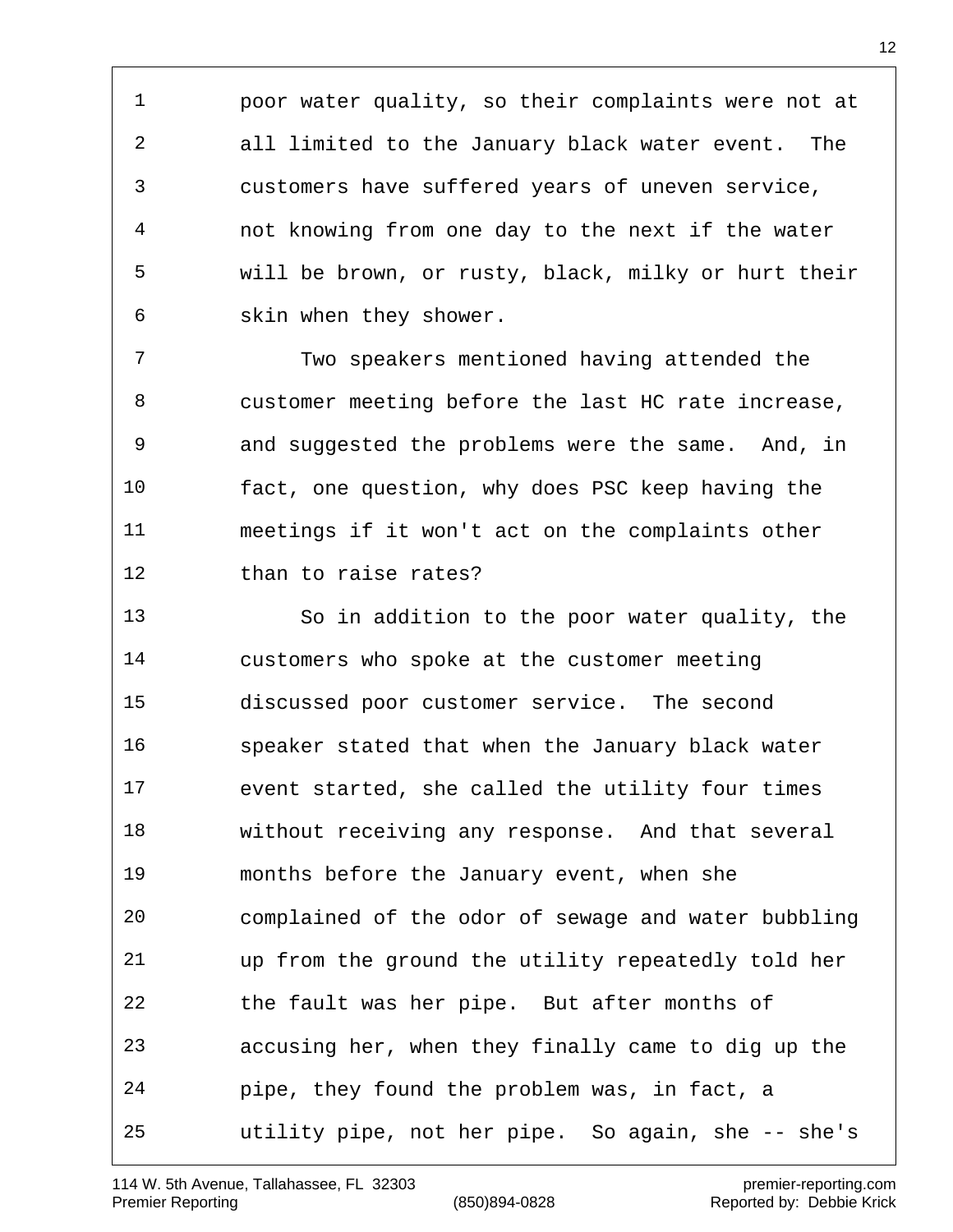1 the one who stated that the utility told her to sell her house if she didn't like the water. So additionally, you know, four -- four speakers complained about never getting the boil water notices. The chart attached to the April 9 letter states the utility failed to make direct contact with five of the 15 customers they attempted to visit. And of the 10 customers they did speak to, five still had complaints, including two who stated the water quality was still poor. One described it as, quote, horrible. One said it was still rusty. And two used even more colorful language to describe their dissatisfaction. So respectfully, we ask that you exercise your **judgment here to assess a more robust penalty in**  this case, where the evidence shows the quality of service remains unsatisfactory. We also request that withhold a rate increase until the quality of service is found to be satisfactory on a consistent basis, rather than the fluctuation in water quality the customers have reported for the several years now while HC has owned this system. While the staff recommended an ROE basis point reduction of 50, OPC request the penalty be set at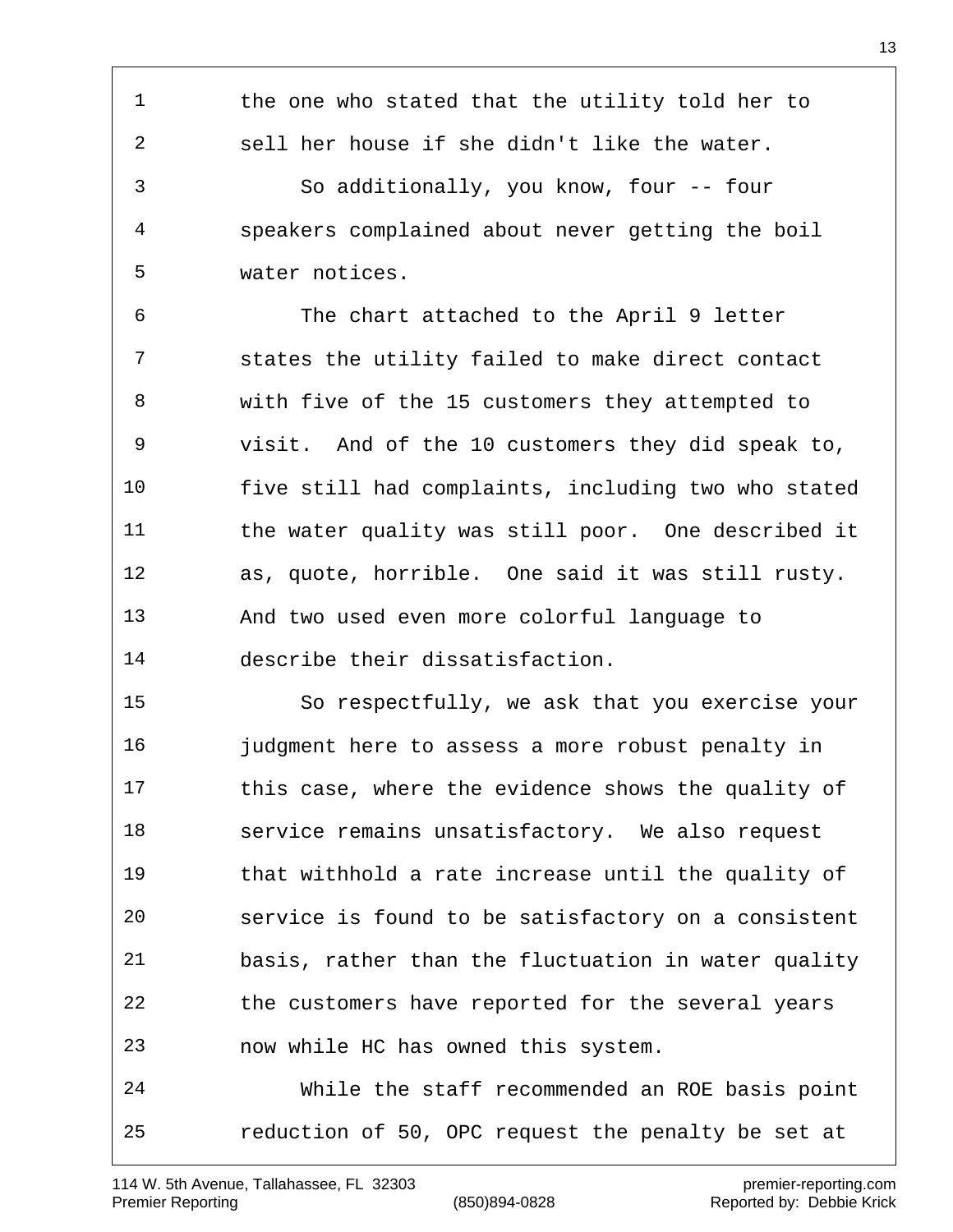100. OPC also requests the Commission reduce or eliminate corporate officer compensation until the water quality is found to be consistently satisfactory over time.

 And finally, OPC request the Commission deny the rate increase until the water is -- the water quality is found to be consistently satisfactory.

 The Commission's precedent includes cases where the Commission required satisfactory service before a rate case could take effect, and we believe the OPC's requests are modest, considering your precedent also includes ordering decreased rates for the utility where its quality of service was determined to be unsatisfactory in similar ways to this, meaning black water and odor.

 Just one example is the Summertree, one of the UIF Summertree orders, 2014-0025, where that one system Summertree received a decrease when other systems got increases.

 Also the utility has attempted to deflect attention from its service deficiencies by sugging that OPC should do the utility's job of coming up with engineering solutions for its water quality problem. This is more than just a red herring, because the utility knows that it's if the OPC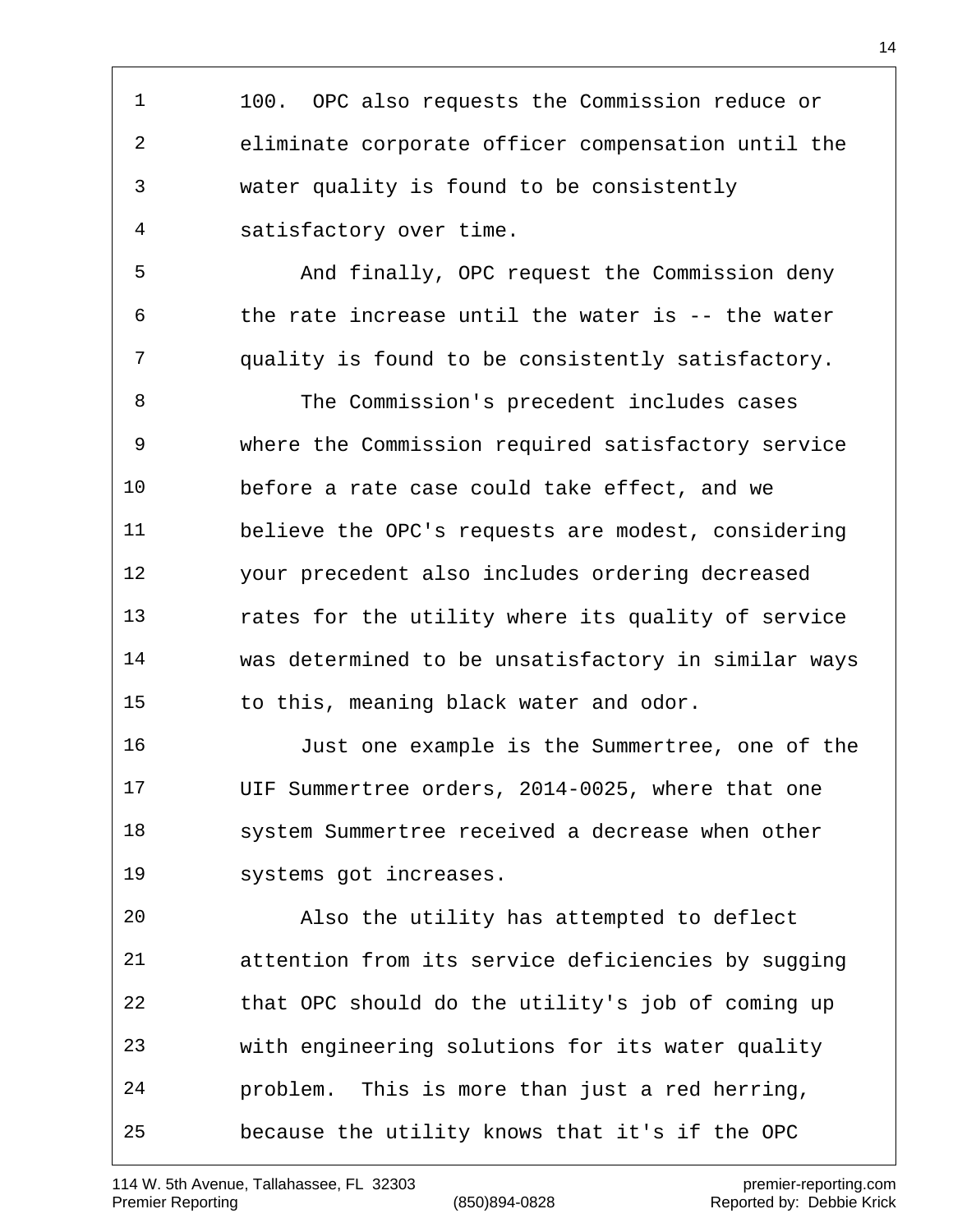litigates this issue, then the cost of the utility's experts and the cost of the utility's attorney's fees will likely be forced onto the customers' bills. As such, the utility made that statement in its most recent letter only under circumstances where it faced absolutely no financial risk.

 Moreover, the statutes are clear that it's the utility's obligation and not the responsibility of anyone else to come up with the solutions to the deficiencies identified by the Commission.

 Additionally, the utility claims that it is being subjected to an alleged double penalty, because in addition to the ROE reduction recommended by staff, the utility requested apparently a lower revenue requirement than the one ultimately calculated by staff. But the utility is wrong that this could be considered a double penalty. The 50 basis point penalty is not reflected in the revenue requirement and has no effect on the revenue requirement that's calculated, therefore, there is no double penalty this in this case.

 And last, OPC requests the Commission consider disallowance of all or part of the Lake Josephine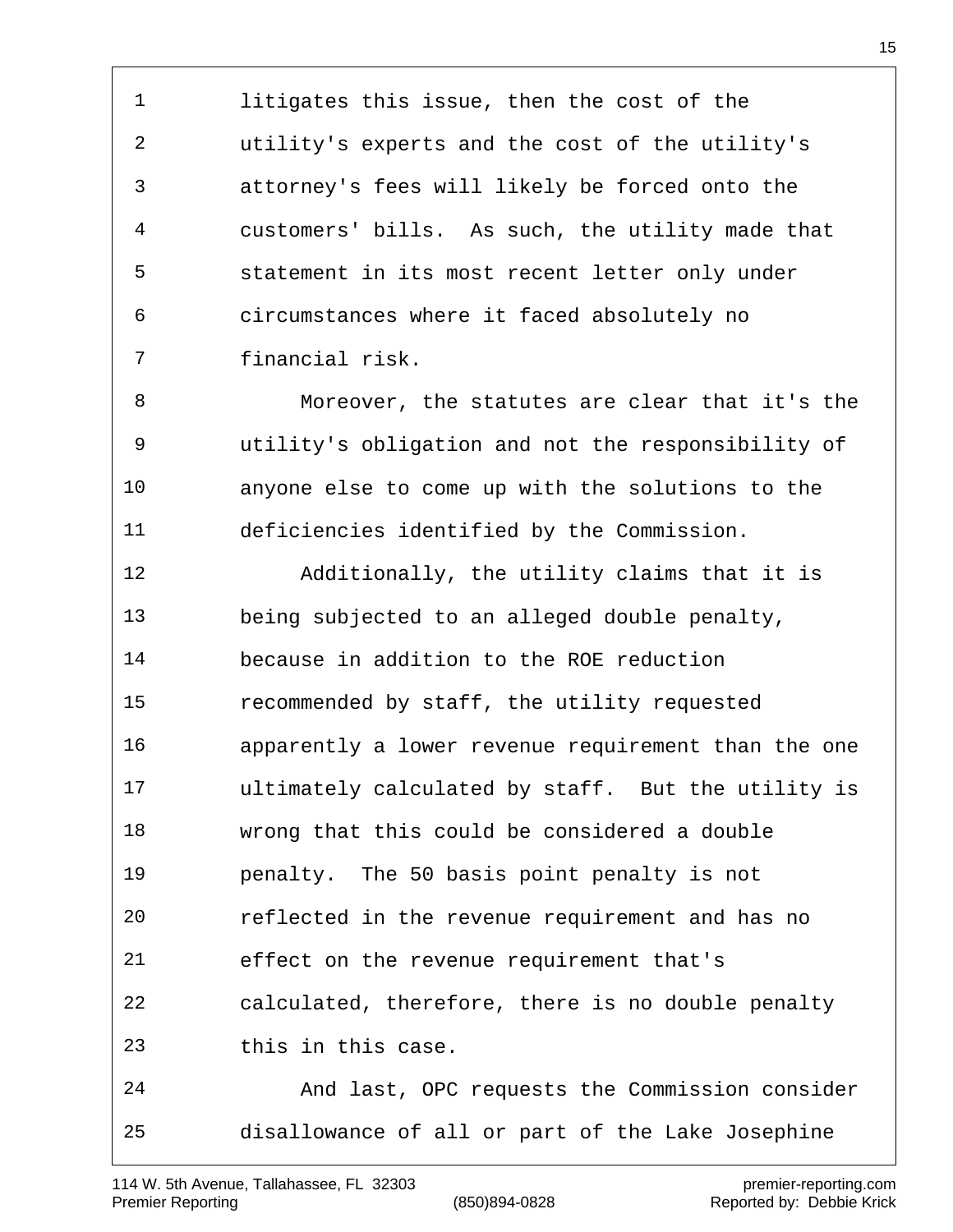upgrades, water treatment plant upgrades of \$547,980 because the staff rec on page three describes the problem as the utility not being in compliance with Florida Administrative Code Rule 62-555.350(2), which requires the utility to maintain its system components in the operating compliance.

8 A utility's failure to properly maintain its system should not subject the customers to unreasonable costs. And the Lake Josephine repairs were not covered under a consent order.

 To conclude, OPC requests that you find the utility's quality of service to be unsatisfactory, assess a penalty of at least 100 basis points for the utility's unsatisfactory quality of service, withhold officer and director salaries until the quality of service is found to be consistently satisfactory, and deny a rate increase until the quality of service is found to be consistently satisfactory. And we also request that you consider disallowing all or part of the costs for the Lake Josephine's upgrades to 62-555.350(2). So we thank you on behalf of OPC for your deliberations in this docket. CHAIRMAN CLARK: Thank you, Ms. Morse.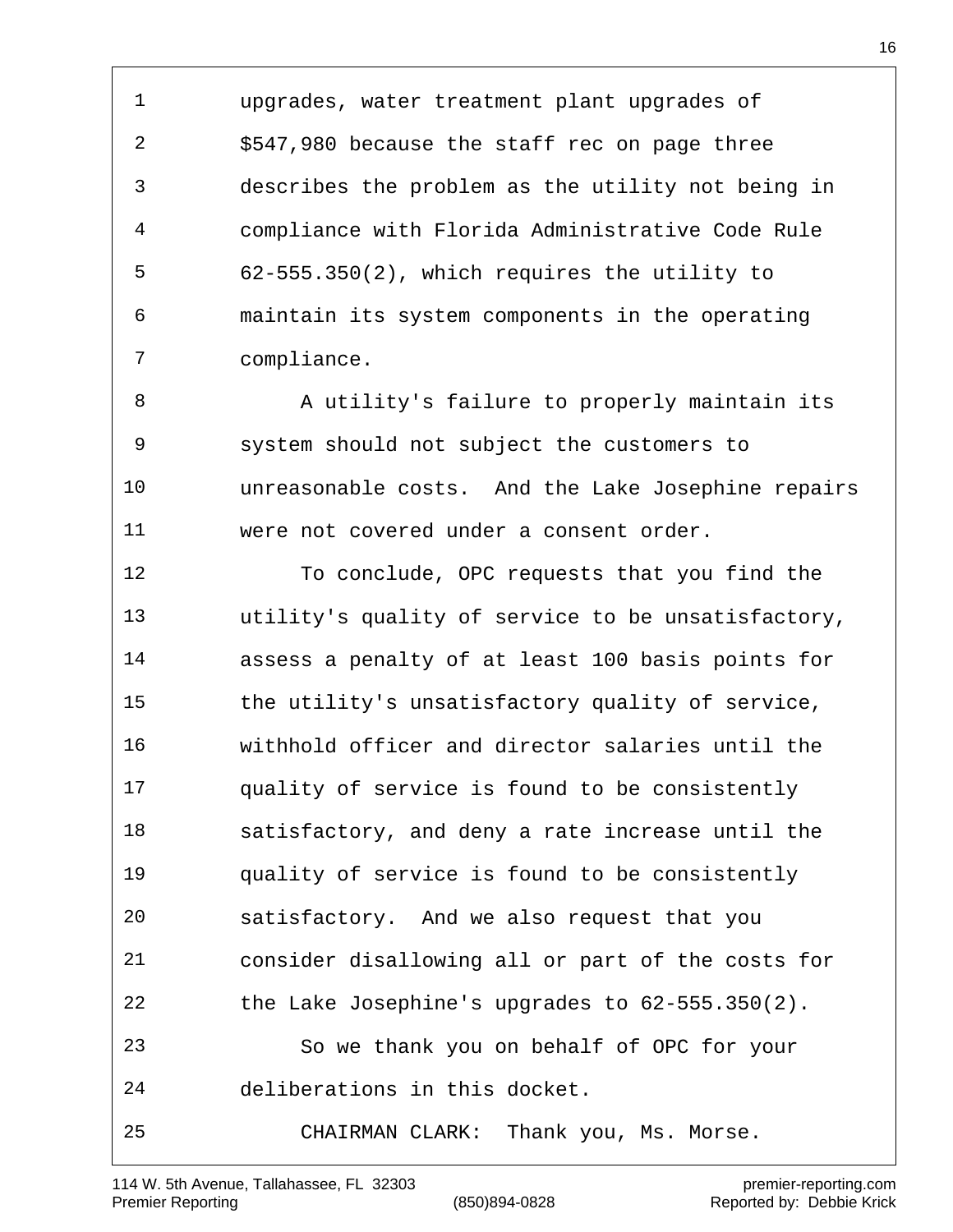Okay. At this time, we would like to recognize Highlands County Commissioner, Greg Harris. Mr. Harris are you on the line? COMMISSIONER HARRIS: Yes, I am. Good morning to you, and thank you for having me. CHAIRMAN CLARK: Yes, sir. COMMISSIONER HARRIS: On behalf of the Board of County Commissioners of Highlands County, which desires to preserve the health, safety and welfare of the citizens in our community, and particularly in my district, District 5 Highlands County, I would like to reiterate the primary point of information that has been provided for the Public Service Commission by our chairman, our county attorney and customers of HC Waterworks. As you know, a customer meeting was held February 20, 2020, and approximately 20 customers spoke at the customer meeting. Many of the customers' comments are summarized in the April 6th, 2020 letter, provided by Ms. Joy Cook -- Joy Carmichael, Highlands County Attorney. These customers' comments included statements about black water, odor like sewage, water in every color and white like milk. The customers also asked the Public Service Commission to deny approval of a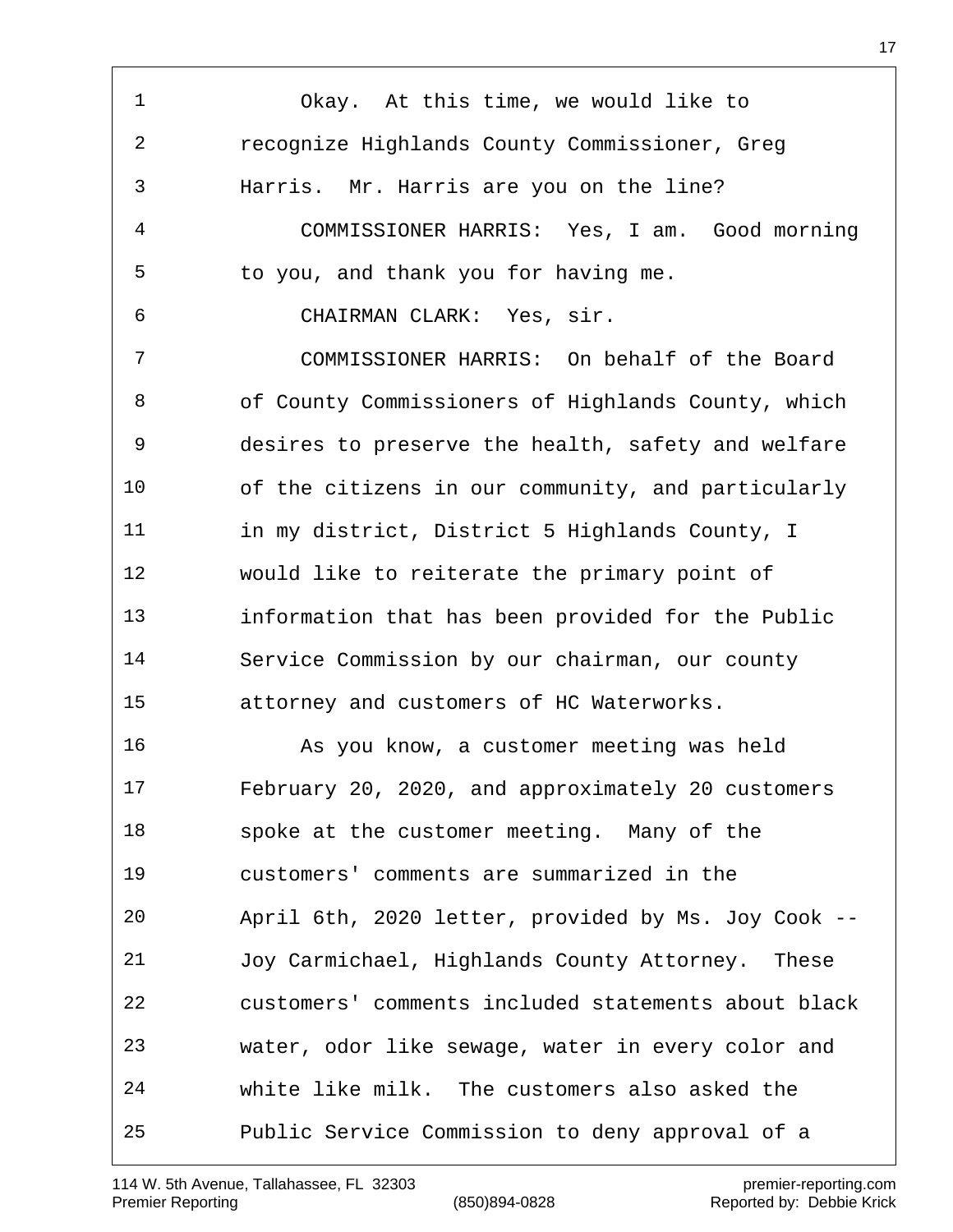rate increase until HC Waterworks improves the quality of their water.

 In a letter dated April 12th, 2020, HC Waterworks stated that HC Waterworks had conducted a survey of customers following the February 20th meeting, and that the customers had said that their quality of water had improved. However, as noted in the letter from Mr. Ron Handley, Chairman of the Highlands County Board of County Commissioners, dated April 26th, 2020, the Office of Public Counsel has continued to receive reports from customers with complaints about water containing sediment, a strong odor and discoloration. In addition, the South District office of the Department of Environmental Protection also has a 16 list of complaints from customers.

 In every rate case proceeding, the Commission is required to make a determination of the quality of service provided by the utility by evaluating the quality of the utility's water and the utility's attempt to address customer satisfaction. The Commission is also required to consider any testimony, complaints and comments of the utility's customers and others with knowledge of the utility's quality of service.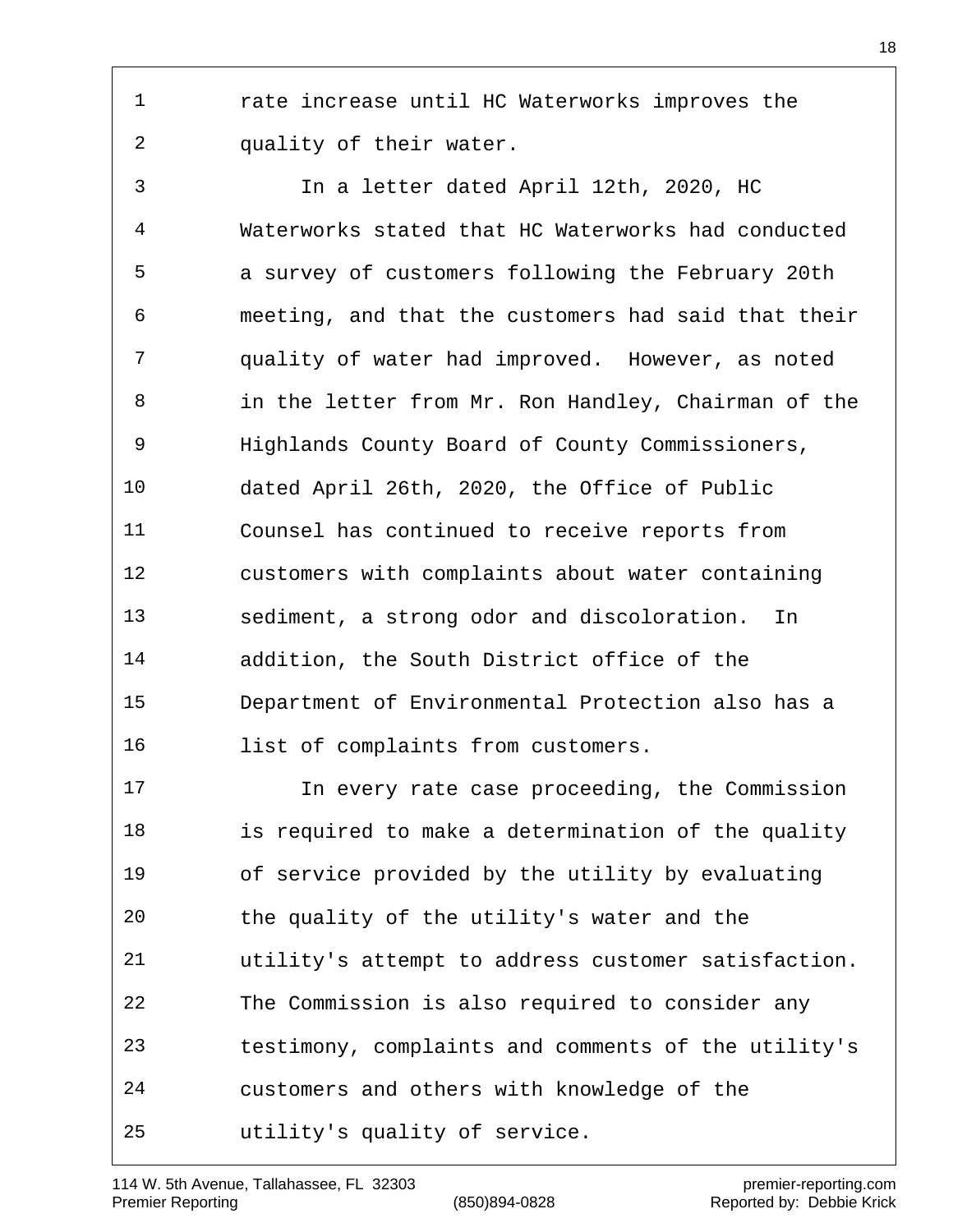Our board is concerned about the health and welfare of our citizens who are HC Waterworks customers, and who have complained have experienced undrinkable water for a significant length of time. Therefore, on behalf of those citizens, the Board requests the following:

 No. 1, prior to granting approval of the rate increase, the Commission will conduct an investigation into the quality of water provided to the HC Waterworks customers at the point of entry into the customer's property and require HC Waterworks to appropriately remediate the quality of the customer's water.

 And No. 2, following the remediation of the quality of the customer's water, the Commission will consider a phasing in of the rate increase over a period of years to minimize the financial hardship to the HC Waterworks customer base.

 Thank you for that opportunity, and I would like to read one letter that I did receive yesterday, May 4th, from one of the customers. It says: Dear sirs, my husband and I are very much against the water department raising their price. At present, we use 3,000 gallons of water, and our bill is \$50.57. We live on a fixed income and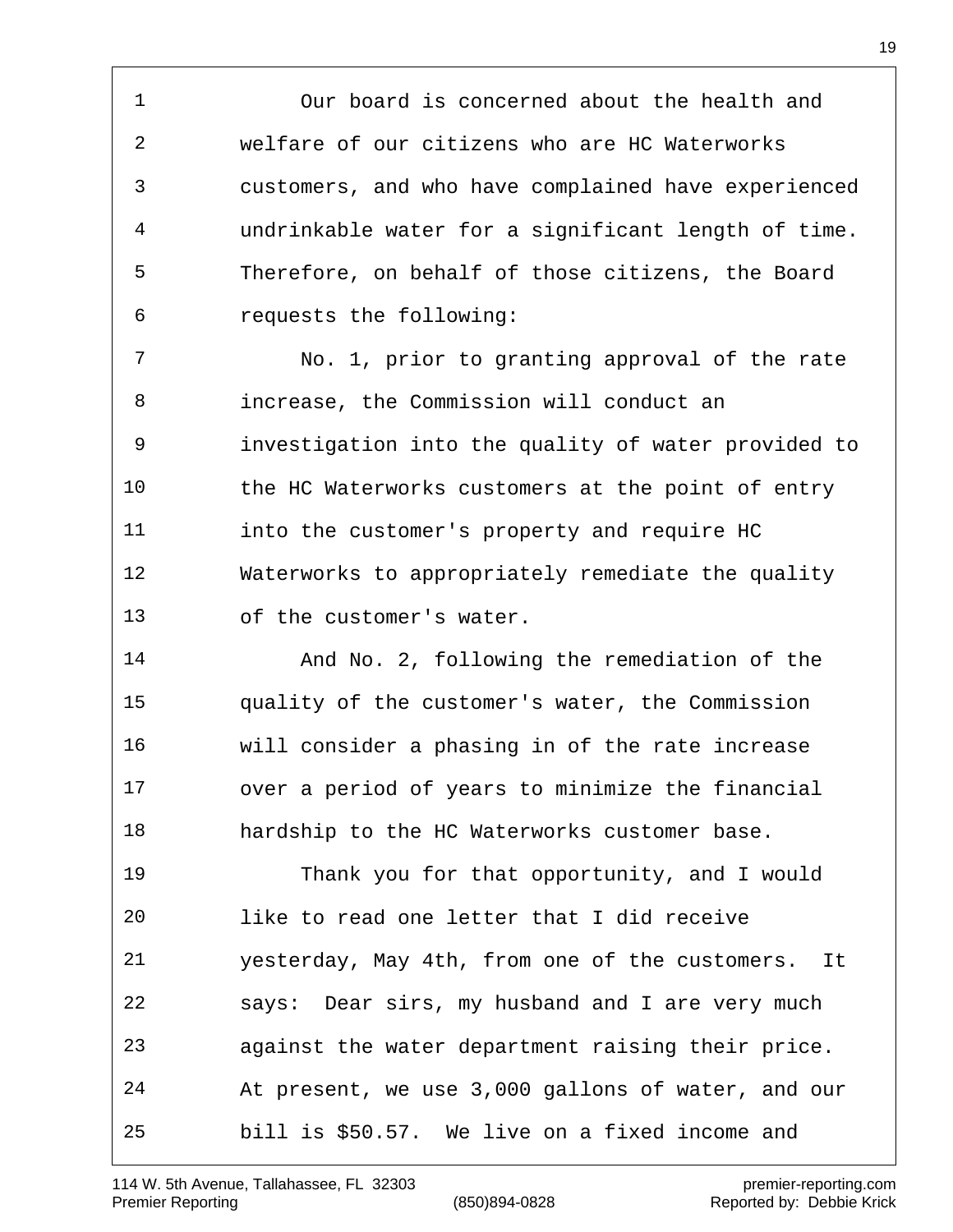cannot afford to pay more for water. If it was good water, it might warrant a small raise, but the water is cloudy, smells and not drinkable as far as we are concerned. On top of paying a water bill, we have to buy bottled water to drink, and have double filters on the water that we use for cooking. Please do not let this raise happen. The last meeting that was held was in the evening, and a large amount of seniors do not drive in the dark. Thank you for whatever you can do. I appreciate that opportunity. And we are, as a commission, very, very concerned about these residents. CHAIRMAN CLARK: Thank you, Commissioner Harris. All right. Mr. Rendell, final comment, address concerns? 18 MR. RENDELL: Yes, Commissioner. Yeah, we obviously disagree with Public Counsel on the quality of service. We also disagree with the finding that it is unsatisfactory. The majority of the work, as the staff has acknowledged in the recommendation, was required specifically by either DEP or Highlands County. It was specifically installed to address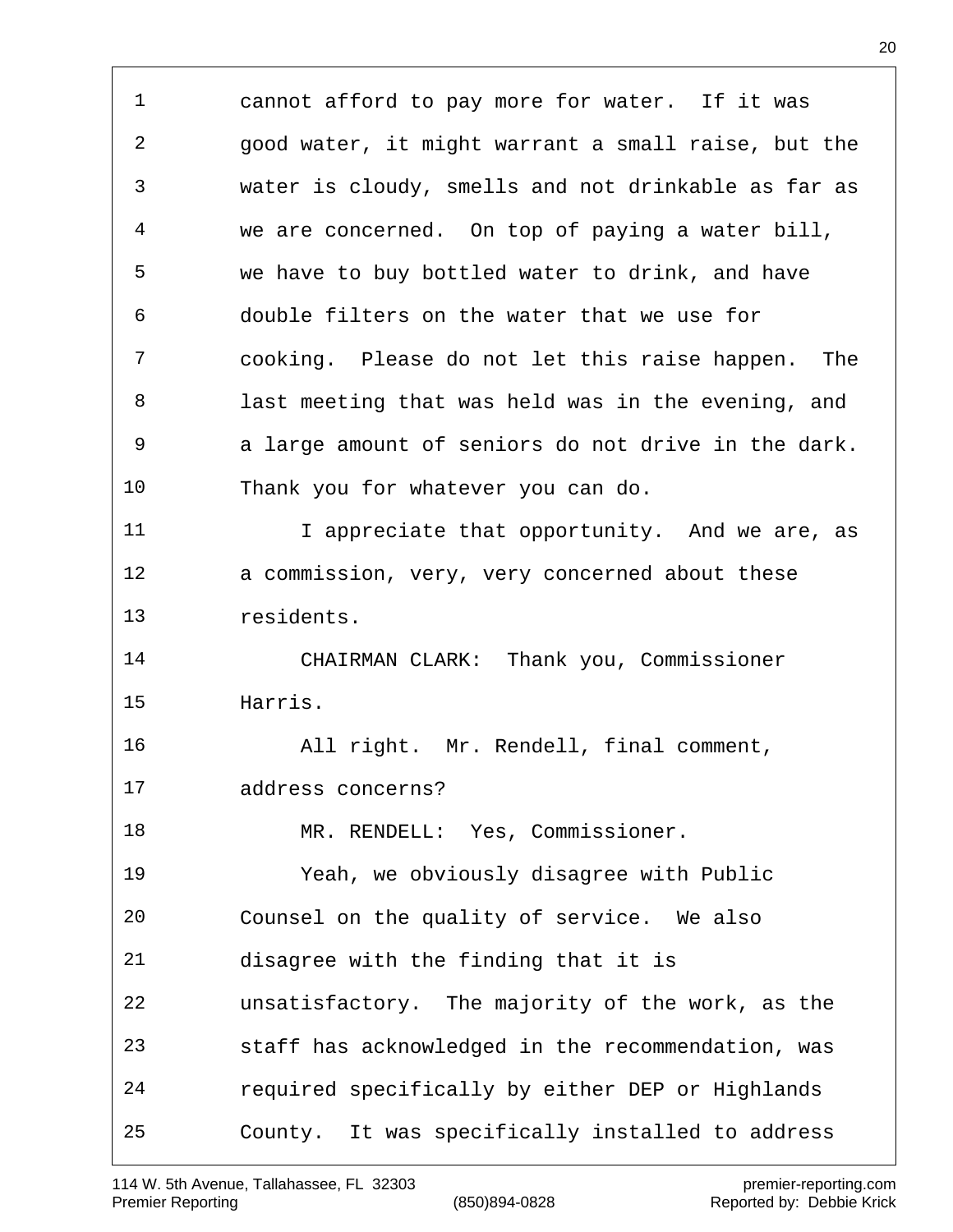customer complaints, which we acknowledge has been going on for several years, even prior to when Aqua purchased it, and then prior to when the current owners purchased it.

 The water quality is good. It's clear. My utility manager went to each home to the residents that spoke at the customer meeting and found that 8 the water was clear. The residuals were good, and were told several times by several customers that the water has improved. He went back down there and met with them again, and they said it was -- had continued to improve.

 He went and visited the customers that Office of Public Counsel identified in their letter just recently, just last week and also found that it was clear and filtered good.

 At this point, Mr. Deremer, he wants to respond to the commissioner of Highlands County. MR. DEREMER: Yes. You know, I spent a fair amount of time myself in that system as well, and, you know, the customers -- for the majority of the customers, they really didn't have problems. I think the customers that are having the most issues, or had the most issues in the past, are the ones that are in these areas where they are very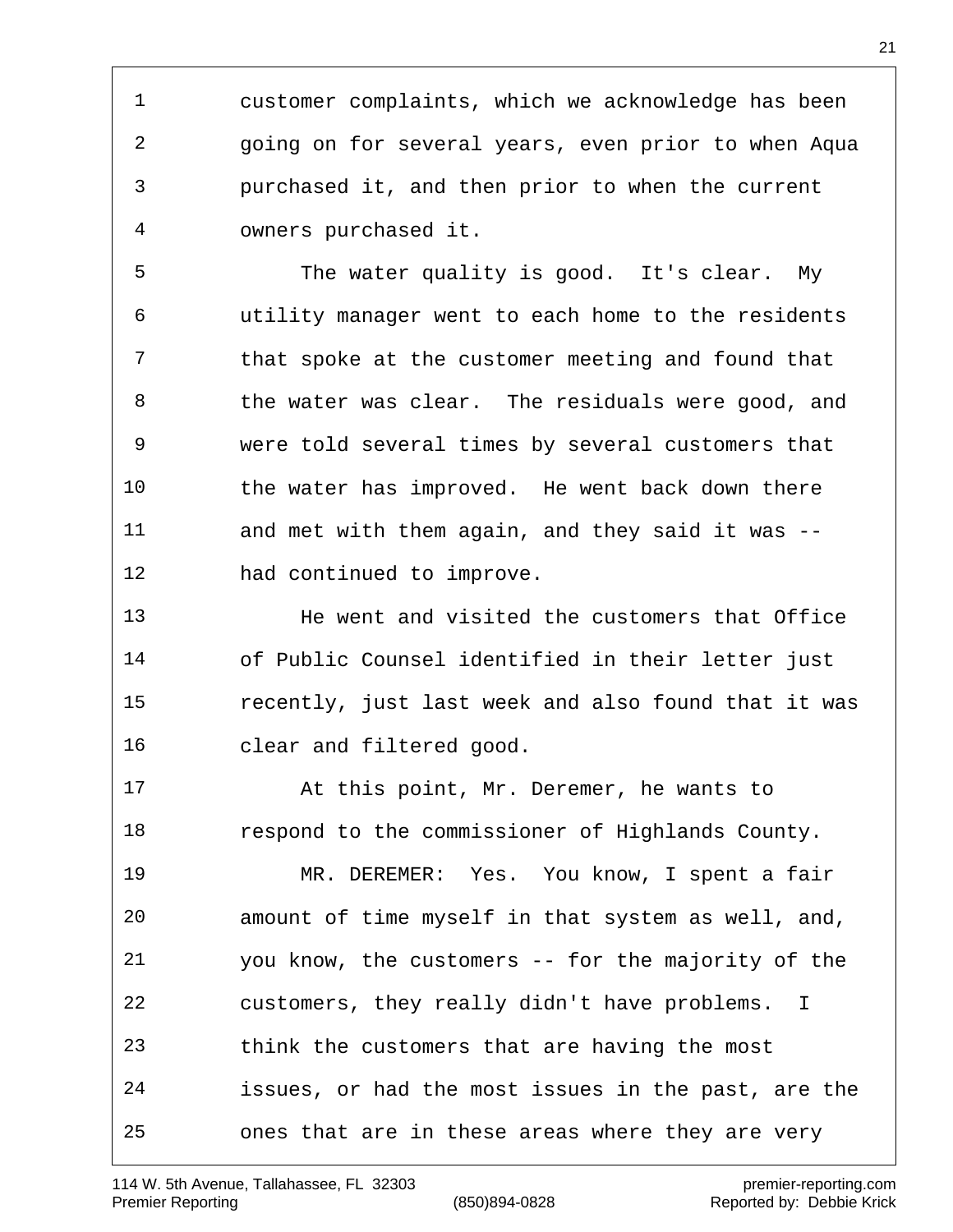sparsely populated. So the water age in the line is -- the water is old, right? So we've looked at those areas. I think as all we can do at this point as far as trying to install flushing systems and monitor that.

 I was down there last week and talked to the operator, went out and looked at the field, and I could not find myself water that was discolored.

 The system that we constructed there is almost identical to the system that we constructed for the FUA in the Aqua system, which was the system that originally was the cause, or the result of the FDEP rule change relative to hydrogen sulfide, which requires a technology of forced draft aeration with some pH modification in order to try to remove that sulfer from the water and prevent reformation in the system.

 So the technology that we deployed in the system, and I would say is it was probably the most effective employment of capital this system has ever seen, is to put a system in there that is a proven technology to remove all of the hydrogen sulfide.

 So we are not seeing levels of, you know, hydrogen sulfide, or water that's not clear in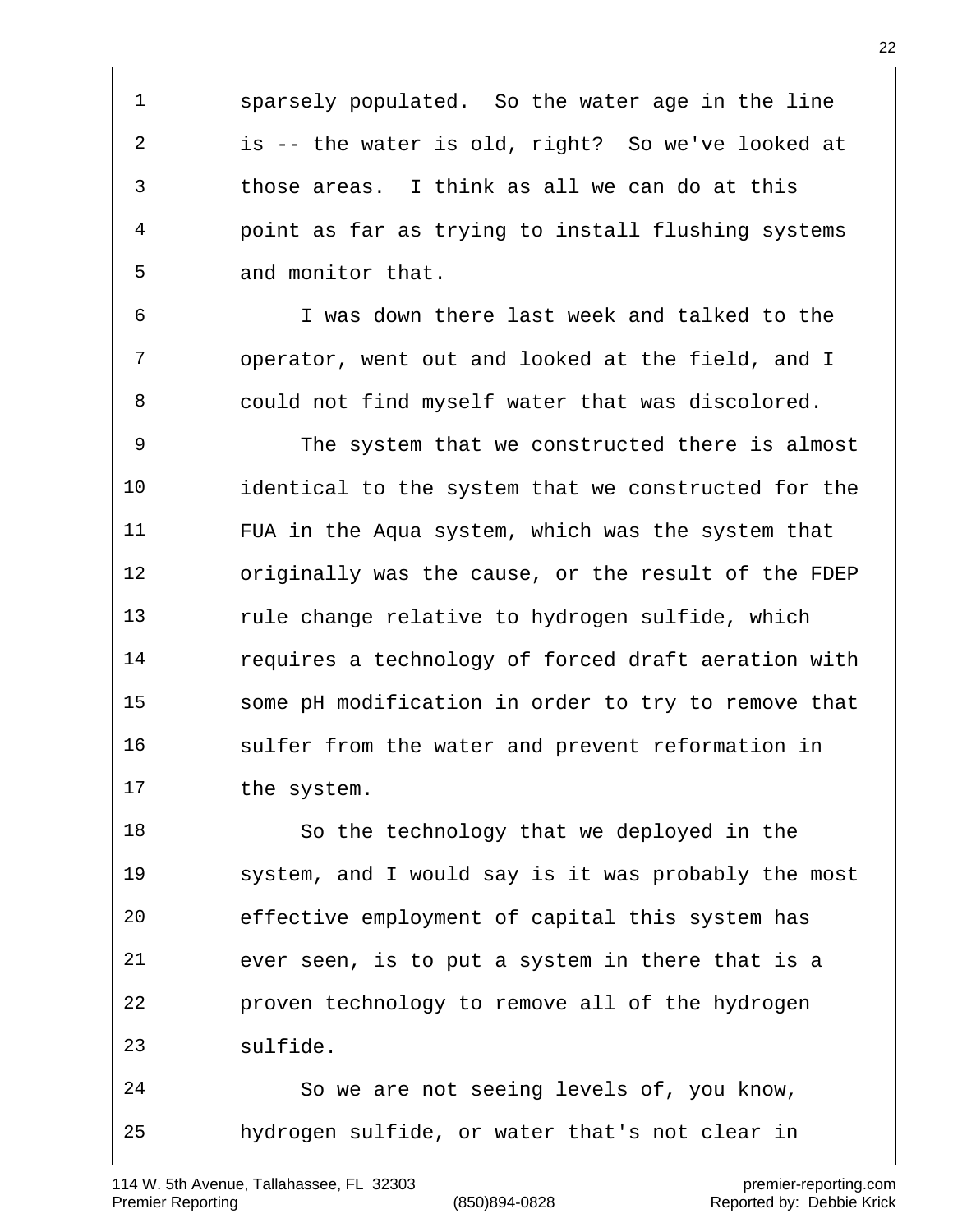1 these systems. There are some specific interest -- or instances when customers in that system have a galvanized service line. The utility has also went out and installed some new service line on the utility side of the meter to eliminate galvanized piping, which we thought might also be a problem with discolored water, and we put in a number of new service lines down there. But we do -- have noted that a number of services from the meter to the customer's residence are also galvanized plumbing, and we theorize that maybe the customers, in some cases, could be picking up some color through that galvanized service line.

 In addition, we took the customers that had complained at the customer meeting and did grouping, and went out into the system and pulled secondary analysis, water samples in certain areas 18 to try to capture any kind of degradation in the system, and we have those results. We can send those to the Commission staff and OPC. The results do not show any exceedance in secondary water standards. So we believe the utility has done what's been prudent. Again, I do apologize that the customers

have suffered for a long period of time. We have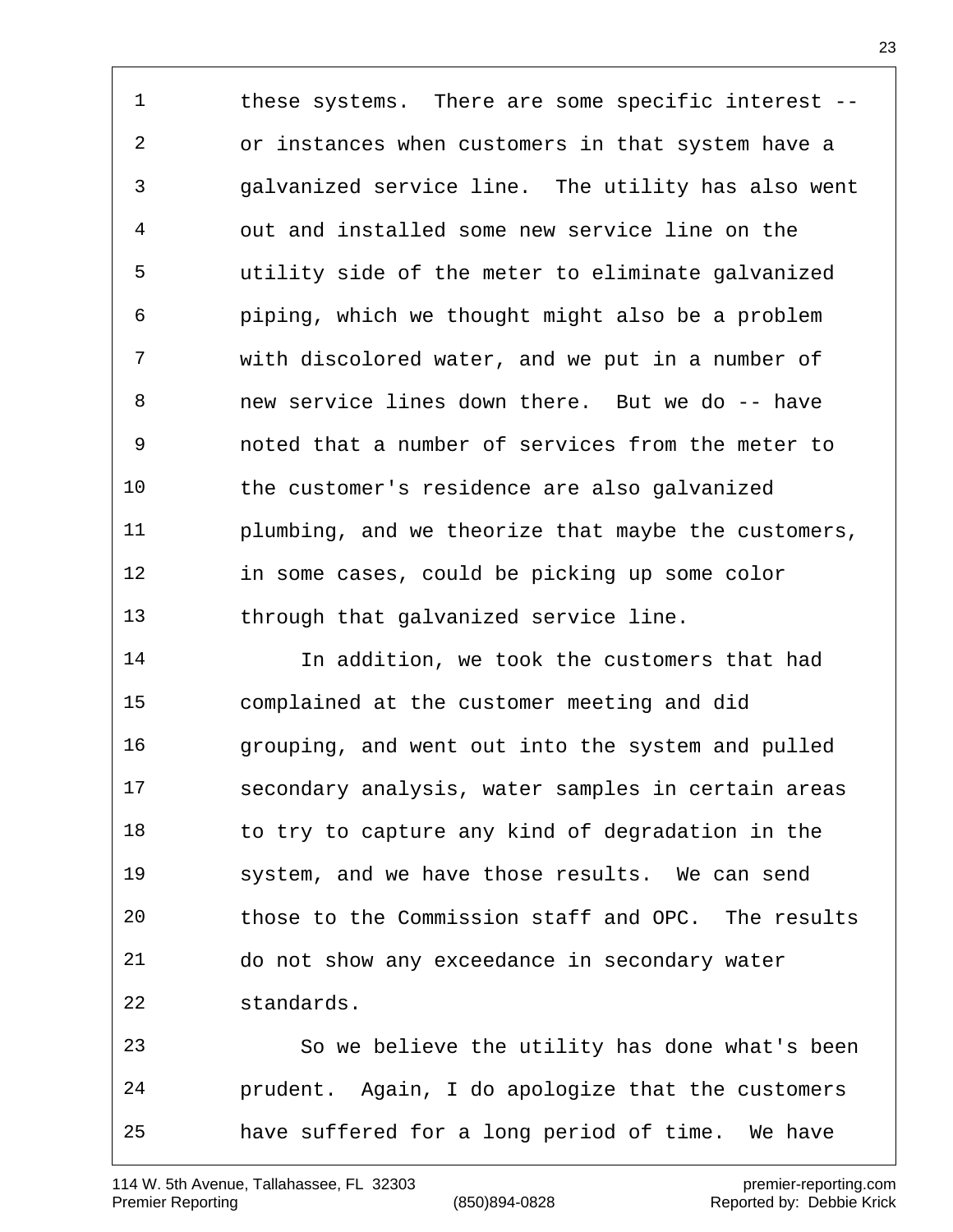made a very substantial investment in improving the water quality in the area. We will continue to investigate each and every complaint that comes in to see if we can't, you know, find a way to help the customers resolve those. I do know that some of those customers probably would require some work on the customer side of the meter in order to improve, further improve their water quality, and we would be happy to discuss that with those customers on an individual basis. CHAIRMAN CLARK: All right. Thank you, Mr. Deremer. All right. Turning to Commissioners, beginning with Commissioner Graham. COMMISSIONER GRAHAM: Thank you, Mr. Chairman. Before we go to the other Commissioners, I had a quick question for the utilities. 19 I am looking at your -- your billing records, your billing complaints, and I guess I don't understand why you still have so many billing complaints. I mean, even back when Aqua owned it in 2015, there was only 56 in that year, and now you are still, back in 2019, you are still over 50. What is going on with your billing problems?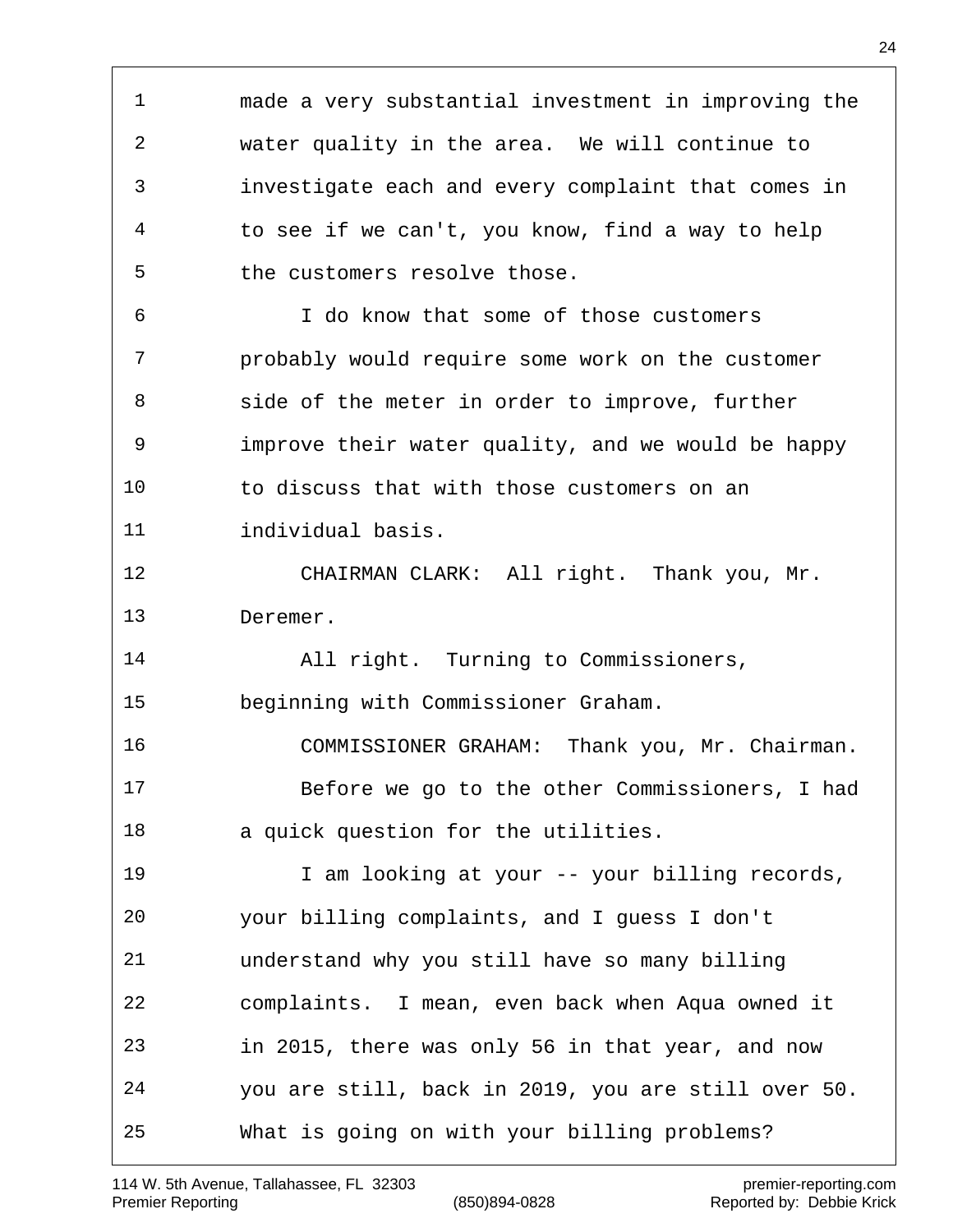MR. RENDELL: Commissioner Graham, this is Troy Rendell.

 I personally respond to the ones that are filed with the Public Service Commission. And also I respond to the ones that -- from the customers, like, there is one customer in Leisure Lake they, you know, the specific question to me.

8 The majority of those, the vast majority are not complaints. They are questions. They are concerns. They -- for instance, their water went up to 3,000 gallons, when normally they don't use that. I consistently explained, because, you know, the \$1,000 -- we bill in 1,000 gallon increments, and it's not going to roll over until then. Once it does, you know, you are going to be billed for those.

 So the majority of the complaints, one of the issues I personally have with characterizing even a contact the Public Service Commission a complaint. The majority of them are concerns. And the majority of them, I personally take care of. We do give credit. Oftentimes we give credits when credits aren't due. We do give credit on leak adjustments. So I don't believe that there are a high number of true complaints. There is a lot of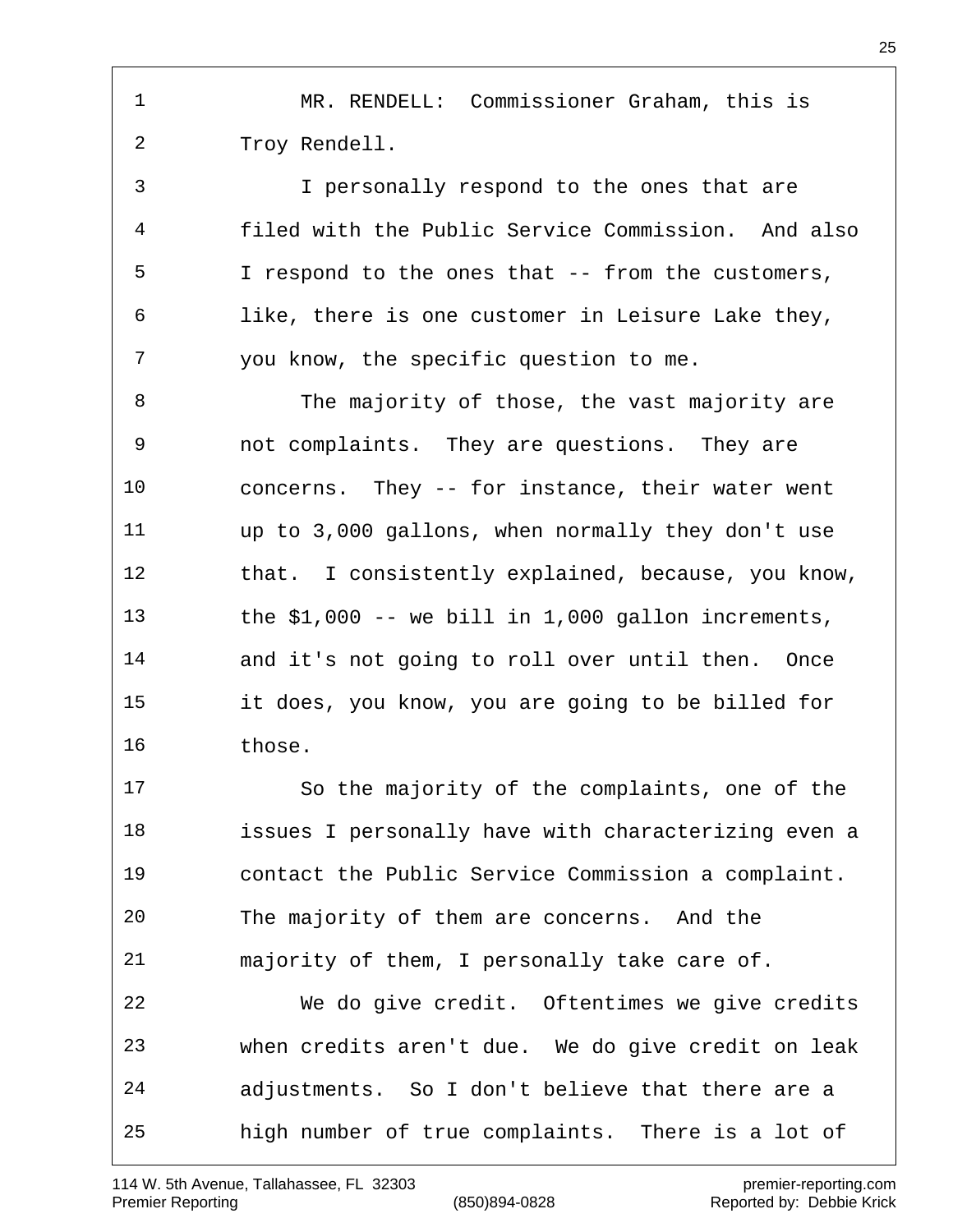inquiries on high bills. There are times when a ERT will go bad and we have to backfill for a number of months because we are getting ER readings, and we go out investigate those every three months or so, because the reality is not for us to investigate monthly because people may not be there in the summer. So there are complaints on when we backfill, but we do it pursuant to Commission rules. So in my mind, they are not truly billing complaints. COMMISSIONER GRAHAM: Thank you. CHAIRMAN CLARK: Thank you, Commissioner Graham. Other Commissioners have questions? Commissioner Brown. COMMISSIONER FAY: Mr. Chairman. COMMISSIONER BROWN: Thank you. I have a question for the utility, and I appreciate, you know, this is a complicated system. And I understand that you -- you inherited it from Aqua, you know, at a discount. And I also understand your commitment to investigate every complaint to resolve their particular issue, whether it's on their side of the meter or yours, you know. And the staff recommendation is recommending a 50 basis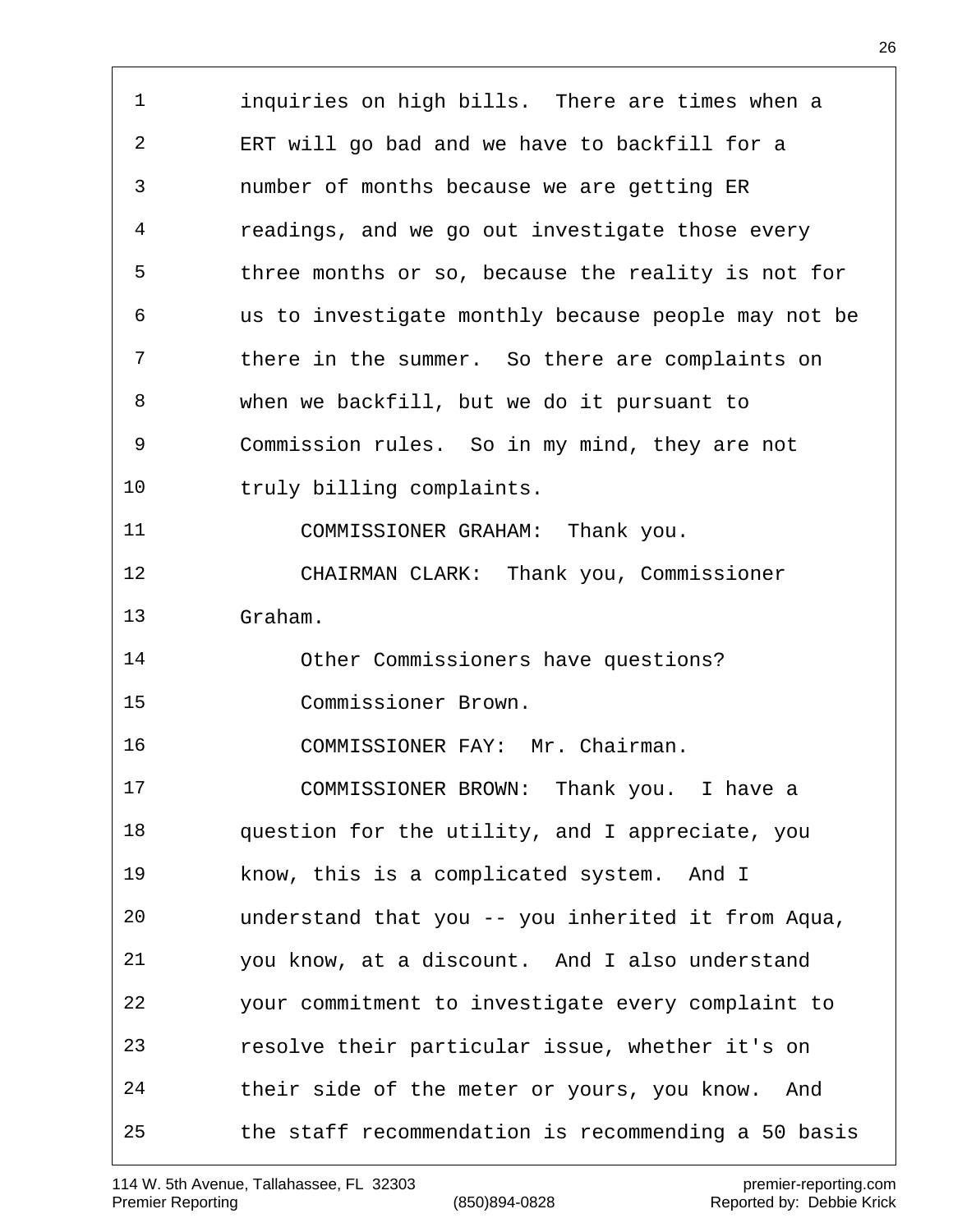point reduction. And we are seeing the voluminous amount of complaints still on the water quality. How can we kind of gather all of this is that is presented before us and continue to achieve a better water quality on the individual side of the customer end? You have got 949 residential customers. I don't know what the percentage is on the complaints, but I appreciate your commitment to resolving each of their complaints, but how do you think you can go about doing that on their end? CHAIRMAN CLARK: Commissioner Brown, was that addressed to staff or to the company? COMMISSIONER BROWN: The company, please. CHAIRMAN CLARK: To the company. Okay, Mr. Rendell, Mr. Deremer. MR. DEREMER: Yeah, this is Gary Deremer. You know, I think it starts by trying to investigate each one of these complaints. And we are -- we have been very proactive in -- in many of the systems we -- that we own or operate and going beyond the meter, which is typically not the attitude of most utilities. So, you know, I have personally been involved in cases, you know, on behalf of the customers, like at Summertree, an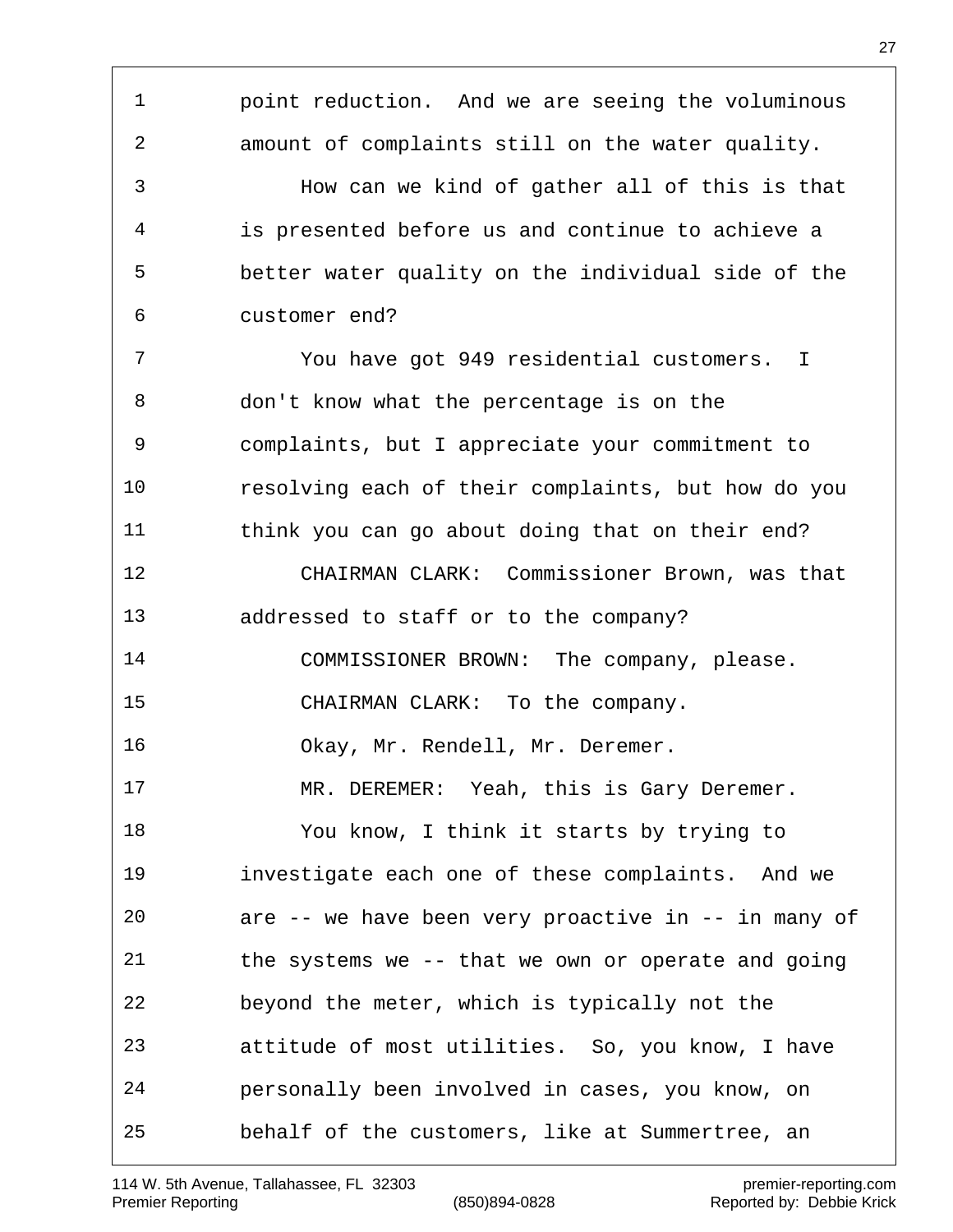example, where another system with black water, so we are very familiar with the problem. So I think the commitment to try to work with these customers regardless of whose -- whose water pipe might be causing the problem, I think it's probably out of the industry norm, and we are certainly committed to do that. I have met with, over the years, many customers help them resolve water quality problems that they have been suffering with for a long period of time. You know, I think that any of the complaints 12 that we have that have come in, you know, we will make sure that we do what we can to try resolve them. I gave the example of the service line, which was a good -- an example. Another example that we've seen throughout the state, especially customers subjected to long-term water quality problems related to hydrogen sulfide, are things like interior to their property, their hot water tanks need to be cleaned out or flushed. That's another example that -- where we go to the line on the curb and the water quality is good, but inside the house it's not good. And a lot of times that's related to things like the hot water tank.

So we are certainly committed id to meet with each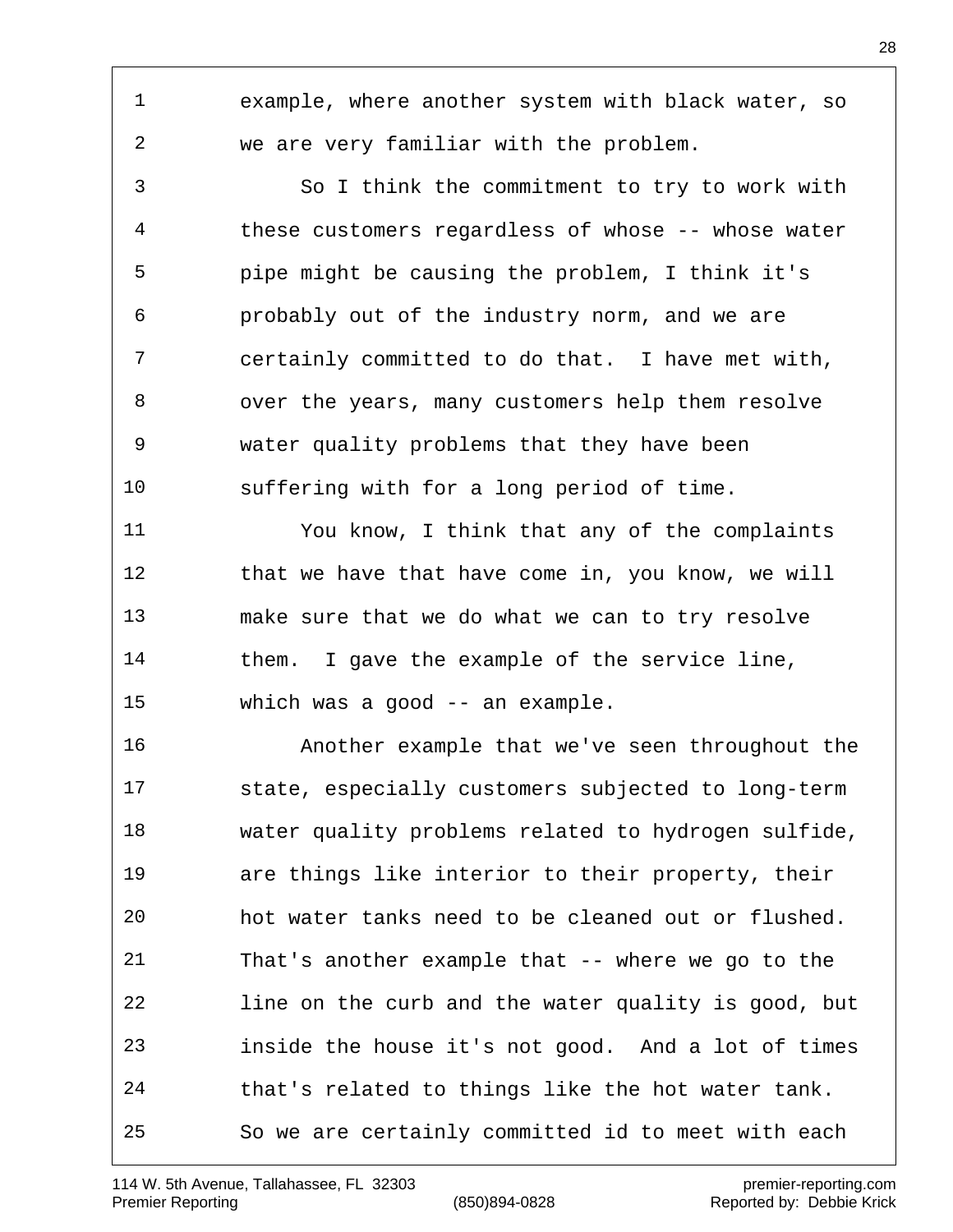one of these customers and see if there is a resolution that we can come to.

 We do believe, like I say, the technology that we have deployed and all the work that we have done down there, and everything that I have seen myself, that we have the best treatment system that we could -- that we could -- that we could deploy for 8 this situation. However, we are always going to be dealing with long water ages, so, you know -- and in those kind of cases, those are results of water age which you lose residual.

 So the system's own characteristics, the way it's constructed, will always require an extra effort on the utility in order to try to maintain water age less than three or four days. So that, coupled with the fact that the system is on chloramine disinfection which degrades over time because of disinfection byproducts. I don't want to get too technical here, but it requires a lot of attention in order to keep the water fresh. COMMISSIONER BROWN: Well, Mr. Polmann loves that technical nature, so feel free to continue on. MR. DEREMER: Well, sure. Sure. So what happens is, is you have fire protection in these areas, and you have such a sparse customers base,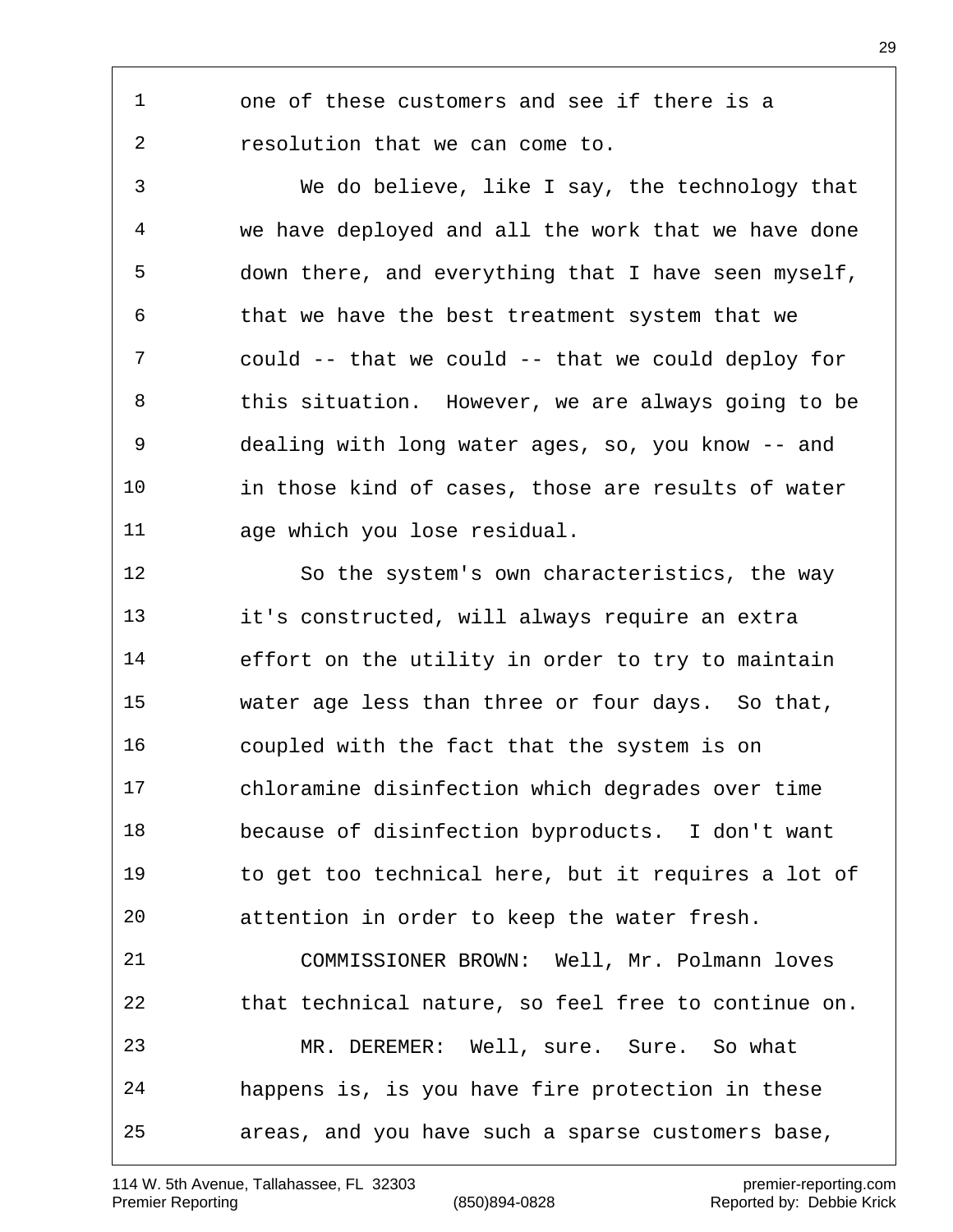and then because the rates are so high, people want to use less water, right?

 So again, we have talked about how the utility has mitigated rate increases, you know, by a number of measures, including, you know, what the base rate expense is compared to other utilities.

 So, you know, the rates being high actually adversely affect water quality because people don't want to use the water, or can't afford to use the water, which then causes the water to get older in the pipe. And because this system is so sparse, it requires a lot of flushing, like I said.

 When the water treatment system that was constructed previously didn't work well, the utility was actually flushing 27 million gallons a year on the ground in order to try to keep water quality acceptable to the public. The new system 18 that's in place right now, that flushing has been dropped to just four million gallons per year. And that's a result of taking out all of these sulfides at the plant.

 So recognizing -- so recognizing that the system has a battle, a continuous battle over water age, we have a very intensive flushing program still, which have automatic controls, and we have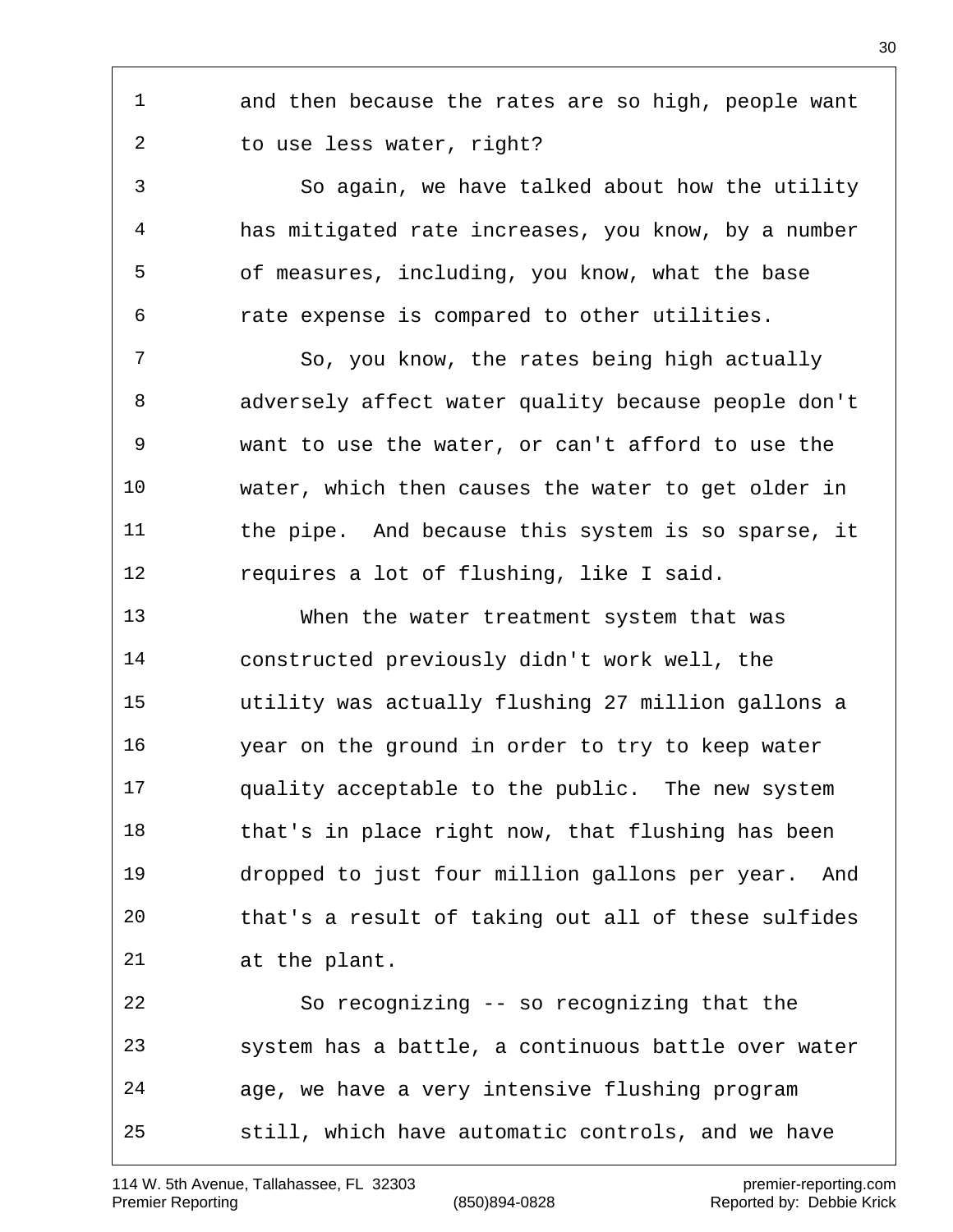residuals every day. I have looked at all that data. The residuals, since the new system has been holding -- I mean, when we talk about residuals, I mean, chlorine residuals -- has been holding up very nicely, much better than it has in the past. So we have a number of matrix that we look at to determine water quality in the distribution system, which is where a lot of --

 COMMISSIONER BROWN: Mr. Deremer, I appreciate all of that, and, you know, I just -- I -- I hope and I wish that you can communicate that maybe in a more effective manner to your customer base, because it's helpful from us, as regulators, to hear how your attempt at flushing and the other matrix and mechanisms that you have to address the water quality issues are going, but it won't help unless you communicate that with your customers so that they understand the complicated nature of the overall system. I mean, Summertree, they had an

 interconnection that kind of remedied all of those issues. This is -- you are not dealing with that issue here. You have got to kind of be creative and figure out how to deal with it. And you are doing that, so -- and it sounds like you are trying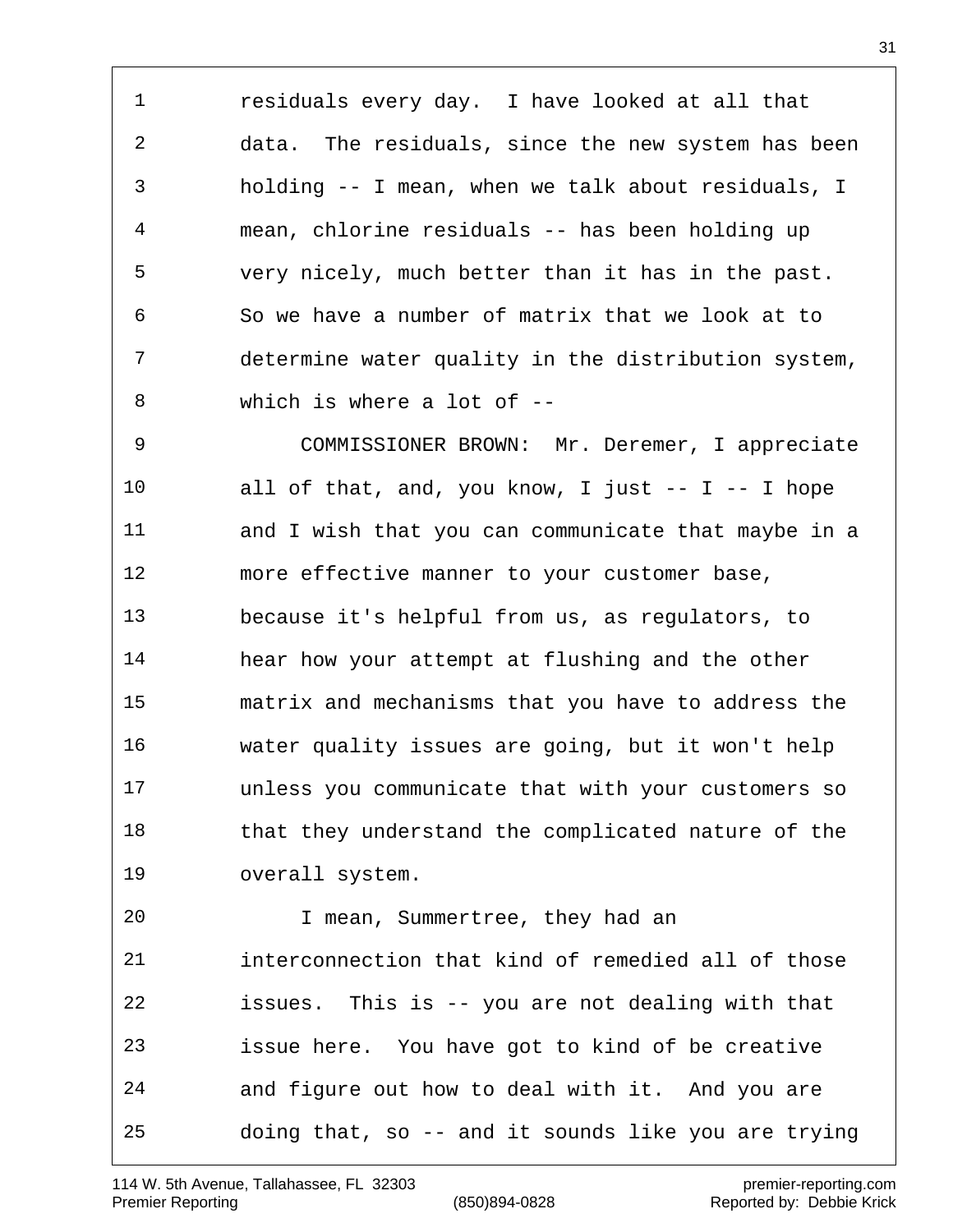to. I mean, I hear the customers complaints about some of the -- the OPC's allegations about your representatives responses to customer complaints. I hope you pay more attention to this particular system. Systems like this need a little bit more attention. 8 And so the one thing that I can emphasize to you as a regulator, and you know this, just pay a little more attention to a system like this nature, give more customer service, and be more patient with these customers as you explain what you are doing. CHAIRMAN CLARK: Thank you, Commissioner Brown. Commissioner Polmann. COMMISSIONER POLMANN: Thank you, Mr. Chairman. A couple of comments in general, so let me first ask some specific questions. I am just looking at my notes here. Mr. Deremer, you answered some of the questions that I had in your response to Commissioner Brown. Let me ask you about the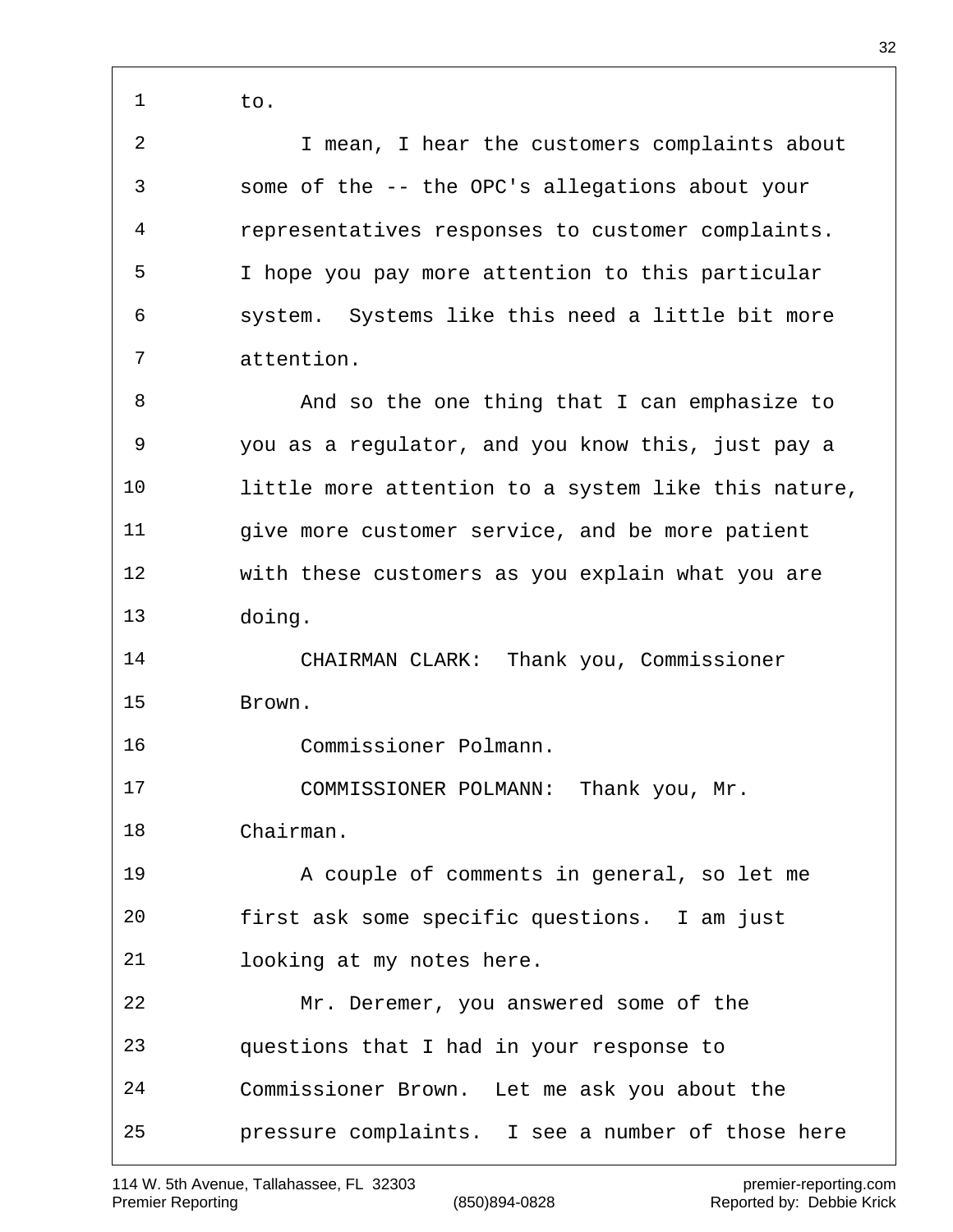mentioned in our agenda materials. What can you tell me about those, or Mr. Rendell? MR. DEREMER: This is -- this is Gary Deremer. You know, as far as pressure complaints, there have been some line improvements. There were a number of service line improvements that dealt with specific areas. But I think, from a general standpoint, pressure in the system, part of the improvements were to address pressure. And what we did is, at the Lake Josephine system as well as at 11 the Leisure Lake system, where the two water plants are, is we installed hydropneumatic systems for a more consistent delivery to the customers. 14 Previously, those systems were removed by Aqua, and the high service pumping equipment that was there was running off of a program with a PLC with a BMD type drive and automatic pressure system. For a system this small, any kind of small interruptions can cause an immediate loss of pressure because there is no pneumatic system in order to assist with providing continuous pressure. So about \$170,000 of the investment was specifically targeted to improve pressure that also has resulted in some energy efficiencies as well. But we -- you know, if we have any other specific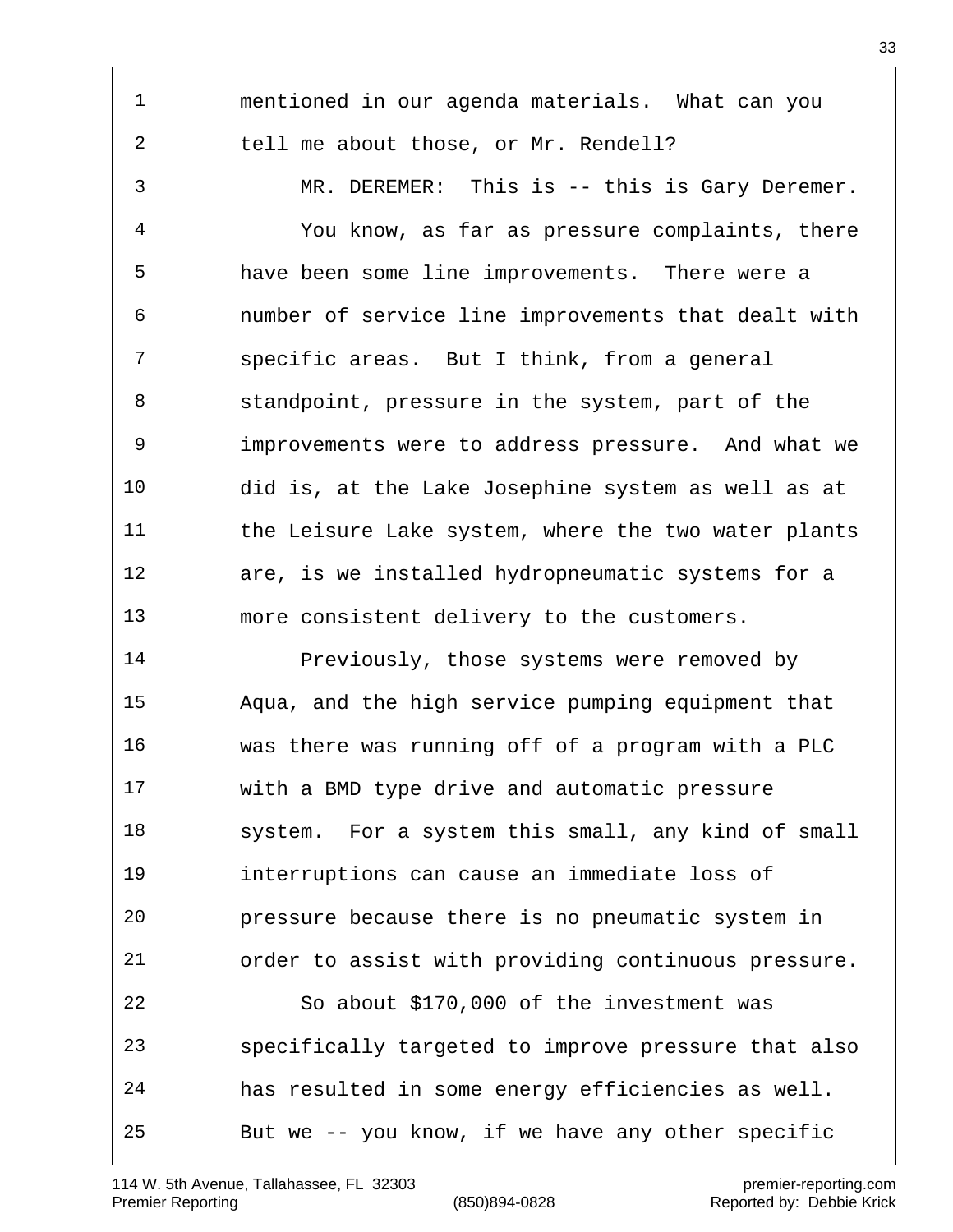complaints of a resident on pressure, we would be happy to look at them as well. We are not aware at this point of any areas that have a pressure issue. COMMISSIONER POLMANN: When did you add those tanks? MR. DEREMER: We added those tanks with -- well, the latest one just went into service about maybe a month ago, and the one previous to that probably was maybe six months ago. One of the things that we have considered in addition to that is ensuring that, you know, when we are running these flushers, that nothing is running concurrently, and there could be -- you know, I would have to look at what pressure complaints specifically, but there could be another cause of pressure complaint as a result if somebody is located very close to a flushier, we try to run 18 those at night, maybe that come on and reduce pressure. But we could look into that further if we have an address. But I reiterate that pressure consistency across the system has been significantly improved as a result of the new pressure system that we put in. COMMISSIONER POLMANN: Understood.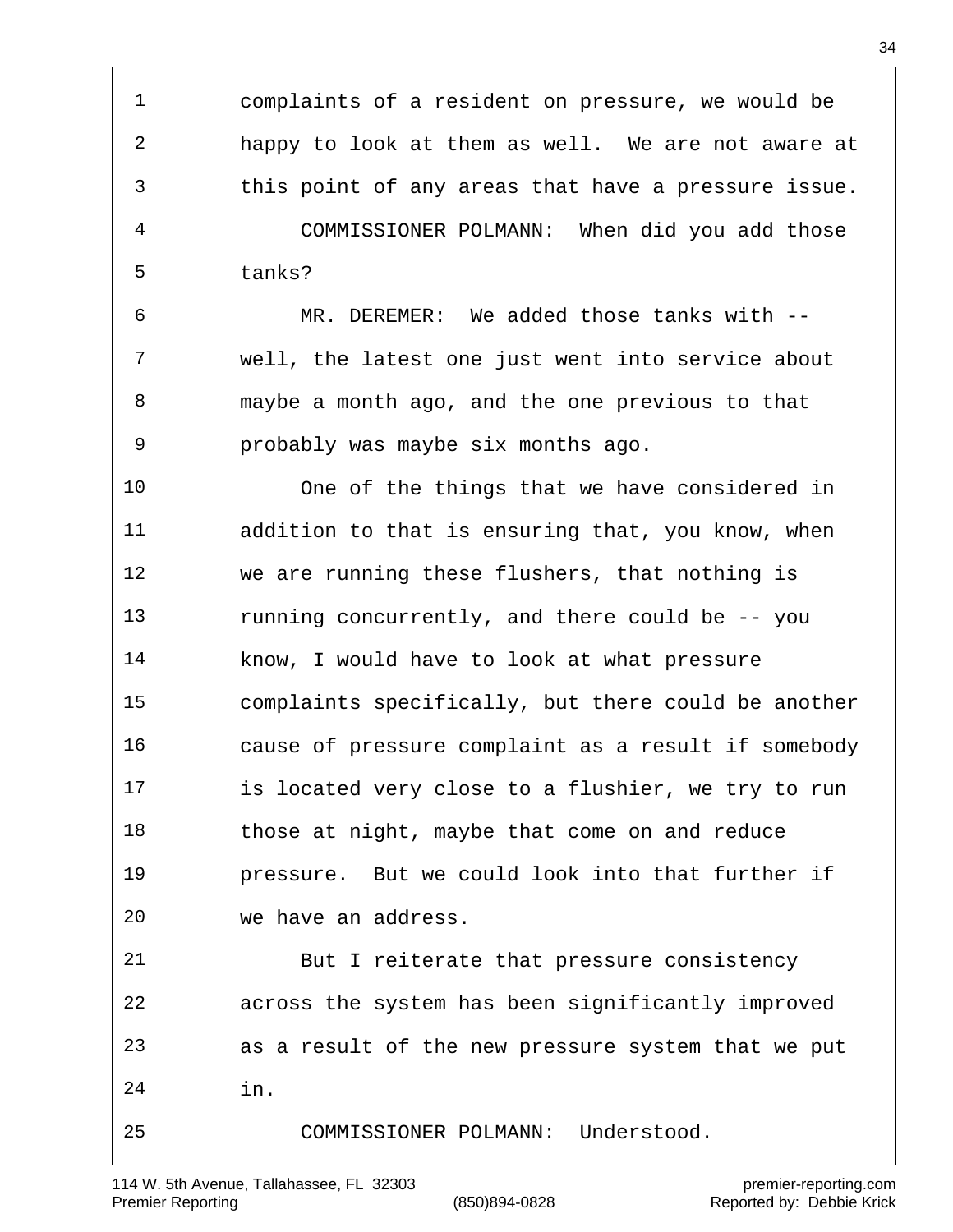With regard to the galvanized pipe, do you use any type of corrosion inhibitor, or has that been considered?

 MR. DEREMER: The system doesn't use a corrosion inhibitor at this time. We could consider that in the future. You know, we haven't had, you know, issues with what you typically see relative to a measurement of corrosion for lead and copper, but I think it's -- it could be considered 10 in the future if we have a fair amount of complaints.

12 I think that -- you know, I think it's very few at this point as far as complaints over rusty water from color. I think the previous complaints were mostly as a result of hydrogen sulfide, which is more of a black or brown color. But we can look at that. We have deployed it in the past in other systems that have been helpful in controlling some of that.

 COMMISSIONER POLMANN: Okay. A follow-up on Commissioner Brown's question. And, Commissioners, I would like to ask the utility to take some specific action and hopefully give us some additional information. And this ties into 25 something that  $I$  -- that I think would be very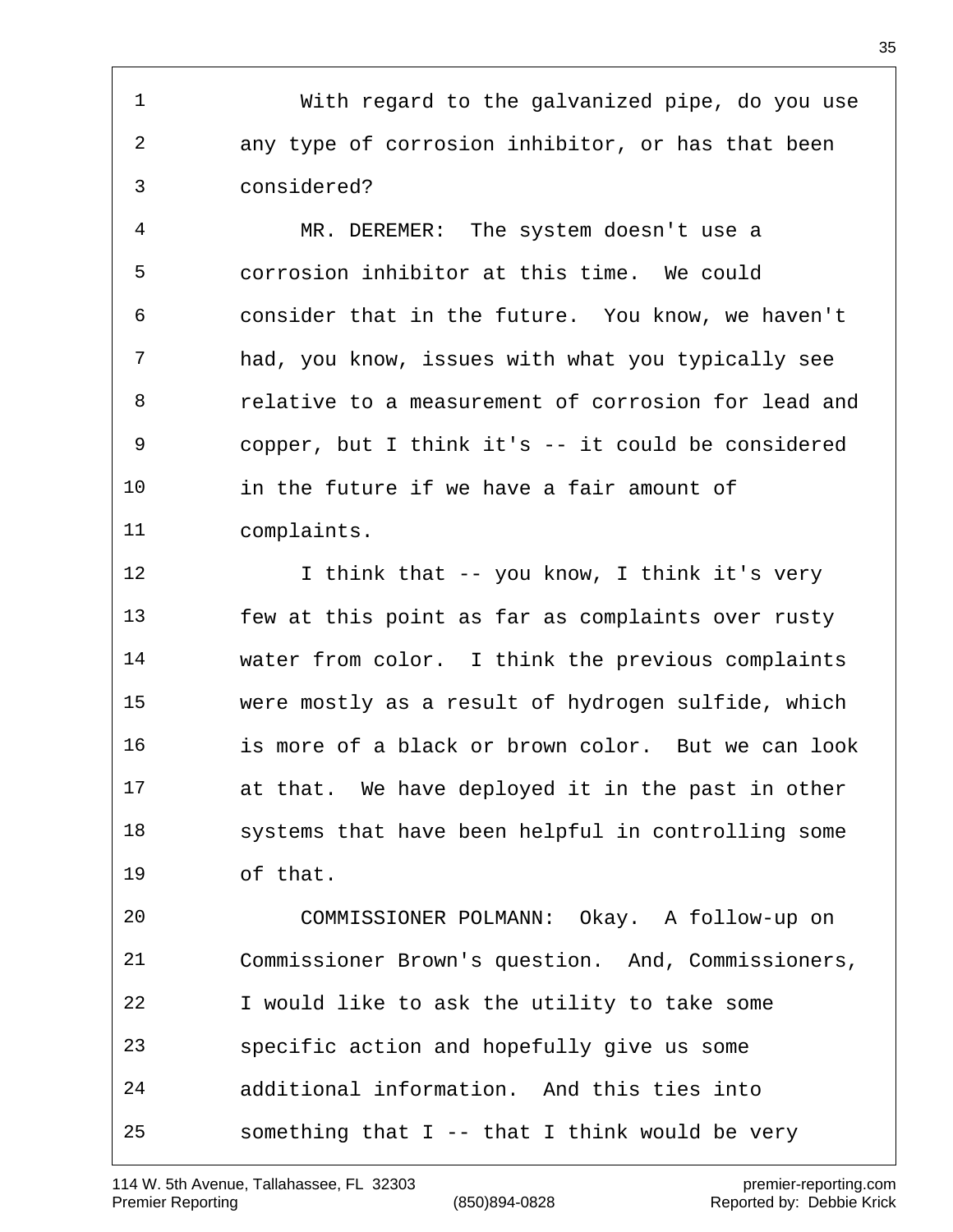helpful in addressing a matter of the public trust, and that is this: The utility is currently making a significant effort on an important matter, and that is at the meter trying to -- if I understand it, trying to identify the water quality issues, the secondary water quality issues on the utility side of the meter compared to what's going on on the customer side. And for example, Mr. Deremer identified certain circumstances in which there is galvanized pipe, for instance, on the utility side and in certain cases they have replaced them.

 So if there is a water quality complaint that is suspect to be related to the plumbing, I would request that an investigation be done to determine a cause, and if it's a physical cause, that that be documented, and that periodically that the utility report back to us. And I will leave that to staff 18 to come up with an appropriate way and types of information that would help us understand that.

 But importantly -- and here's, I think, the most -- the more important thing with regard to customer satisfaction, and -- and this would be to increase customer education and customer feedback, and customer trust, and that is when the utility is addressing customer complaints on a case-by-case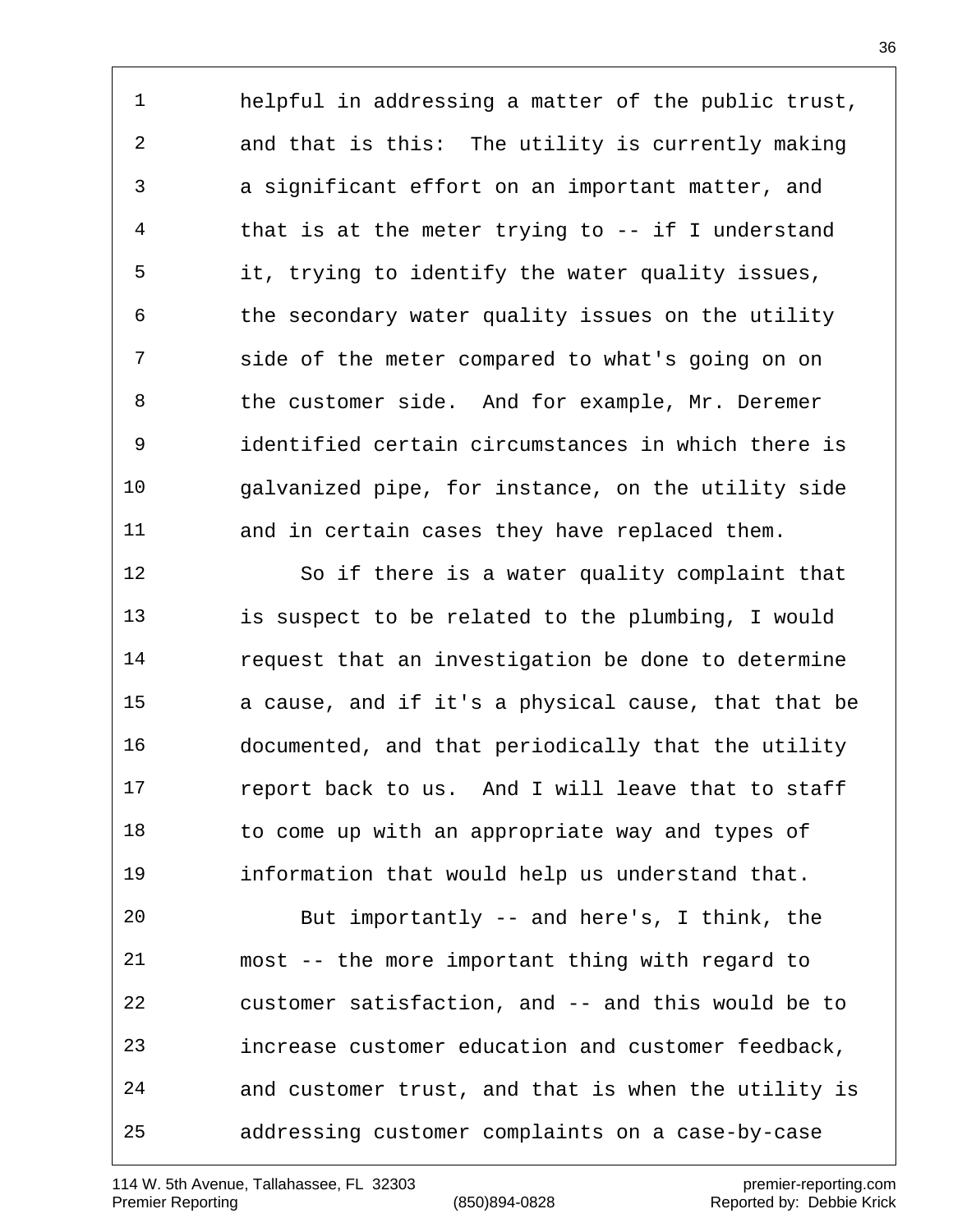basis, where you are taking action in the field to investigate water quality, that you document that, and then provide in some appropriate manner information out to your general customer population that documents that you had a complaint on a water quality basis and you have done an investigation, and what did you find and what did you do about it?

 So the information that you are providing to us, you are also creating customer education items -- and you have to figure out how to address 11 the privacy matter. But nonetheless, what I perceive is a lack of trust from your customers in terms of not just the taste and odor, but the health issue, and I am not suggesting that the secondary water quality is our health matter. We understand that. But you are lack in public trust and you are going to get complaints ongoing, because you have taste, and odor, and color, and so forth.

 You know, we are we are going to have a penalty here, and you are going to want to figure out some way to overcome that, and we can talk about that here later on in this discussion. But this is one way that I am going to be looking for documentation as to how you are going to address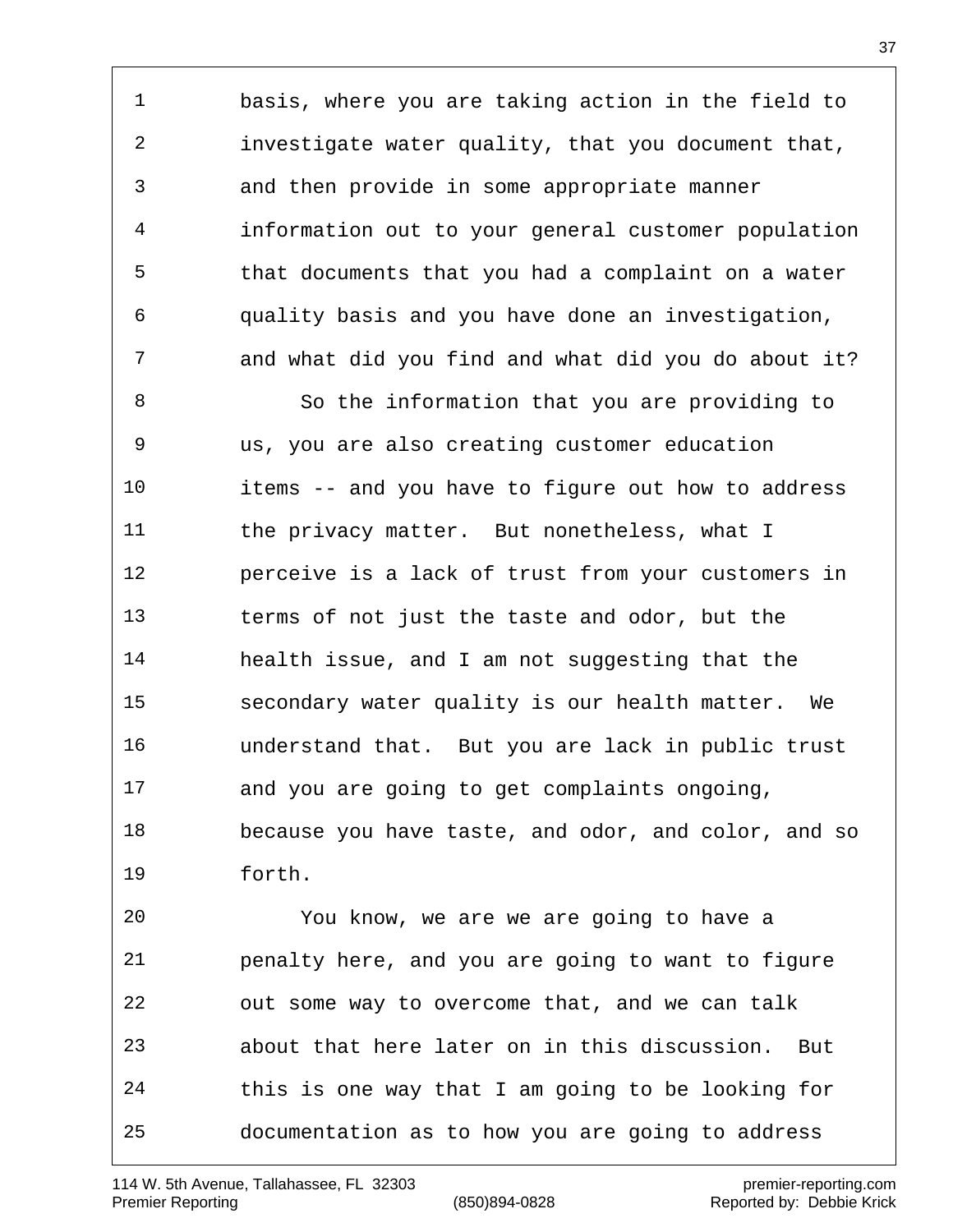1 the customer satisfaction.

 commission discussion. But if I may have a few more minutes, Mr. Chairman, or I will yield the floor. CHAIRMAN CLARK: Go ahead, Commissioner Polmann, if you are -- we have other Commissioner comments, but if you need to go ahead, that's no problem. COMMISSIONER POLMANN: Well, my other comment -- let me just check here. Well, I wanted to respond to OPC, and these, again, are things for Commission discussion. I just -- I would say a number of the comments from OPC, but then on the other hand, not all of them. Their notion of disallowing the capital improvements. If staff wanted to make a comment there, I don't understand how we can disallow the capital improvements and expect that it would be reasonable for the utility to address the water quality concerns and achieve customer satisfaction on water quality without the -- without the capital improvements. You know, I think -- I think the utility would have an opinion on that, but I just want confirmation from staff, that they are

So I open that up here, Mr. Chairman, for some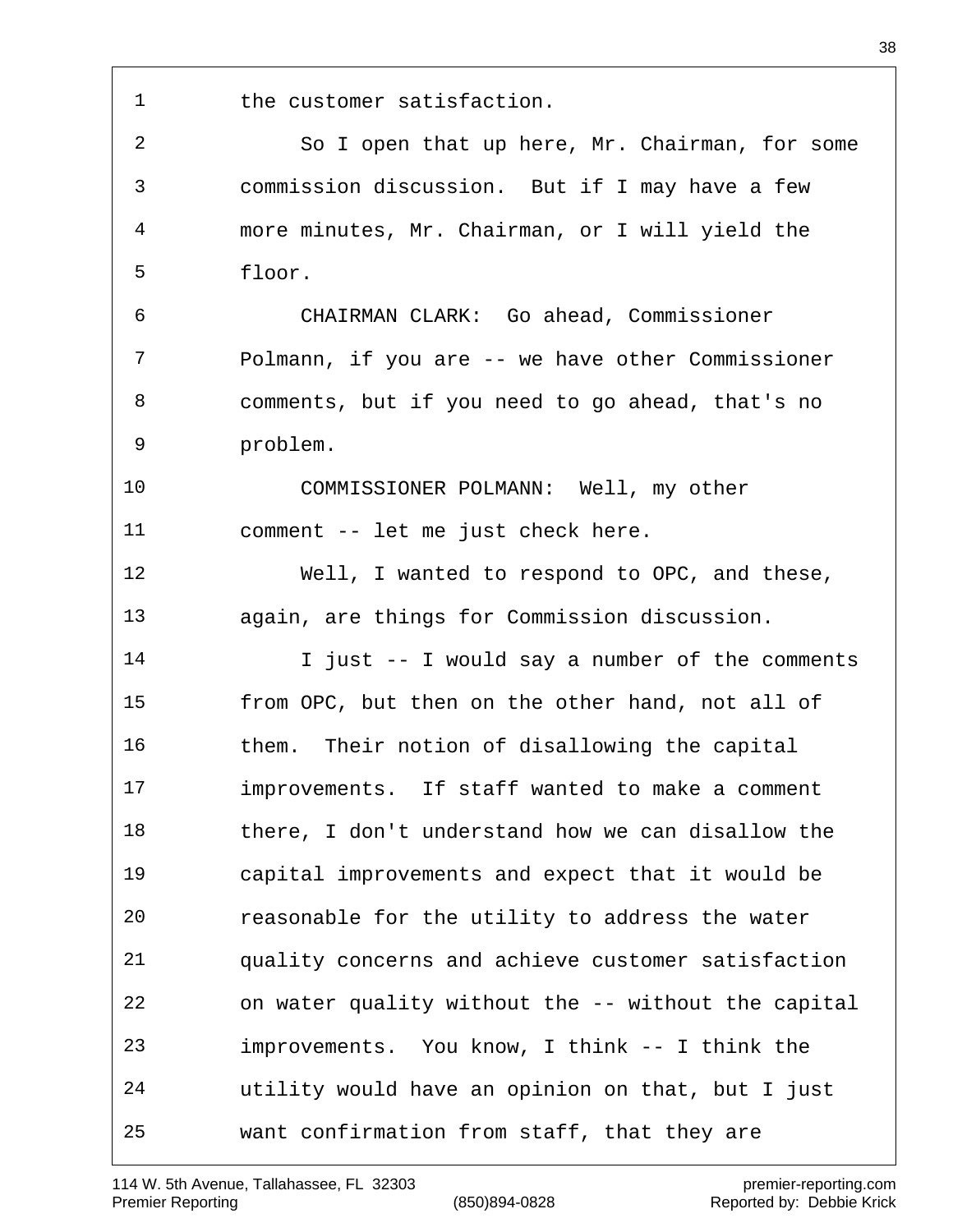recommending the capital improvement recovery. From what I can see, it's just -- it's just not logical that they are going to achieve water quality improvement without -- without the capital improvement, so that's just one substantive issue. CHAIRMAN CLARK: I agree with you, Commissioner Polmann, but let me get a verification. I see some heads nodding, but I think that that's a correct statement. There is no attempted or planned reduction in capital improvement allocations, correct? 12 MR. FUTRELL: That's correct. Mr. Chairman and Commissioner Polmann, that's correct. Staff is recommending that the capital improvements be included in rate base and added to the revenue requirement increase. 17 CHAIRMAN CLARK: Okay. Continue Commissioner Polmann. COMMISSIONER POLMANN: I will yield there. I have got general comments -- CHAIRMAN CLARK: Okay. COMMISSIONER POLMANN: -- I have to say. Thank you, Mr. Chairman. CHAIRMAN CLARK: All right. We will come back to everybody in a moment.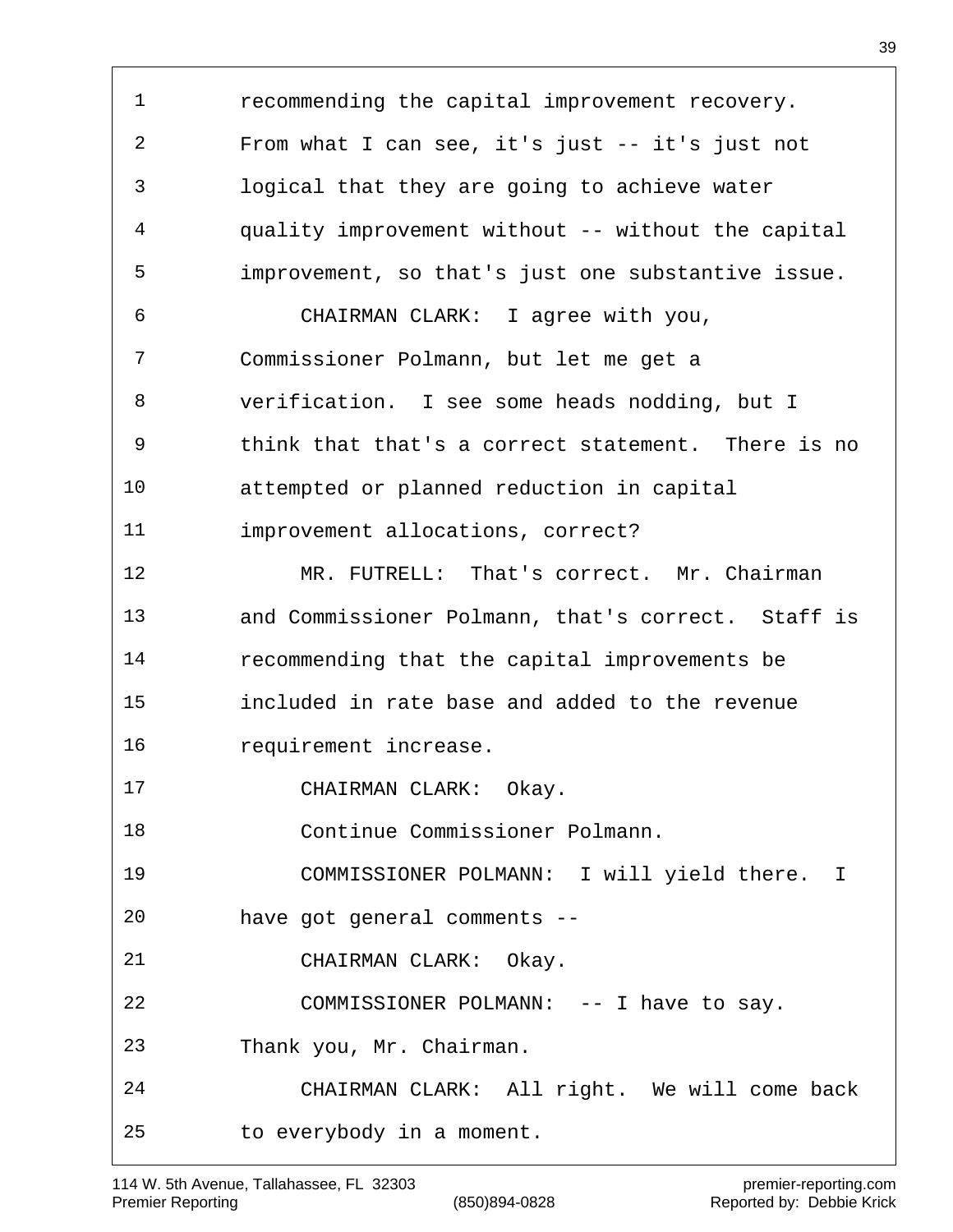Commissioner Fay, did you have a comment? COMMISSIONER FAY: Yeah. Thank you, Mr. Chairman.

 I appreciate Commissioner Polmann's comments, and it sounds like he still has more to provide on this, and, of course, give him significant deference in these issues because of his -- his knowledge. But I just -- I wanted to check with staff, and it might be a legal question, but the -- Commissioner Harris in his comments and in his letter made a few specific requests, but one of them is that there would be a phased-in approach 13 for this rate adjustment.

 Is there -- is there any sort of prohibition to us doing that going forward? And then if the Chair would allow, it would be appropriate to have 17 the utility respond to that.

18 MR. HETRICK: Mr. Chairman.

 CHAIRMAN CLARK: Yes, Mr. Hetrick, is going to address that question.

 MR. HETRICK: Commissioner Fay and Commissioners, there is a legal issue associated with the phasing that the County has recommended in terms of the recovery in this instance. To my knowledge, the Commission never phased recovery of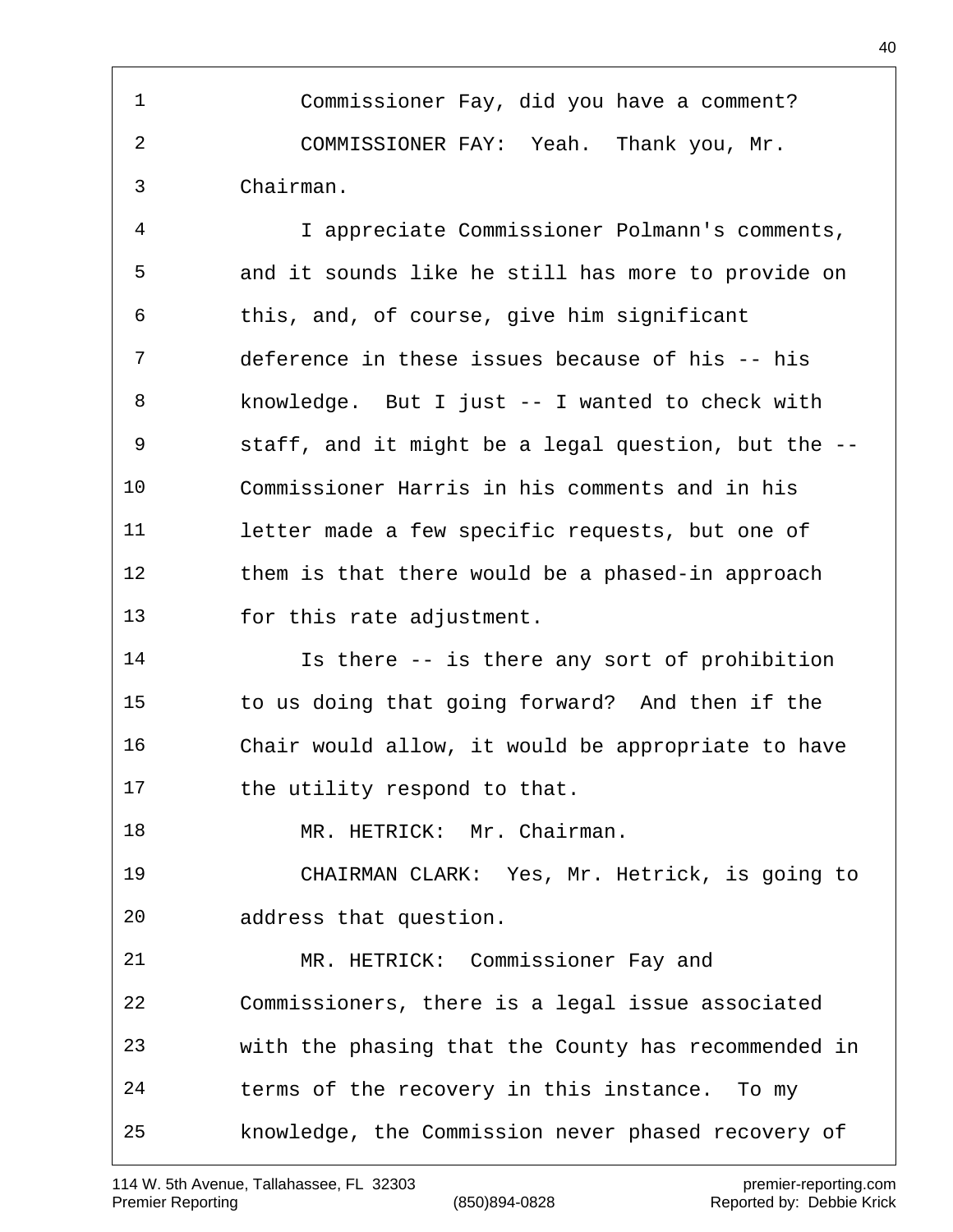projects already completed. I appreciate the concern about phasing, but legal issues having to do with potential confiscatory action and takings issues associated with phasing in this instance persist.

 I have asked Jennifer Crawford to address this legal issue and the case law on this in a little more depth. And Mark Futrell and Andrew Maurey can pitch in from a technical perspective to give a well rounded response to this question.

11 COMMISSIONER FAY: Thank you.

 MS. CRAWFORD: Commissioners, this is Jennifer Crawford.

 Mr. Hetrick is correct. The Florida Supreme Court has stated that a public utility is entitled 16 to just compensation or a fair rate of return on the value of its property used or useful in the public service, and to now allow that would deprive a public utility company of its property in violation of federal and state constitution.

 And that comes to us from the Keystone Water V Bevis case, which is a 1973 Florida Supreme Court opinion. And that also echoes principles that are established in the U.S. Supreme Court cases of Hope and Bloomfield, and some additional subsequent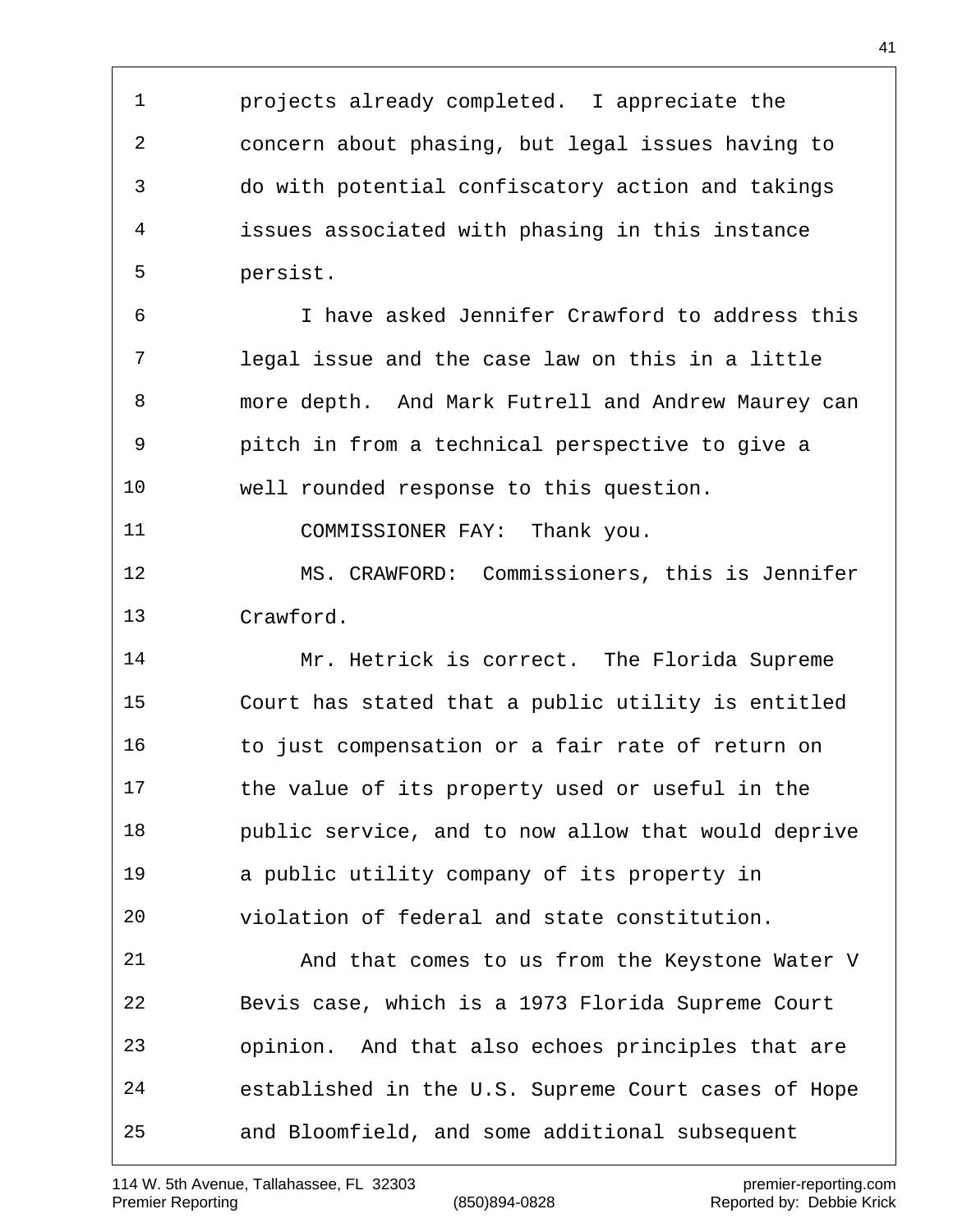Florida Supreme Court cases that also echo the same sentiment.

 The Commission has implemented phased-in rates or step increases in a few cases, but that's always been done in recognition that certain plant or facilities weren't yet in commercial service, and the idea is to balance the public interest by showing rate payers we are not paying in rates for a plant that's not yet used and useful in public service, but also giving the utility timely rate recovery without, you know, having to come in for an additional rate case once those facilities were placed into service.

14 And so the concern I would have here about phasing in rates under these circumstances would be that if the Commission required a utility forego its opportunity to earn a fair, just reasonable 18 rate for its projects that are completed and currently in service, I think I would be concerned that that would appear to run afoul with the Florida and U.S. Supreme Court jurisprudence in cases like Keystone V Bevis, and Hope and Bloomfield. COMMISSIONER FAY: Thank you. I appreciate that.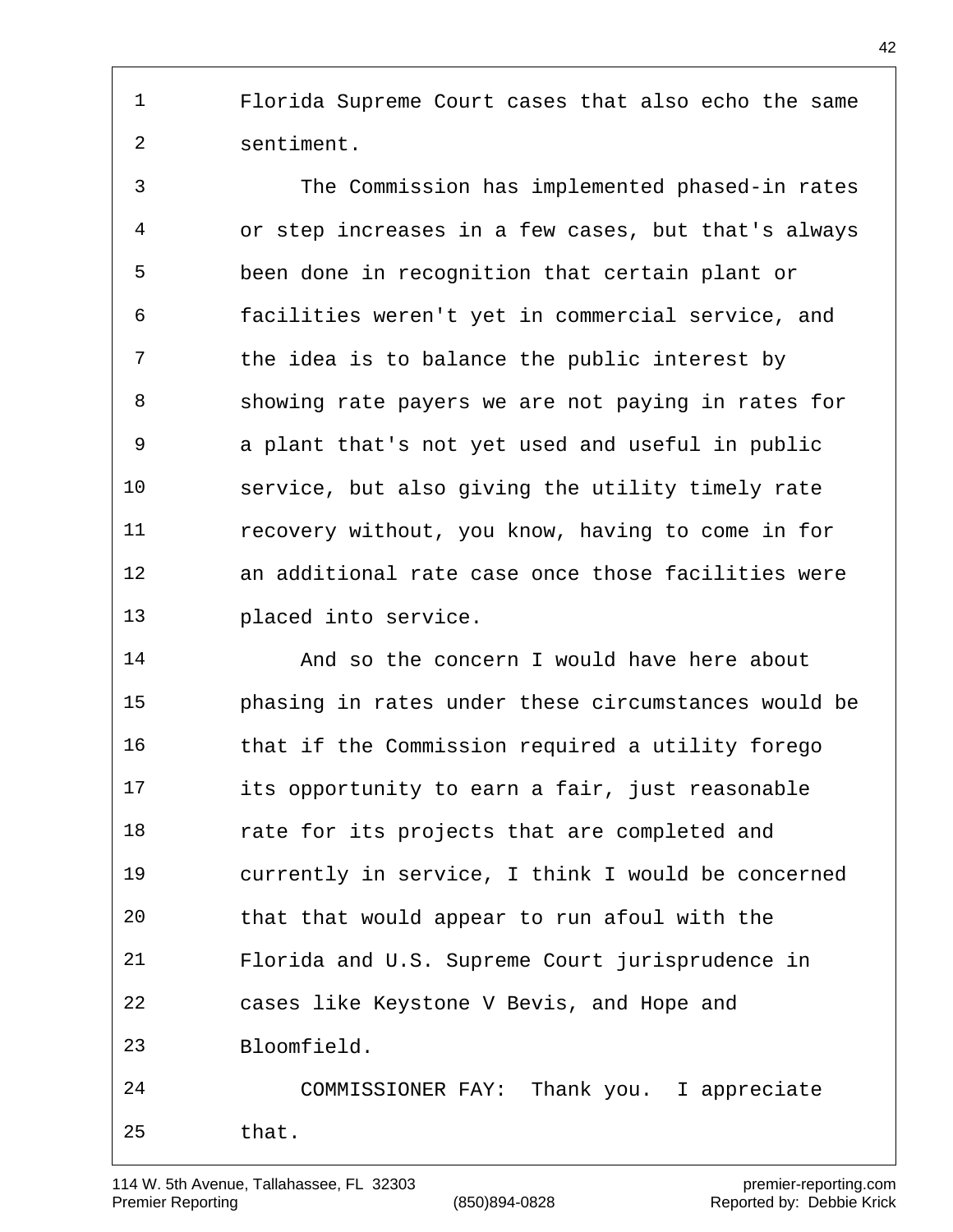And if Mr. Futrell has something to add, it's great, but my question has been answered. CHAIRMAN CLARK: He has nothing to add. All right. Thank you, Commissioner Fay. I have just a couple of comments, observations and a question. I guess, Mr. Rendell, I am going to address this to you or Mr. Deremer, either one, but the nature of operating a rural water system brings its own inherent challenges, understanding the demographic of Highland County, I think this system serves about 1,300 customers, seems to be fairly small. Could you estimate the number of customers per mile that you are serving in the most remote areas, where you seem to be having the biggest problems, can you give me a number there? MR. RENDELL: Yes, Commissioner, I am going to 18 tee this up for Mr. Deremer, but if you want to point out one thing in HC, there is two separate systems. One is what we call the Leisure Lake and one is the Lake Jo. Leisure Lake is a very small, cohesive system that we have an extremely good relationship with the customers. As a matter of fact, I personally met with these customers six times at their HOA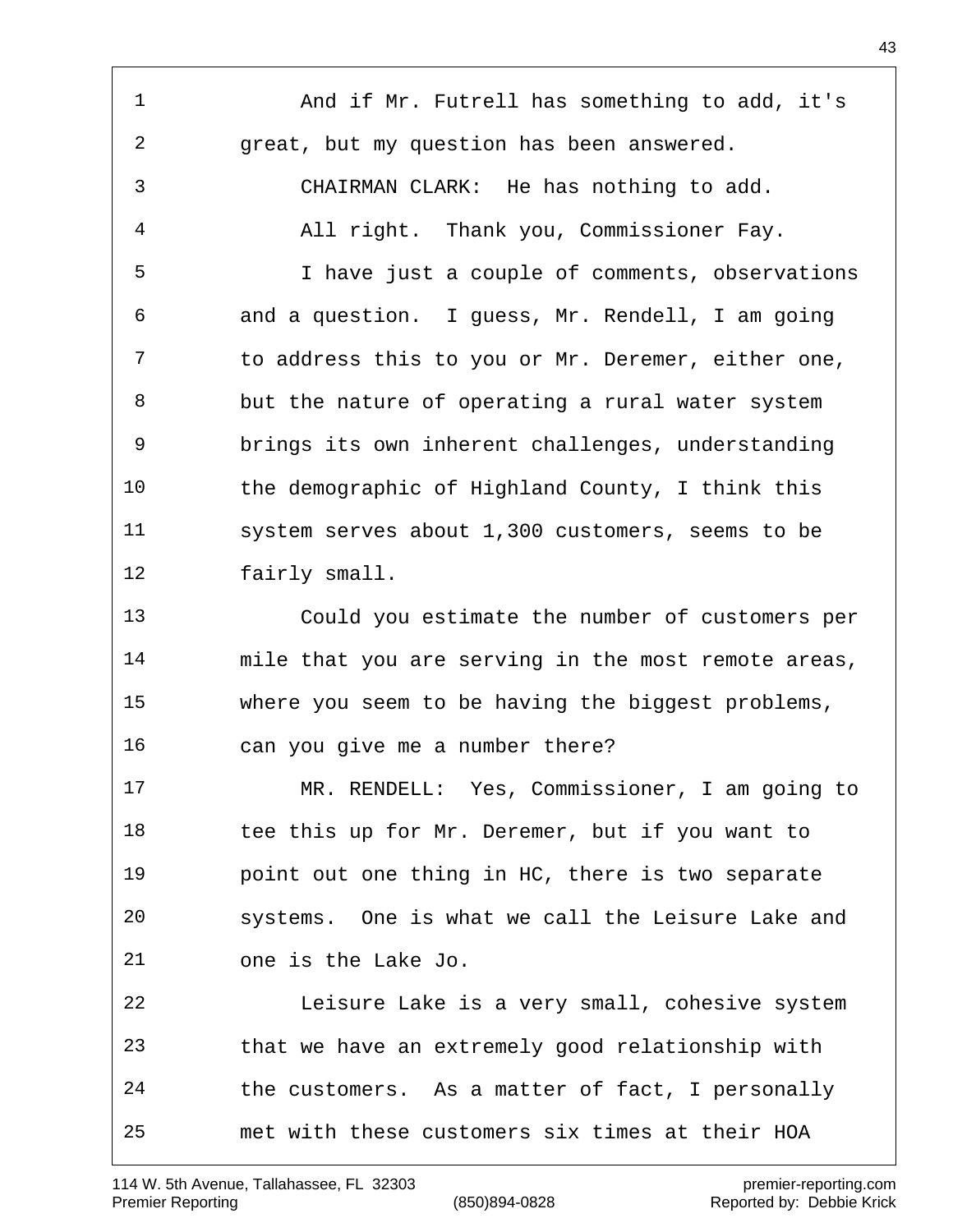spend half a million dollars on that. Then DEP got involved. DEP wanted us to, like, work expeditiously on the Lake Josephine because of customer complaints and also disinfectant byproduct -- they wanted us to put it in quick. Then they weren't typically satisfied with the -- with the timeframe, although we had to go out for bid, we had to order the parts. So what they did on the Leisure Lake is required through a consent order. sparsely populated. It's spread out. I can also, you know, testify that when I was with Aqua, we were -- we were ordered by the Commission to set

## Lake Josephine, on the other hand, is very

meetings with the Lake Josephine and the Leisure

meetings to explain this treatment type. This has

We did go down. We presented them, you know,

what the prescribed treatment methodology would be,

and also what the impacts to the rates would be.

At the time, they were against it. They did not

want us to do it because of the impact on rates.

8 Then a couple of things sequentially happened.

One is Highlands County forced us to replace a main

based on one of their road projects. So we had to

been going on prior to the 2015 case.

114 W. 5th Avenue, Tallahassee, FL 32303 premier-reporting.com Premier Reporting (850)894-0828 Reported by: Debbie Krick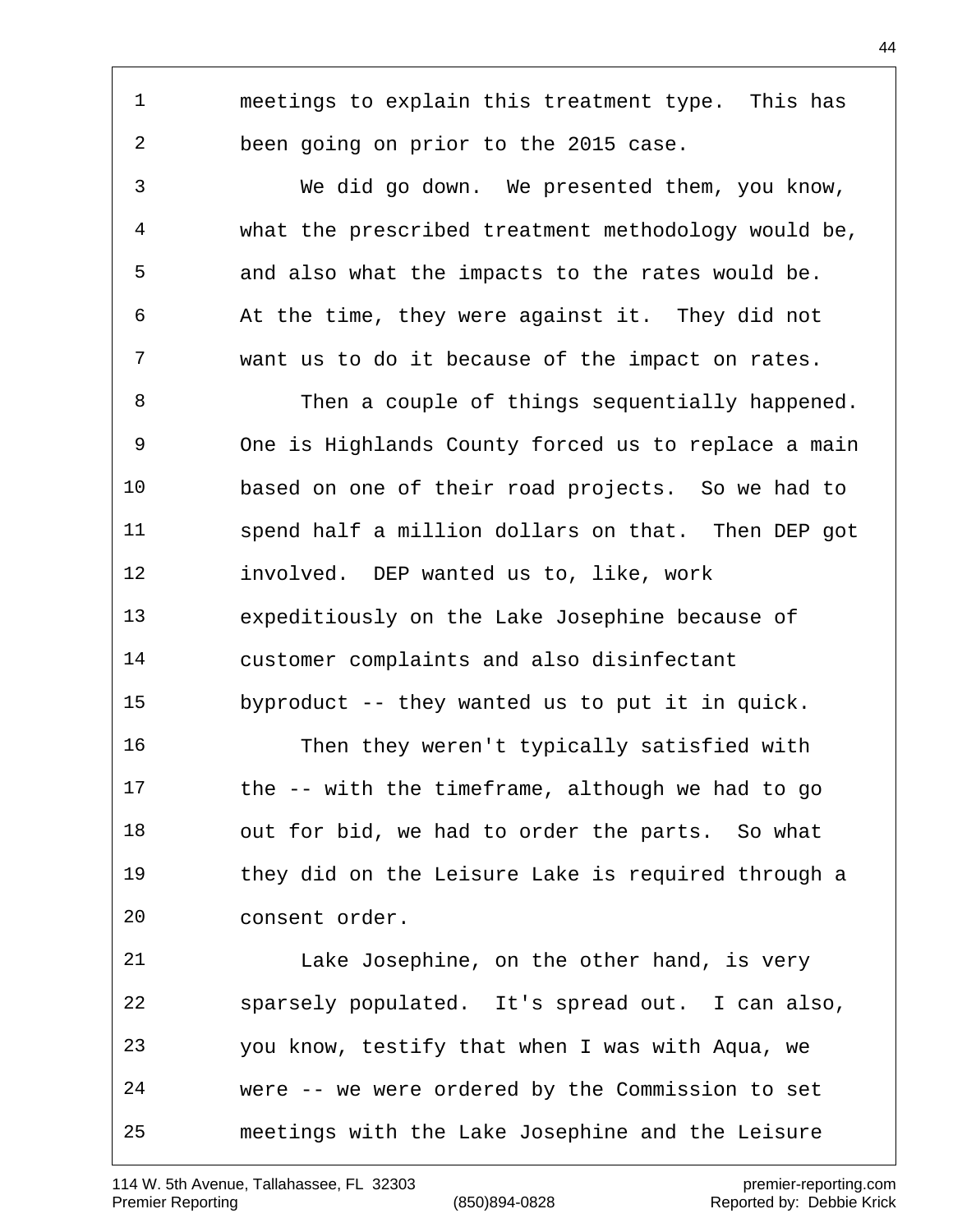Lake people. We would -- arrange for that purpose. OPC would attend, but the customers did not attend. We had maybe three customers come to those meetings, which was directed by the Commission to address water quality in Lake Josephine.

 So I am not making excuses. I'm just telling you the perspective that it's very difficult because there is no organized group in the Lake Josephine area. When our operator does go out to address water quality, he typically will meet with the customer or leave a door tag. He did leave door tags just recently on these last visits.

 So I just wanted to give that perspective, and Mr. Deremer can kind of explain the characteristics of the customers and on where the lines are.

 MR. DEREMER: So as Troy said, the -- I am sorry, as Troy said, the attention and ease of working with the homeowners' association in the Leisure Lake system has, you know, have benefited the utility and the customers well because we have had the opportunity to meet with them and to really 22 thoroughly explain everything. You know, the fact, referring more to, you

 know, Commissioner Brown the Lake Jo group is hard to, you know, get, you know, some cohesive customer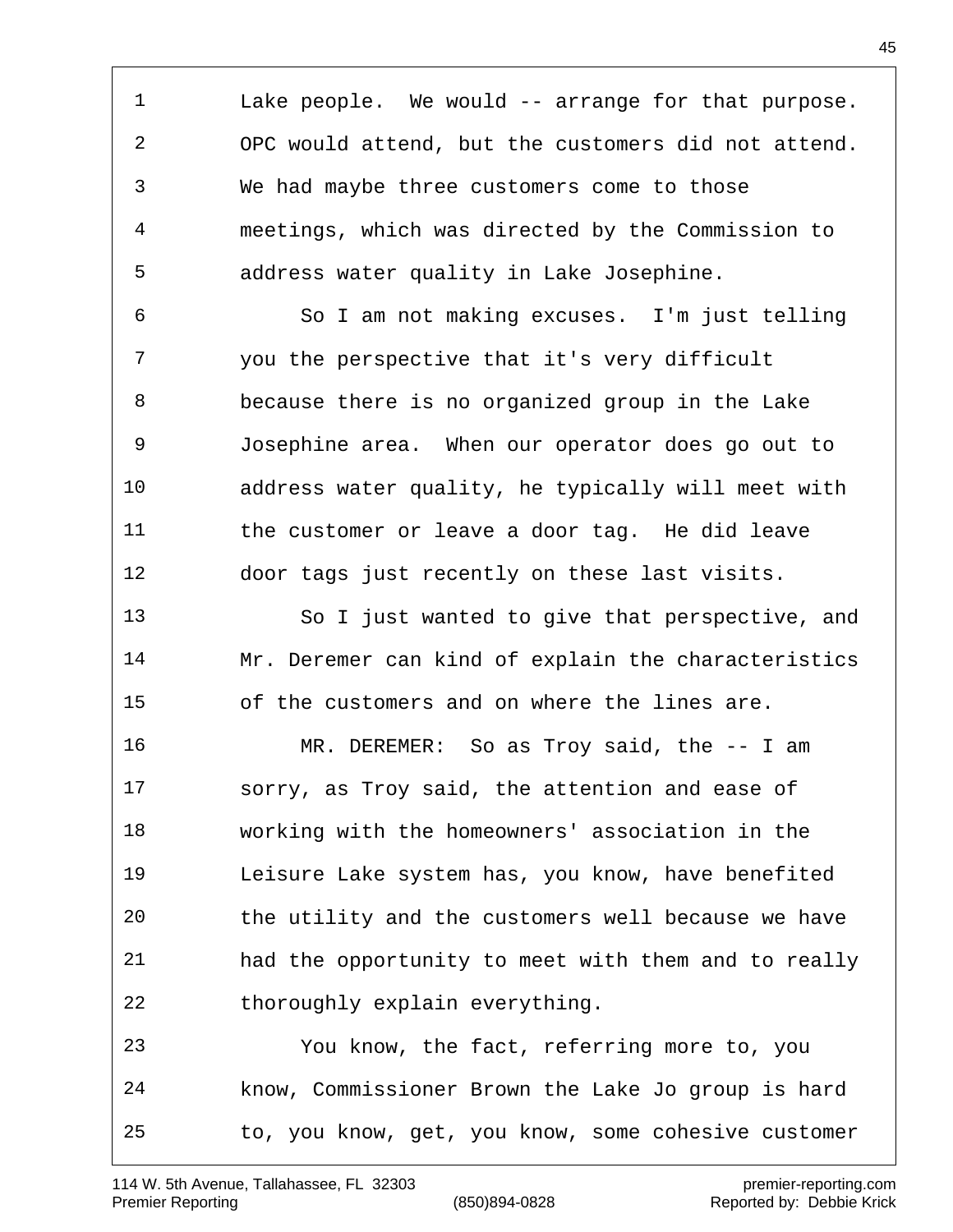group together to try to champion our effort to explain what the utility is doing.

 With regard to Lake Josephine, I think that's where all or most of your customer complaints are coming from because of the sparseness of the water range. And I can guess to directly answers the question, but we can get back with you on the number of feet per pipe, but there is areas where we will have over a mile of pipe with one customer.

 So it's just -- the water age that we are dealing with in that system is going to -- is going to be a substantial issue no matter what kind of water quality is leaving the plant. And that's further compounded by the diameter of the mains which require fire protection.

 So it's very, very sparse. I mean, I wasn't exaggerating when I said there would be a half-a-mile between some customers of pipe with no usage.

 CHAIRMAN CLARK: Mr. Deremer, that leads to my question. What is the economic -- the viability of continuing to serve a group of customers where your density is less than two customers per mile? Is it, in fact, feasible, and will you ever be able to attain a quality of service for these customers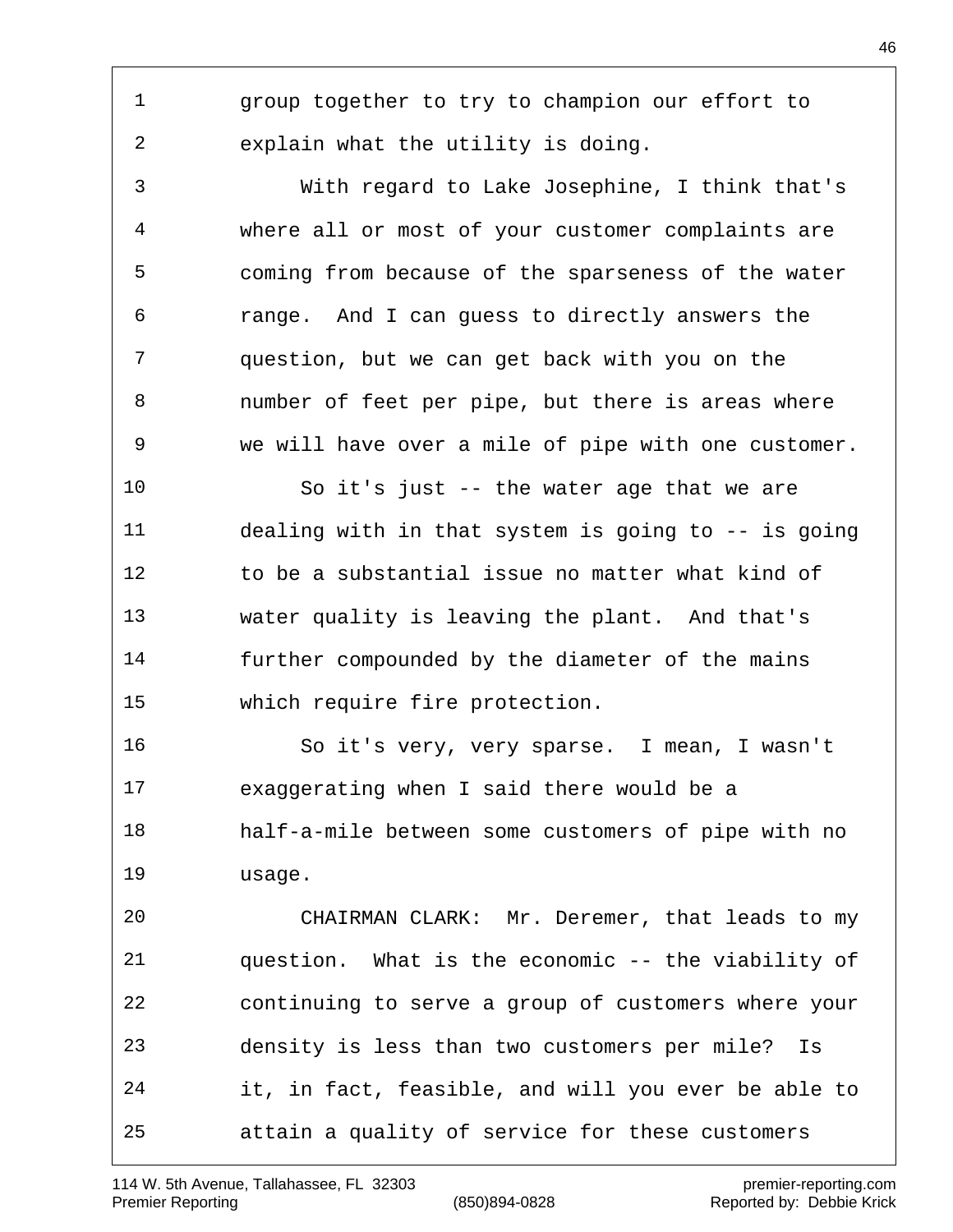1 that we would deem acceptable, that the customers would deem acceptable, is this even possible? MR. DEREMER: Yeah, I think it's a challenge for many systems. There is another system we own that is very similar. Got miles of pipe and just a few customers that it's very difficult. 7 And I think it's the -- the efficiency of providing service under those circumstances is certainly worth investigating, because it requires the utility to essentially, you know, put water on 11 the ground and waste it in order to provide enough water for -- enough residual to meet the homeowner's property. So I think over -- you know, when a lot of these systems have been expanded, I think that should be considered. Of course, in this case, you know, it's something that was already in existence when we purchased the system, and I think that -- you know, again, I think that there has been a vast improvement by removing all of the sulfide. We are just -- the residuals and those kind of things are holding up with much less flush water. But it's certainly something that should be

 considered in the future, I would say. And in some cases -- I worked on a project, I think it was Levy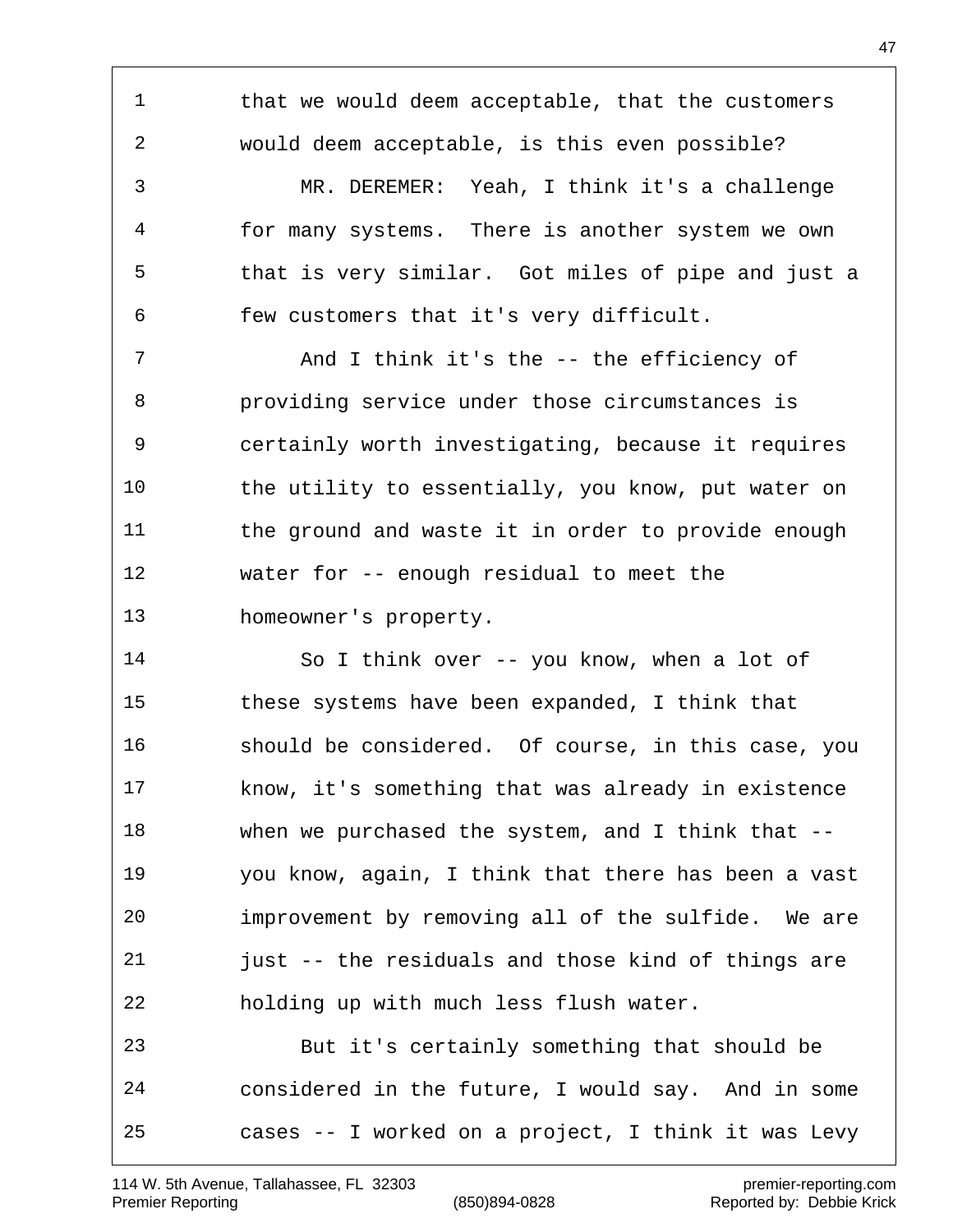County, where we found it to be the most economic for the customers to get those people grants and put them on their own private well, and to eliminate the public water system. I have seen, you know -- CHAIRMAN CLARK: We went a long way around to me getting to what point. That's kind of where we're -- I am headed with this, is at a point in time, just because you inherited something or got something in with the purchase of a deal doesn't necessarily make it beneficial or good for the entire consumer base. And if we want to look at what's realistic here in the best interest of all of the consumers, it would seem practical to me that this portion of the system needs to be reevaluated and reconsidered, and as opposed to continuing to spend 18 tons of money on something that we are never going to have satisfaction. And I go back -- I believe Commissioner Brown made the reference to your communication with the customers. I think we keep setting ourself up for failure here. We keep asking for, oh, when it's going to get better? When's it going to get better? I kind of -- I'm not going to look in my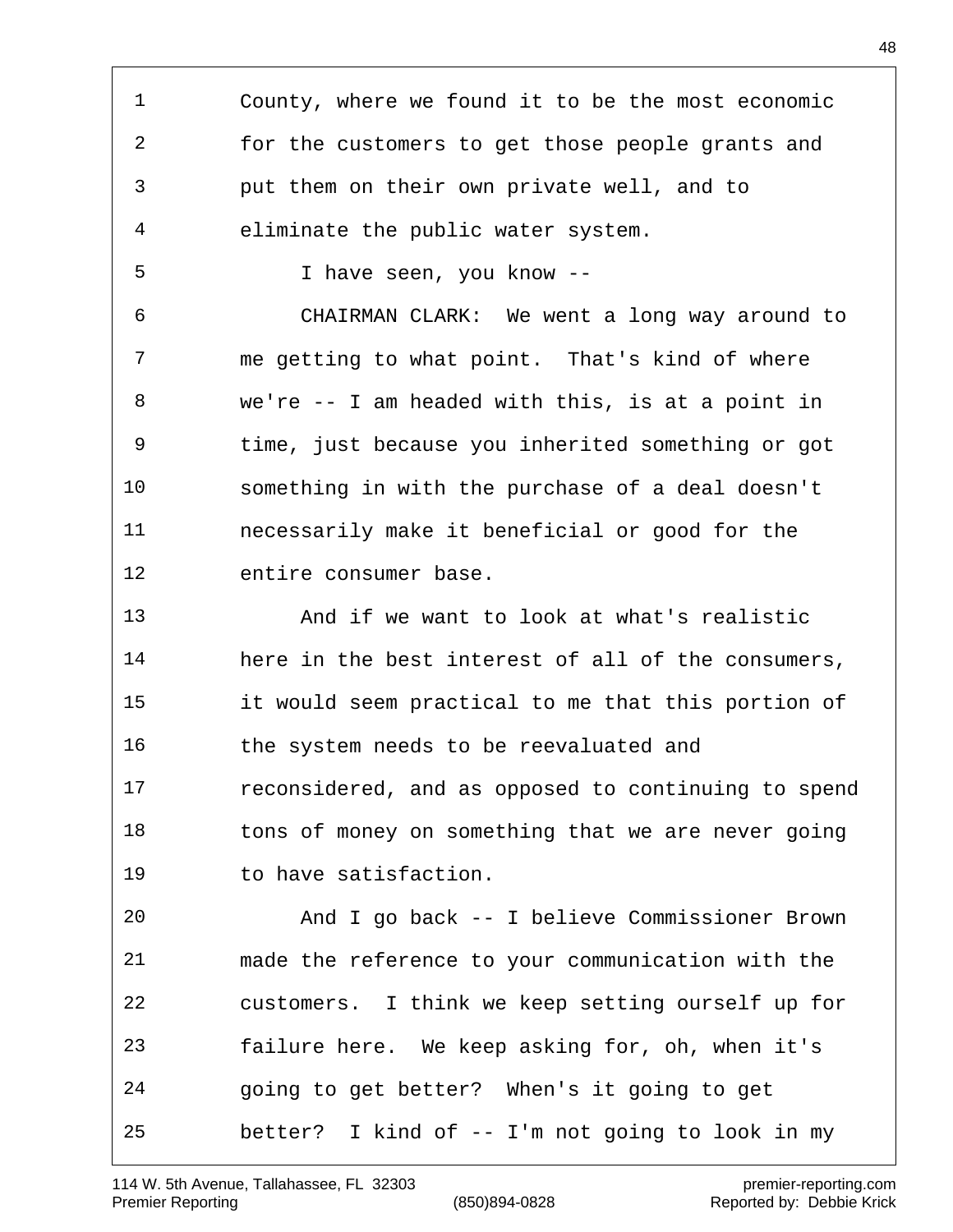crystal ball, but I don't see it getting any better. I don't think you can spend your way out of this problem, and I think you need to be realistic and honest with your customers about this and let's look for alternatives solutions instead of continuing to waste money in this regard. 7 I will open it up to other Commissioners. 8 Ouestions? Commissioner Graham. COMMISSIONER GRAHAM: Thank you, Mr. Chairman. Actually, this, I guess, a couple of questions for the -- anybody from the County or County Commission, if Commissioner Harris is still there. CHAIRMAN CLARK: Commissioner Harris, are you still with us? COMMISSIONER HARRIS: I am. CHAIRMAN CLARK: Commissioner Graham has a question for you. COMMISSIONER HARRIS: Yes, I am. COMMISSIONER GRAHAM: Sir, have you -- has your county commission talked to the utility as far as trying to bring them in before your commission and address some of these issues? COMMISSIONER HARRIS: Yes, they have been in before us.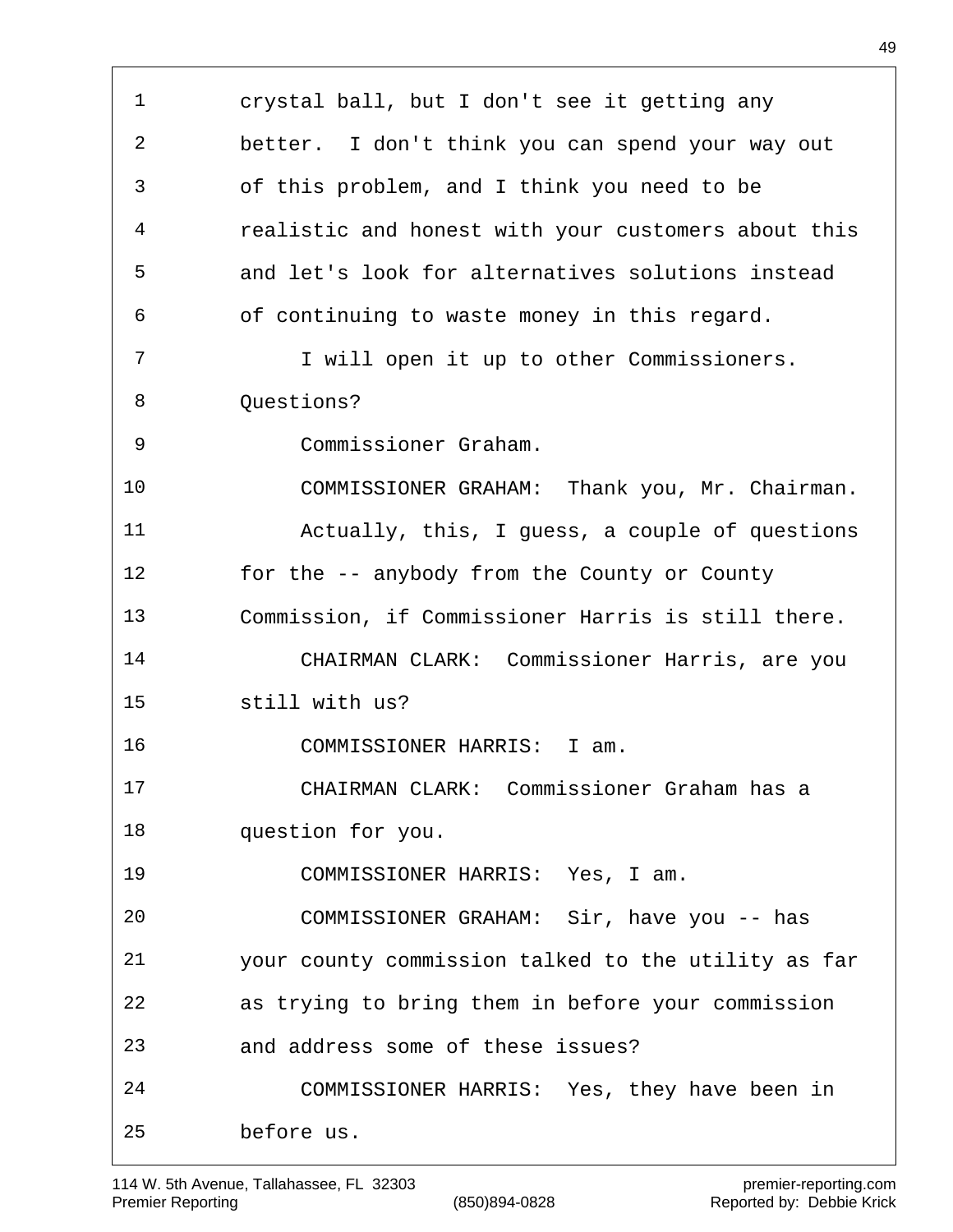COMMISSIONER GRAHAM: And what was the result of that? COMMISSIONER HARRIS: We are hearing the same thing, yeah. CHAIRMAN CLARK: Which would be -- COMMISSIONER HARRIS: I understand -- I understand -- I understand their challenges, too, but, you know, it's not getting any better, and we are getting conflicting statements from the utility as per the OPC and per the letter that I got yesterday. So, you know, our whole -- we felt as a group that it was -- it was prudent for us to make a statement on behalf of these customers because they have been saying it for years and years and years, and that's why we took the action that we took. COMMISSIONER GRAHAM: Well, I mean, I am just speaking for myself, that the utility comes across as being pretty sincere to me as far as trying to address a lot of these issues. Things I know work better localized, and I appreciate the fact that both of you, and some of your other -- other people from your county commission are on the line and involved in all this. I just -- as Commissioner Polmann said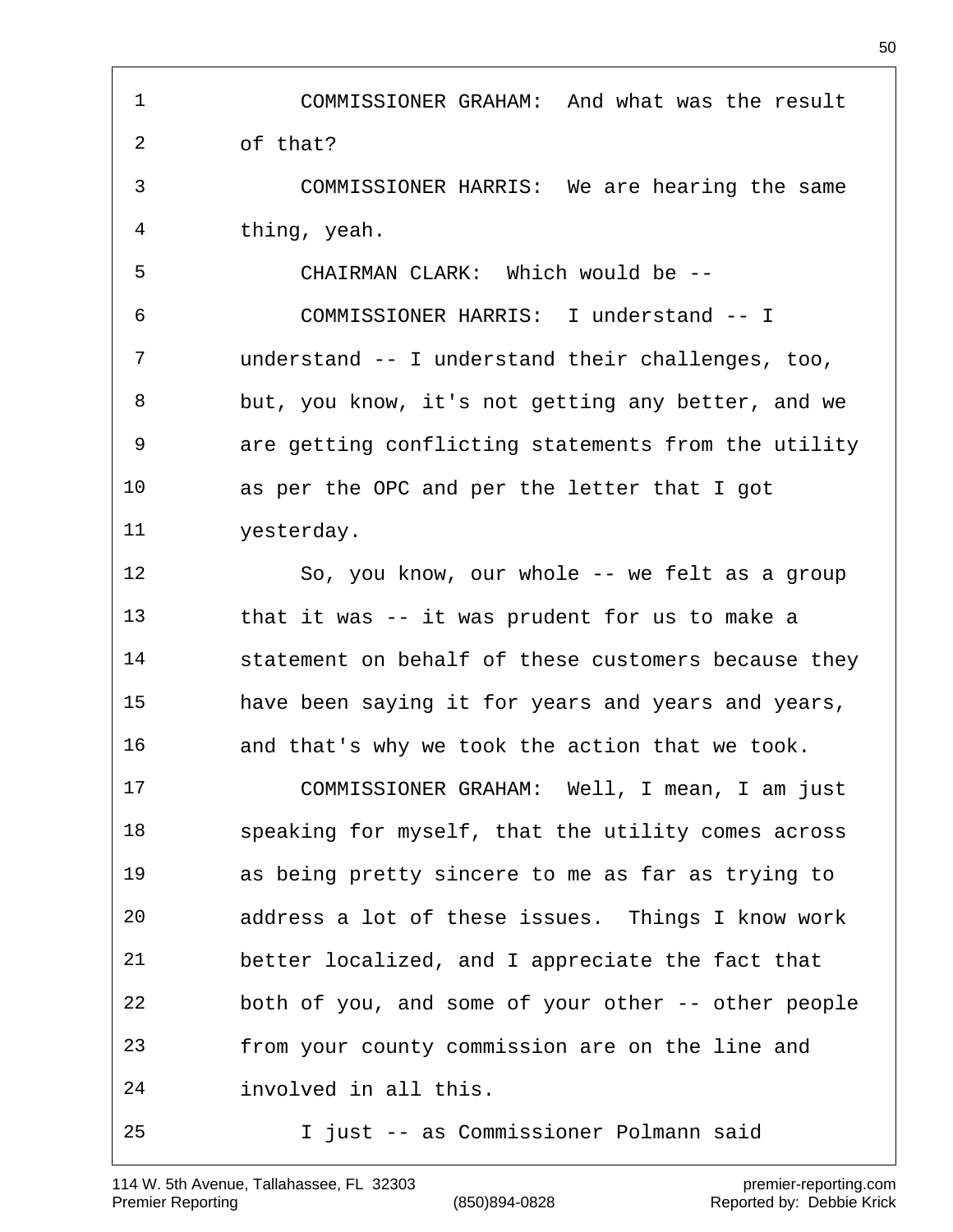earlier, a lot of this comes down to the dialogue. I think if -- it's a shame that only 35 people showed up to the customer meeting that they had, and I think you would learn -- a lot -- a lot of you realize, I think, if you had a meeting with more people there actually listening to the utility and some of the challenges they are going through, 8 and some the changes that they are making.

 I mean, I appreciate where the utilities come from back when Aqua owned them, because I had the huge experience when I got here 10 years ago, and I appreciate the challenges that the utility dealt with and the changes that they have made. I just -- I think there is a dialogue issue that's here right now.

 And as I am sure your county attorney would tell you, you guys with can actually take the utility and take completely control of all of this if that's what your commission chose to do. There is probably a lot of moving -- moving parts to this if you guys are willing to put your arms around it and do it out in Highlands County. CHAIRMAN CLARK: I would like to follow up with Commissioner Graham's statement with another question.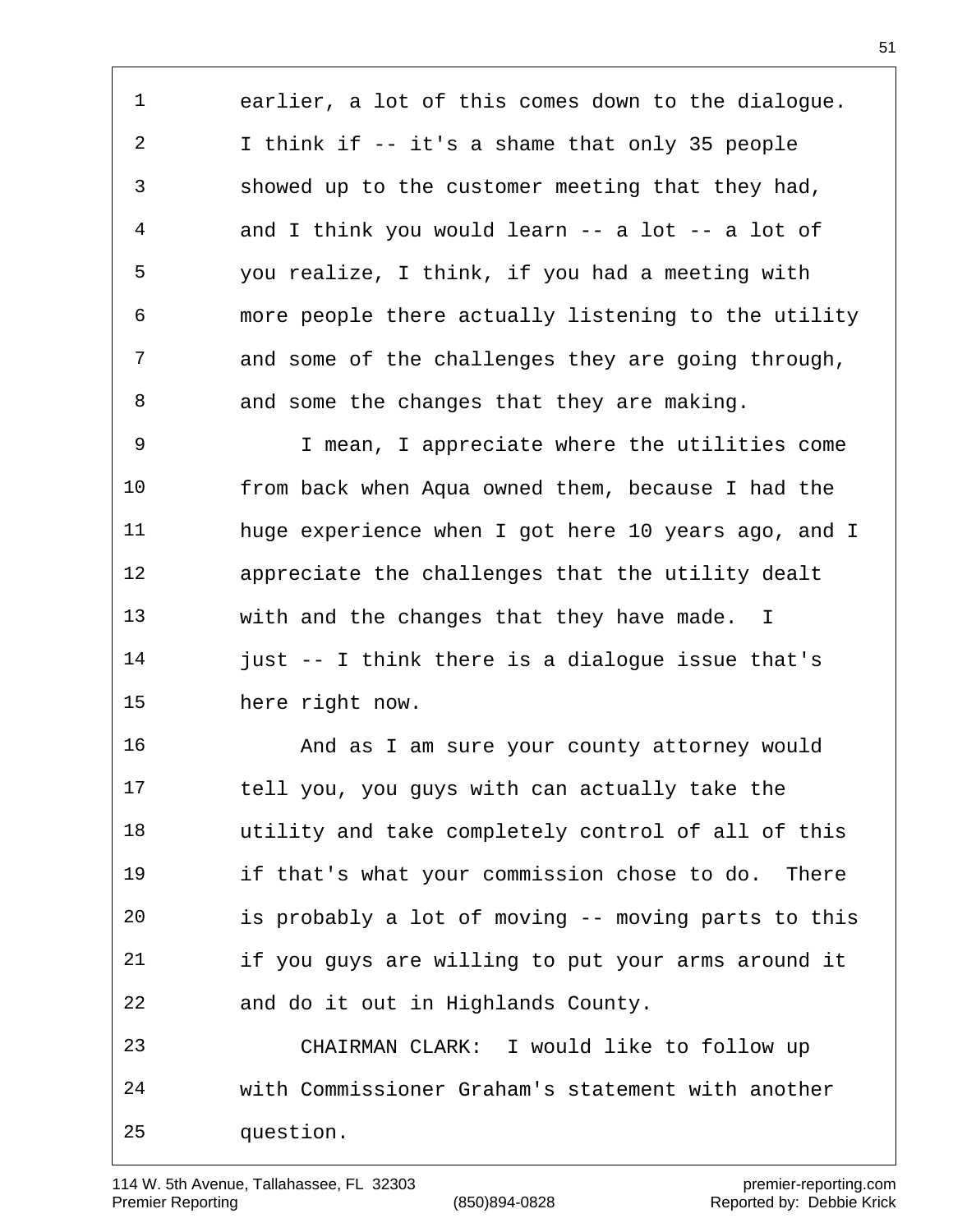I understand the utility has an obligation to serve these areas, but is there any mandate on the water side that requires a customer to take service if it's available, or is that a -- is that a decision at this level, or is that a county level decision? MR. BAEZ: That sounds like a county level. 8 CHAIRMAN CLARK: So the mandatory -- mandatory take of service would be a county issue. MR. BAEZ: Right. CHAIRMAN CLARK: So we are looking for solutions here. An option is the county, if you 13 have a mandate that they must take service, they could lift that, people put their own wells in, get off this system, and that would resolve some of the issues too, correct? 17 MR. DEREMER: Okay. Okay. MR. BAEZ: Well, I am no engineer, and I don't even want to play one on TV, so the question of whether it would resolve issues or not -- CHAIRMAN CLARK: Sure, no understood. MR. BAEZ: -- I can't speak to that, but, yes, that it becomes -- CHAIRMAN CLARK: Well, you spoke just like a lawyer then.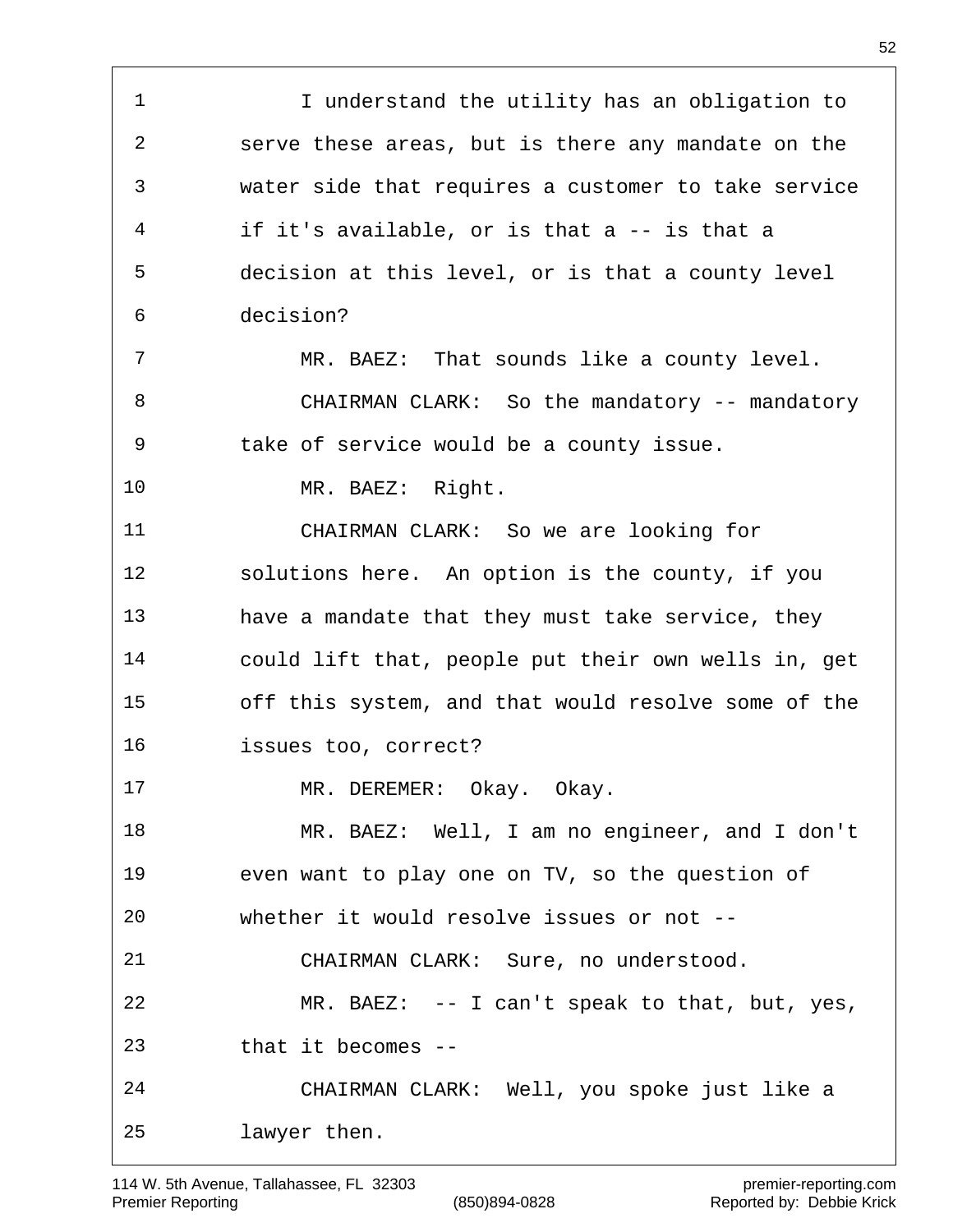MR. BAEZ: There you go. But one or the other. I don't think you want either way with me. Yeah, that -- it's at least an alternative. It's a self help, you know. CHAIRMAN CLARK: Okay. That's what I meant. MR. BAEZ: But that is a county issue, to answer your question. COMMISSIONER GRAHAM: No, I mean, that's pretty much it. The dialogue that I was trying to bring up is how active and how involved the county is, and if they -- because it's -- and I guess it's more for Mr. Hetrick to speak to it. I think all 13 the county really would have is declare that they want to take over the water services for the county, and they could wholeheartedly just take it all. I mean, I just -- and I am not trying to punt this. I am just -- maybe that's what the solution is. But once again, when you have over a thousand people that are customers here and only 35 show up, that's just -- I mean, that's not a big flag waiving to me. CHAIRMAN CLARK: All right. COMMISSIONER BROWN: Not that it's going to be better if the county takes it over. MR. RENDELL: Commissioners, if I may.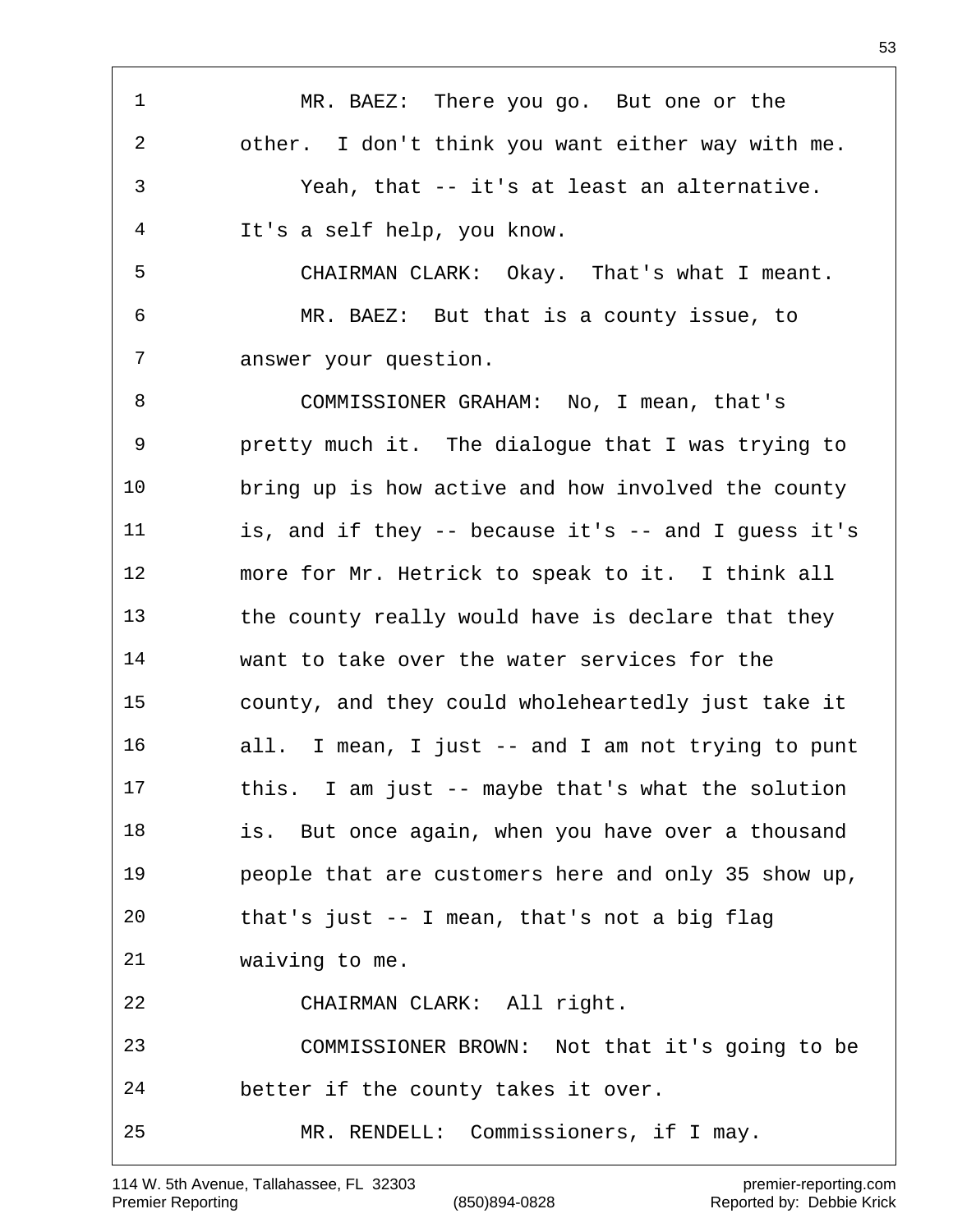CHAIRMAN CLARK: Okay. Identify yourself. MR. RENDELL: Sorry, Mr. Chairman. This is Troy Rendell again.

 It is true the county can take back jurisdiction; however, they are still, by statute, required to follow 367.081 in setting rates. So they would still be -- they would basically be put in your shoes as the decision-maker.

 One thing we are cognizant of is rates. And if this was to be protested, then the rate case expense could be a couple hundred thousand dollars that's going to be passed on to the customers.

 There was an item earlier today that you guys voted on was over \$100,000 in rate. Ours is around 7,000. So we purposely -- you know, we looked for ways, we go -- we went out and got a low interest loan to make these improvements where we could have put in all the equity, but the rates would have been higher.

 We met with the Highlands County. We explained this to them when we were required to relocate our main. Mr. Deremer, he actually was instrumental in when they actually purchased the Aqua systems, and he worked with Highlands County who did not let FUA come in. If they would have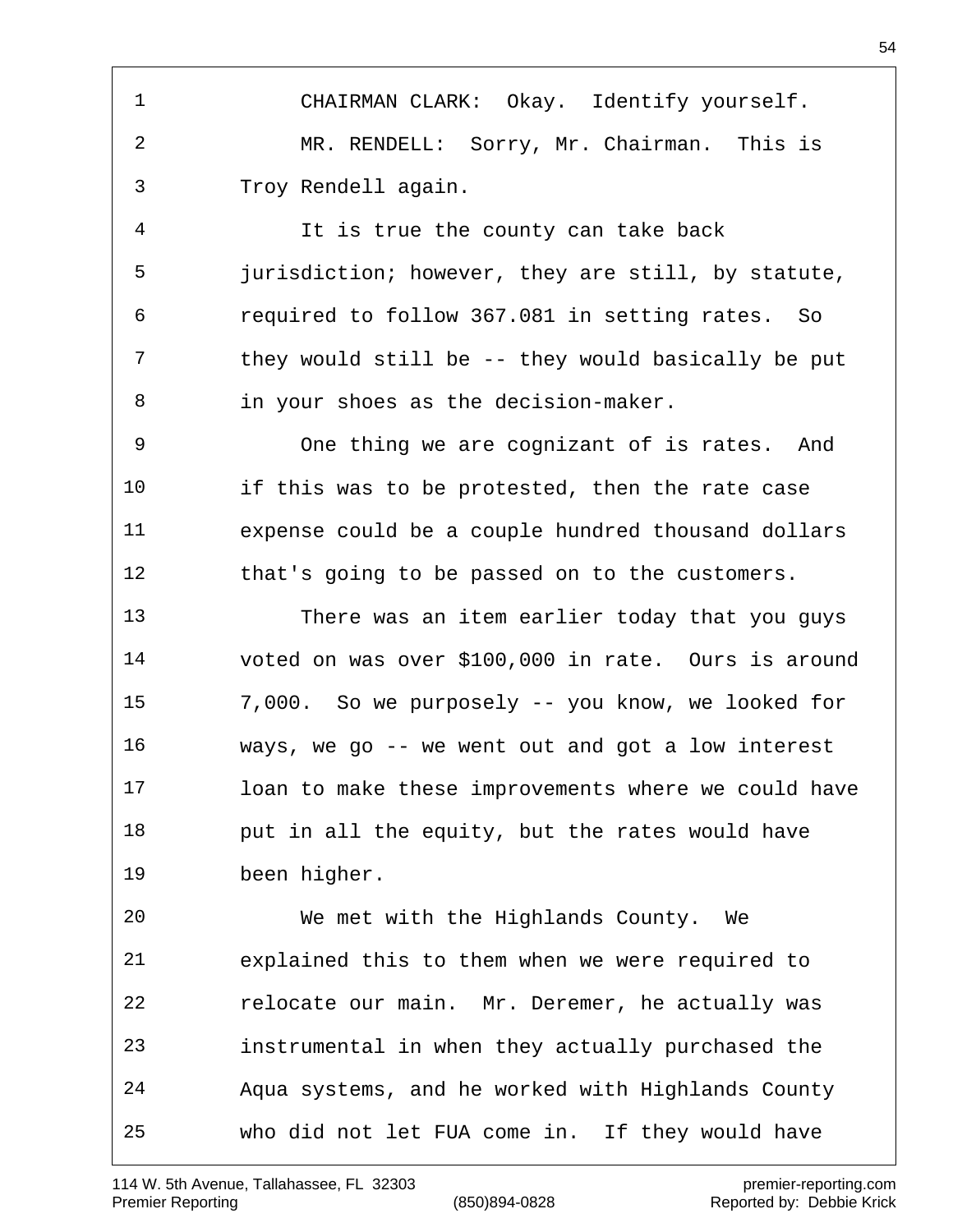continued that way, they would have been over the rate ban. They were under a rate ban, but they were being subsidized from other systems. So I don't know if Mr. Deremer wants to elaborate on that or not. MR. DEREMER: Yeah, I think -- one, let me say that we are completely open, willing and it would be a good thing for us to spend more time with the county with regard to this system. I have helped local government by probably more than 100 investor-owned systems across the state. So we are -- we are open to whatever is best for the customers. When -- when the system was offered to Highlands County from Aqua, when that transportation was done, a number of the counties, Sarasota County, Desoto County, who represented those counties and had simultaneous closings so 18 they could take those systems within their **jurisdiction** and incorporate them. That same offer was given to Highlands County, and the county, at that time, decided they didn't want to be in the utility business. The FUA offer was given to Highlands County, which would have kept these customers on a rate ban which essentially subsidized their rates. The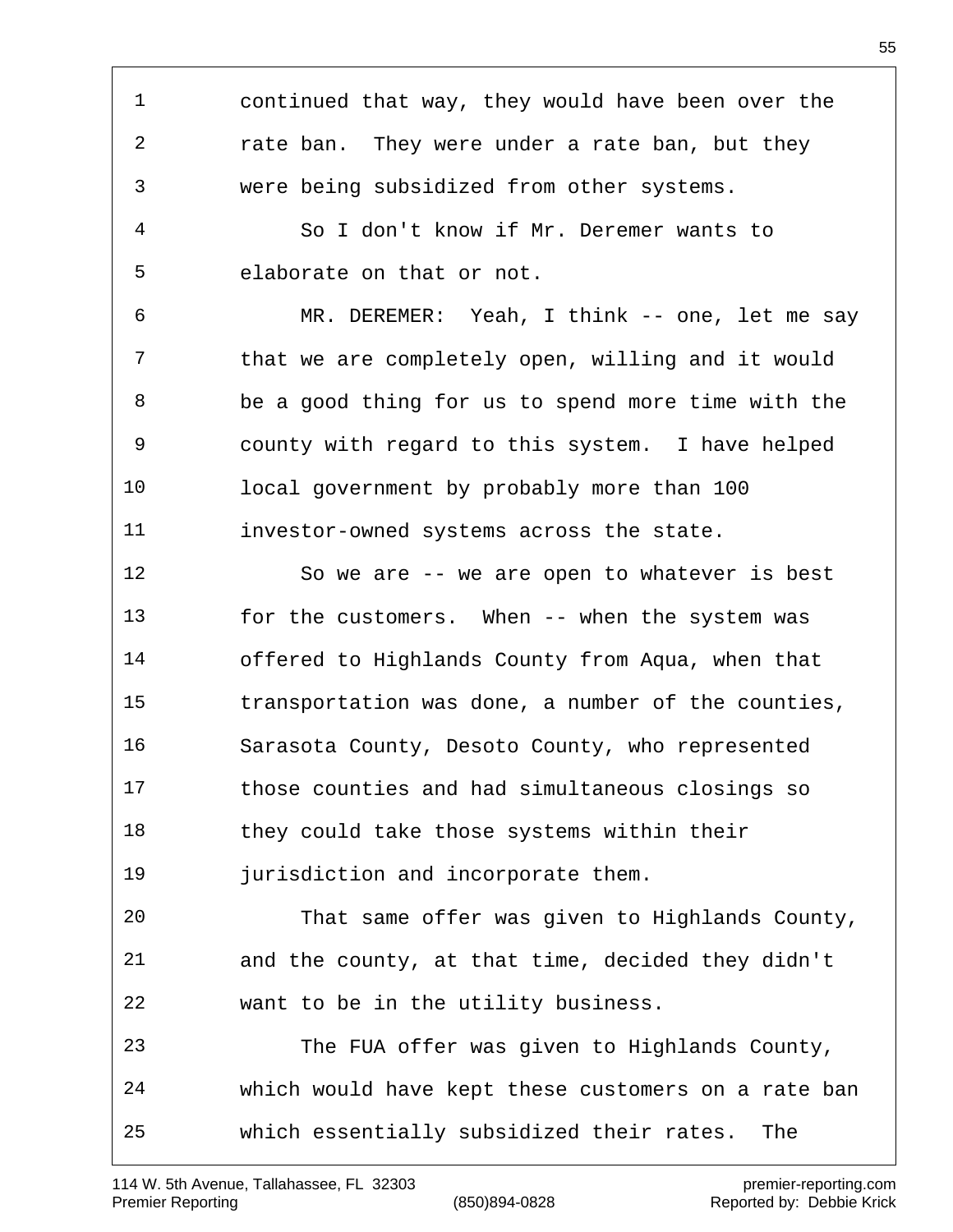county -- Highlands County decided to not allow FUA to keep the system in the grouping with the other systems around the state.

 But, look, that's water under the bridge. We are certainly willing to work with the county in any way, either to keep the system, to try to, you know, sell the system, to pick the specific customers within the system that are very problematic.

 I think the majority of the system is okay relative to water age, but there is certainly some outlying event where customers require, from an economic standpoint, more water cost for flushing 14 than the utility can possibly make in the sale of water to that individual customer.

 Our involvement with the county has been on behalf of the customers. When the county widened 18 the road and told the utility to move their line, we went and, you know, before the county commission to ask if there was any way that that could be included in the project, that the negative effect on rates for these customers was severe, especially considering the other projects that were planned, including these water quality plant improvement. We asked the DOT for a grant to try to help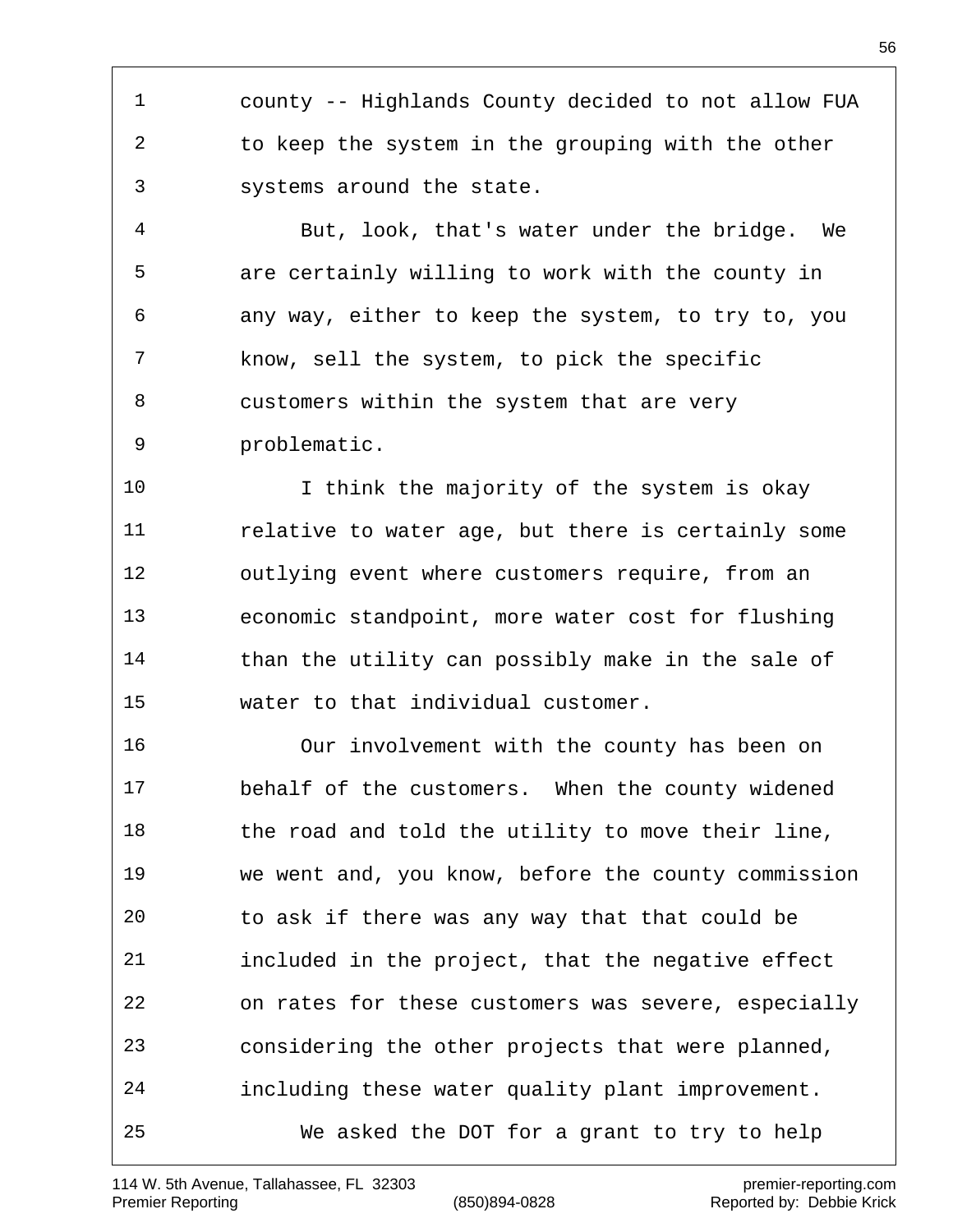these customers so they wouldn't have to fund that waterline replacement on Lake Josephine Drive. So our -- we have met with the county on that one occasion. And that occasion, we were not successful in getting any relief from the county or the DOT. Therefore, unfortunately, the customers have now, in this rate case, have those expenses proposed in rate. So -- but we are -- we are very willing and able to sit with them, with the county, and do whatever we can do to try to help these customers. 12 MR. RENDELL: And real briefly, and then I will finish. The Leisure Lake, we did meet with them several times. They eventually said we want you do it. Hardly -- I don't believe any Leisure Lake customers showed up at the customer meeting, because they are very satisfied with the water. We provide them very good water. They are very happy. They understand, and they are very supportive. As far as well drilling, we actually have customers doing the opposite, getting off their well, because the water quality in Highlands County unfortunately is bad. They are actually coming to us wanting to take the wells off of service because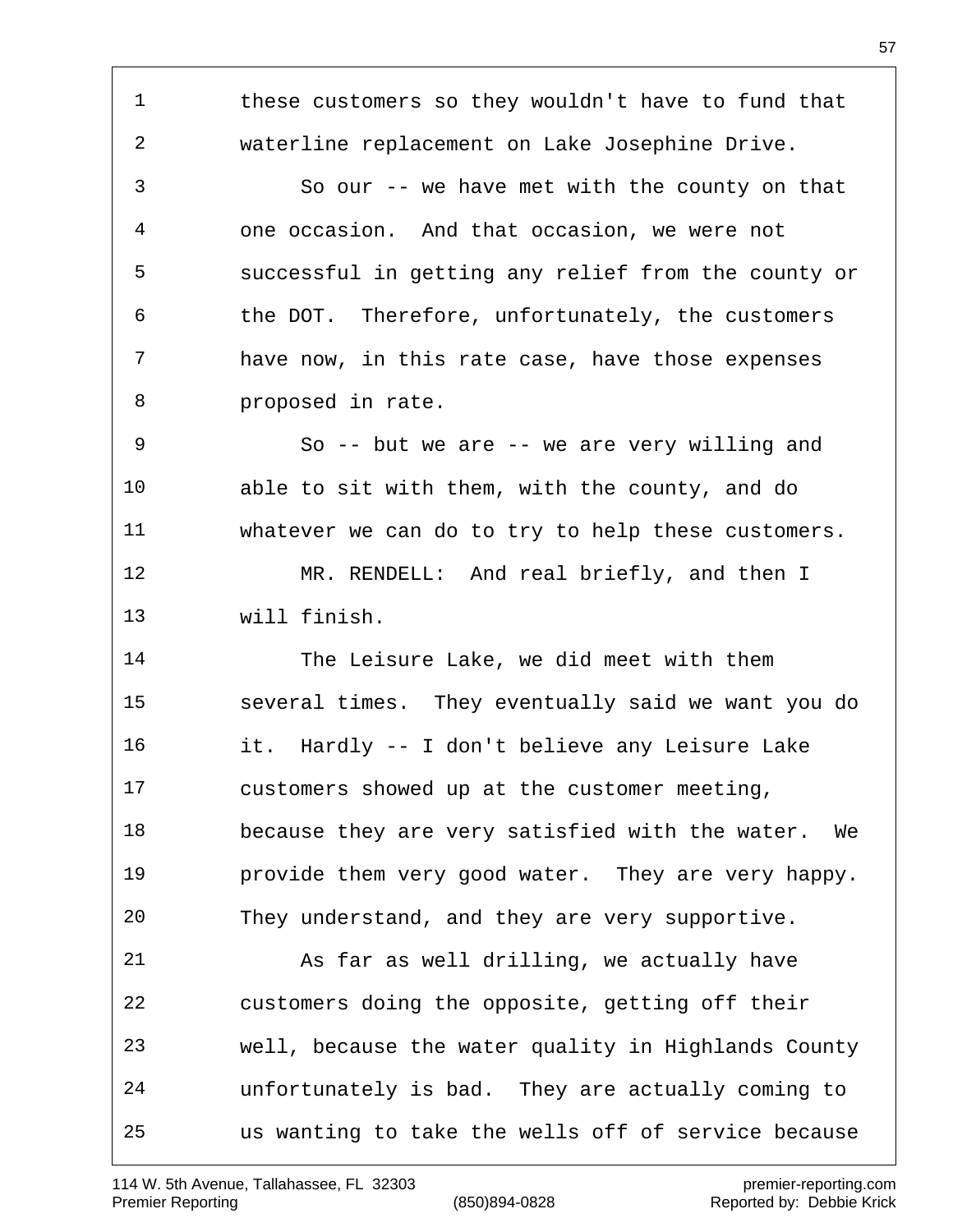| $\mathbf 1$    | the water $-$ the water they are pumping out of the |
|----------------|-----------------------------------------------------|
| $\mathbf{2}$   | ground is not good. So we are actually seeing the   |
| $\mathfrak{Z}$ | reverse trend; not going off the system, but        |
| 4              | actually coming on to the system.                   |
| 5              | With that, I will $--$                              |
| 6              | CHAIRMAN CLARK: Troy, let me ask you a              |
| $\overline{7}$ | question there. Is that in your dense areas, or is  |
| 8              | that in your sparsely populated areas? That's my    |
| 9              | whole point.                                        |
| 10             | MR. RENDELL: It's sparsely populated.               |
| 11             | CHAIRMAN CLARK: Okay. I concede that point.         |
| 12             | Commissioner Polmann.                               |
| 13             | COMMISSIONER POLMANN: Thank you, Mr.                |
| 14             | Chairman.                                           |
| 15             | Mr. Chairman, I think you took the discussion       |
| 16             | to a very interesting place that I don't recall we  |
| 17             | have entertained in prior dockets, and I think the  |
| 18             | issue you raised I will frame this way: If we --    |
| 19             | if we are in a circumstance where we believe there  |
| 20             | are technical -- technically feasible alternatives, |
| 21             | the question comes down to whether there is a       |
| 22             | viable utility business that can operate in service |
| 23             | to the public.                                      |
| 24             | And in this particular case, with the Lake          |
| 25             | Josephine system in particular that we are looking  |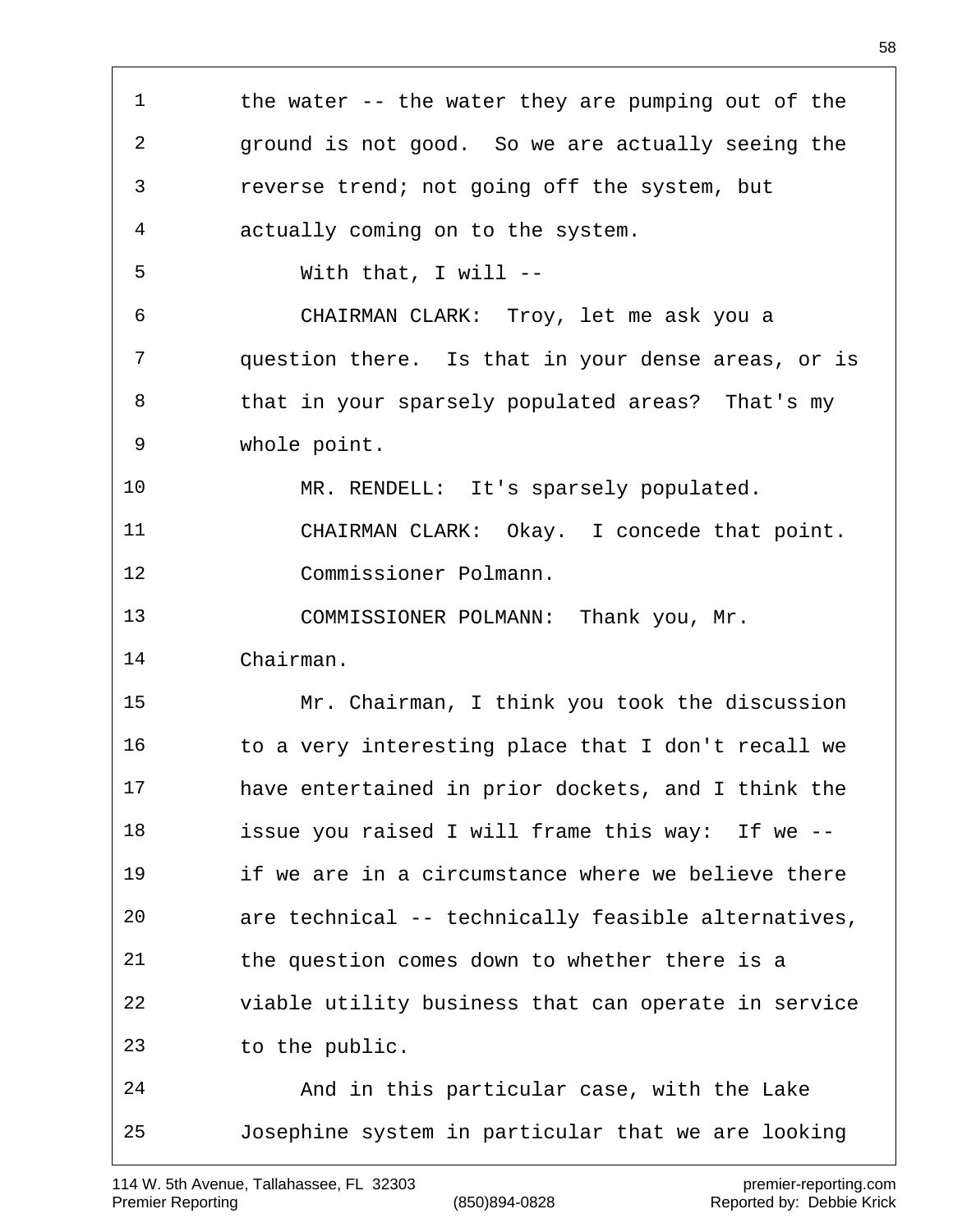at, reflecting Mr. Rendell's comments just a moment ago, there are water quality issues in parts of that system where you have water age problems because of the location of some of the customers and, therefore, deteriorating disinfectant residuals and so forth.

 His point also on people abandoning their own wells and coming onto the system is because the Floridan aquifer system has abundant water, but some of it is really poor. I think the utility, from our discussion here today, has done a good job in trying to address the hydrogen sulfide problem with their upgrades, and there is very good potential, very good expectation that that's 15 just -- that's resolving the problem, and what they are facing now is really a plumbing issue in the distribution system that we have just been talking about.

 So that discussion really comes down to and we are not going to answer it here today, but maybe going forward the utility can look at is there some way to identify those portions of the utility distribution systems that somehow could be segregated and maybe only serve a portion of the Lake Josephine customers?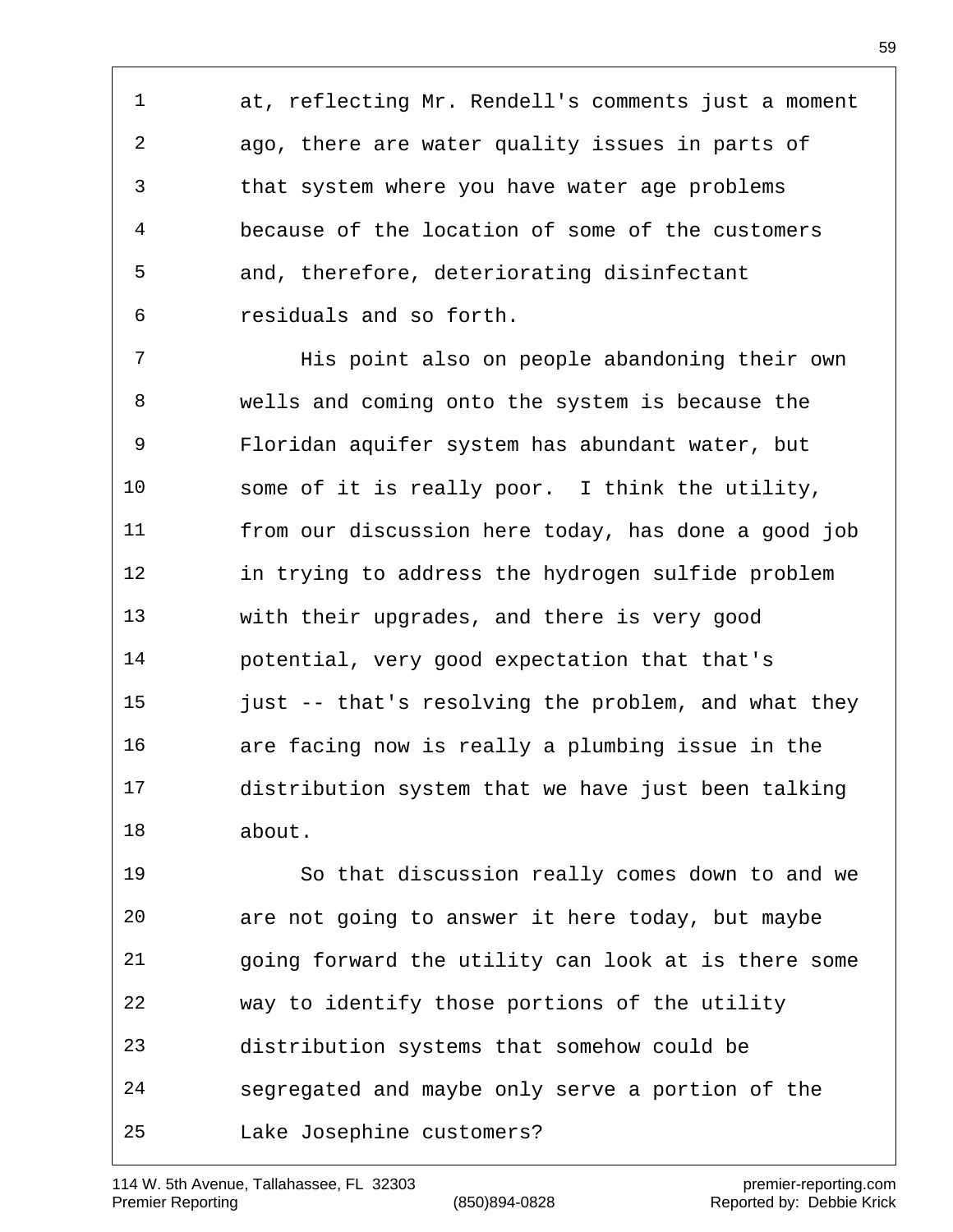1 I am just saying a hypothetical here. And I don't know if that means, as Mr. Rendell identified one of the systems -- I forget which utility he mentioned, but that a grant was provided for those customers to, you know, set up private individual wells, and so forth. But again, that water quality 7 there in the aquifer system is just very poor. They would need on-site treatment and so forth.

 Anyway, the point being, as I mentioned in one of our prior items here, the Commission is becoming more and more pointed in addressing water quality concerns, we are taking an increasingly more serious look at the distribution systems. The ownership by the utility of the distribution systems is the operation, maintenance, management and the consequences to the customer satisfaction and quality of service. And this is particularly important with regard to our authority. And you see here the penalty that we are talking about in this case. And in order for that to be resolved going forward, there really has to be something done by the utility to address that. So from what I hear, there is a very significant challenge in these sparsely populated portions. I don't -- I really don't have, as the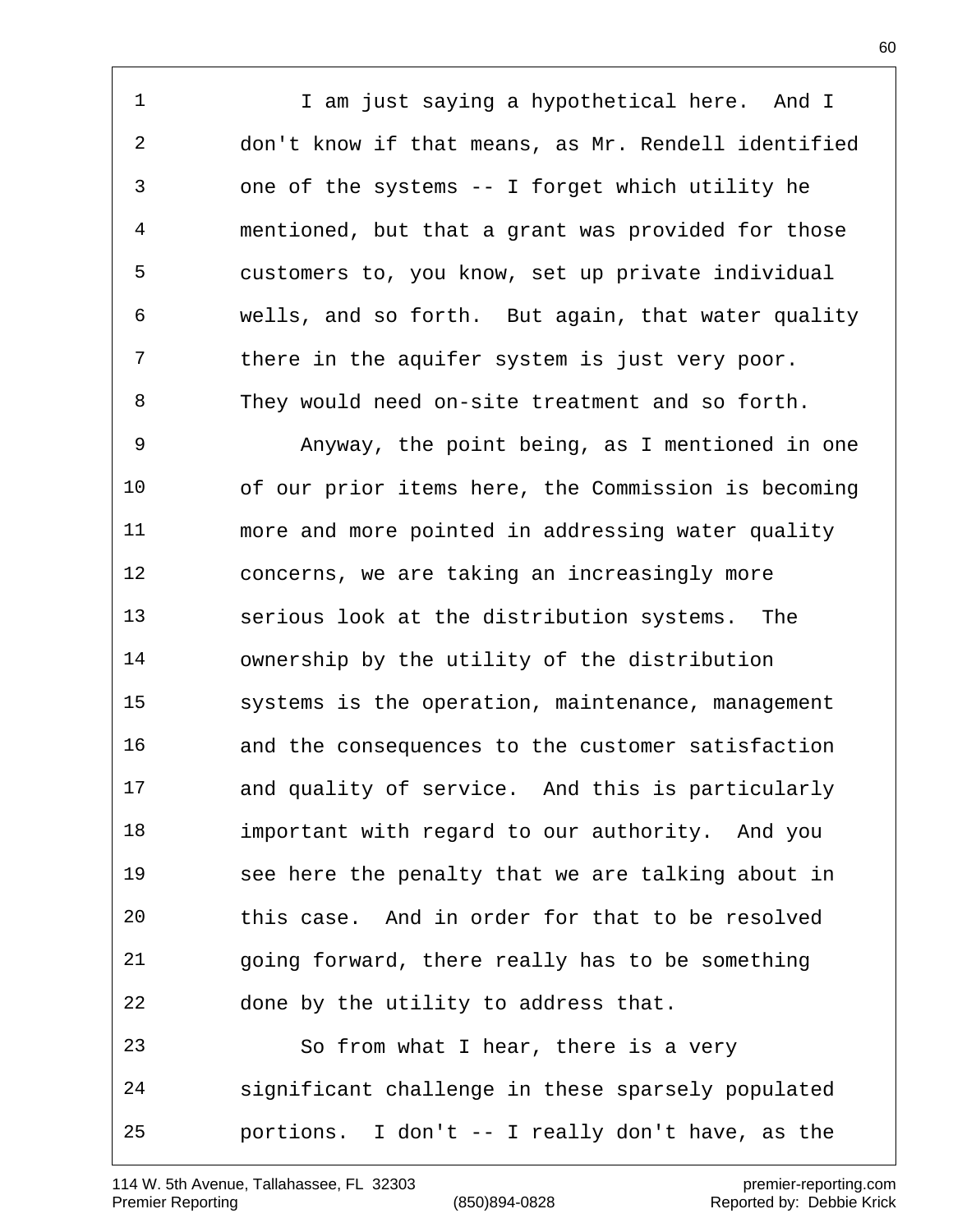Chairman indicated, a great deal of hope that all of the complaints -- all of the water quality concerns can be addressed without wasting water, as Mr. Rendell indicated, Mr. Deremer indicates a lot of flushing. So hopefully there will be something else that can be addressed -- that can be pursued. I don't know what it is.

 I don't know how much further, Mr. Chairman, we can discuss this particular matter. I think we have identified a number of different things. I suggested detailed investigations to keep us informed; heightened customer education, and so forth.

14 I am not trying to close out the issue. I think it's a very interesting discussion that we've had. I appreciate the utility openly discussing 17 their involvement with the county. And, again, Mr. Chairman, you have raised a very interesting problem, and I hope there is an opportunity for some creative thinking going forward. I don't know what the technical solution is, but if there is one, it's either wasting water by flushing or it's -- thank you, Mr. Chairman. CHAIRMAN CLARK: Thank you, Commissioner Polmann.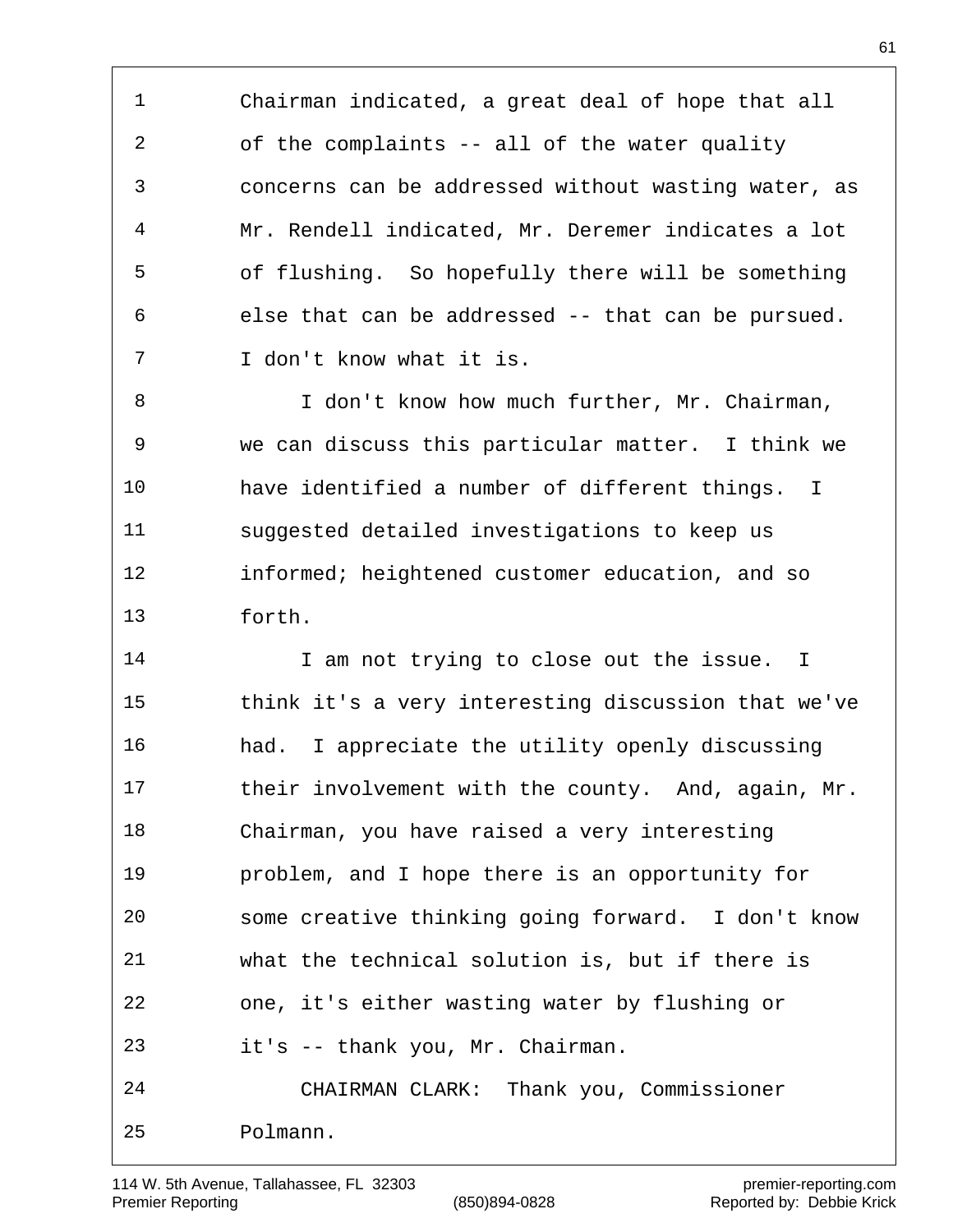Any other comments?

Commissioner Brown.

 COMMISSIONER BROWN: Mr. Chairman, again, I appreciate the dialogue that we've had here. Very interesting as well.

 I think what we have before us, though, is a docket that needs to move forward. We have expenses that need to be allocated for, because there is a situation with the utility that has -- is trying to remedy the situation that we have. We've talked about it ad nauseam.

12 I do think that the utility should be on notice that they should engage the customers in a better fashion, whether it be more dialogue, but I think as part of the motion that I am prepared to make, Mr. Chairman, is to have the utility work with the customers as well as Office of Public Counsel in continuing to address water quality issues under Issue 1. So that is going to be part of my motion. But I do think we need to move forward. I

 think we can talk about this maybe in another forum, maybe it be in Internal Affairs, maybe we have a separate dialogue. Maybe we have staff meet with the utility and Public Counsel and maybe the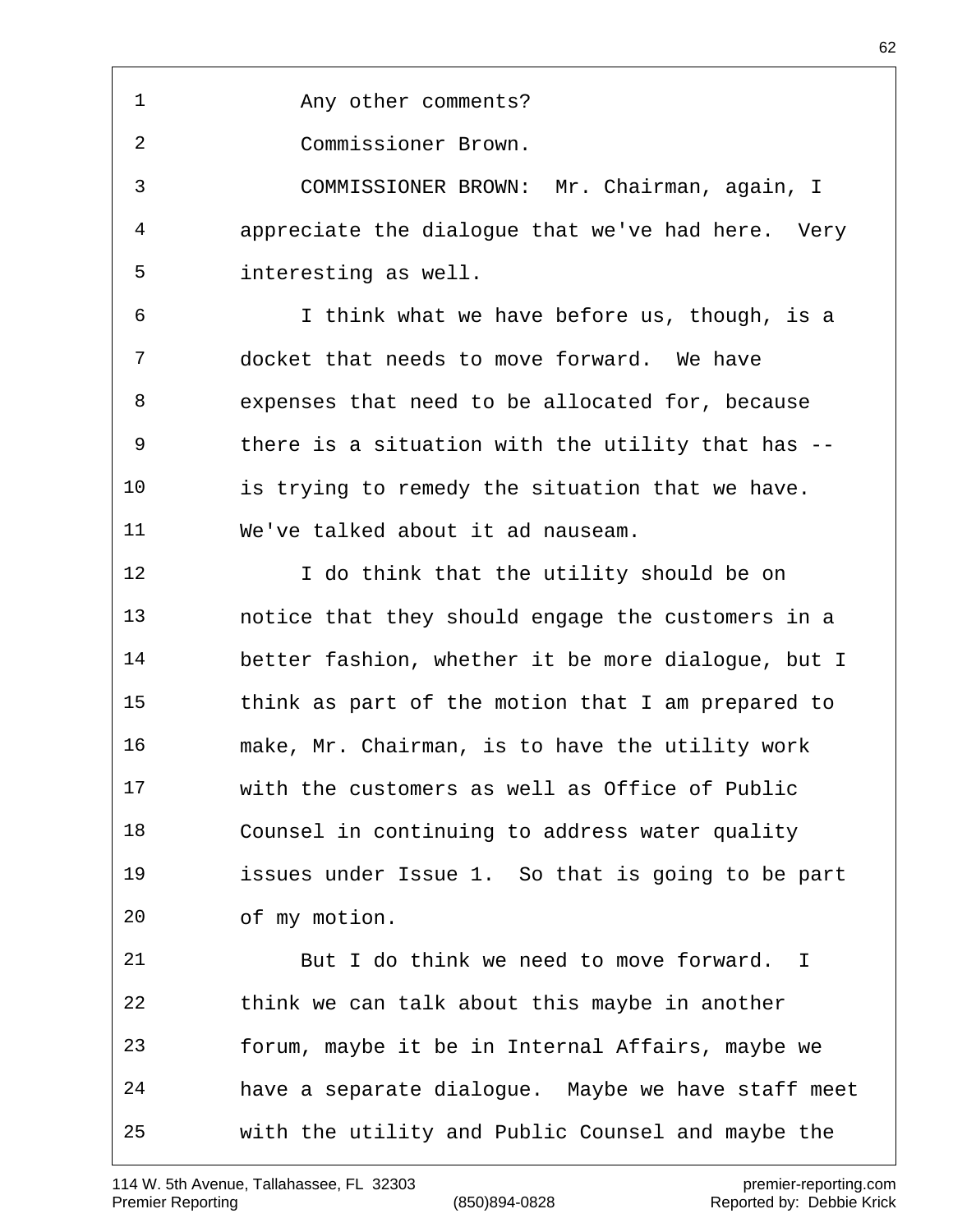county on how we can maybe come to some type of different arrangement that would be satisfactory to all parties.

 But with that, Mr. Chairman, I would move approval of all issues with the caveat that, under Issue 1, the utility work with customers and Office of Public Counsel continuously to address quality of service issues, engage both customers and Public Counsel in that dialogue.

 CHAIRMAN CLARK: Okay. Commissioner Brown has moved approval of all items, staff recommendation on all the items with the caveat to No. 1, that the utility be required to work with the customers and the Office of Public Counsel to resolve the quality issues and communication.

COMMISSIONER POLMANN: Second.

CHAIRMAN CLARK: I have a second.

 Are we clear on the motion? Who is recording the motion all right.

 All right. Any discussion on this item? All in favor, say aye -- let's go around.

Commissioner Graham?

COMMISSIONER GRAHAM: Aye.

CHAIRMAN CLARK: Commissioner Polmann?

COMMISSIONER POLMANN: Aye.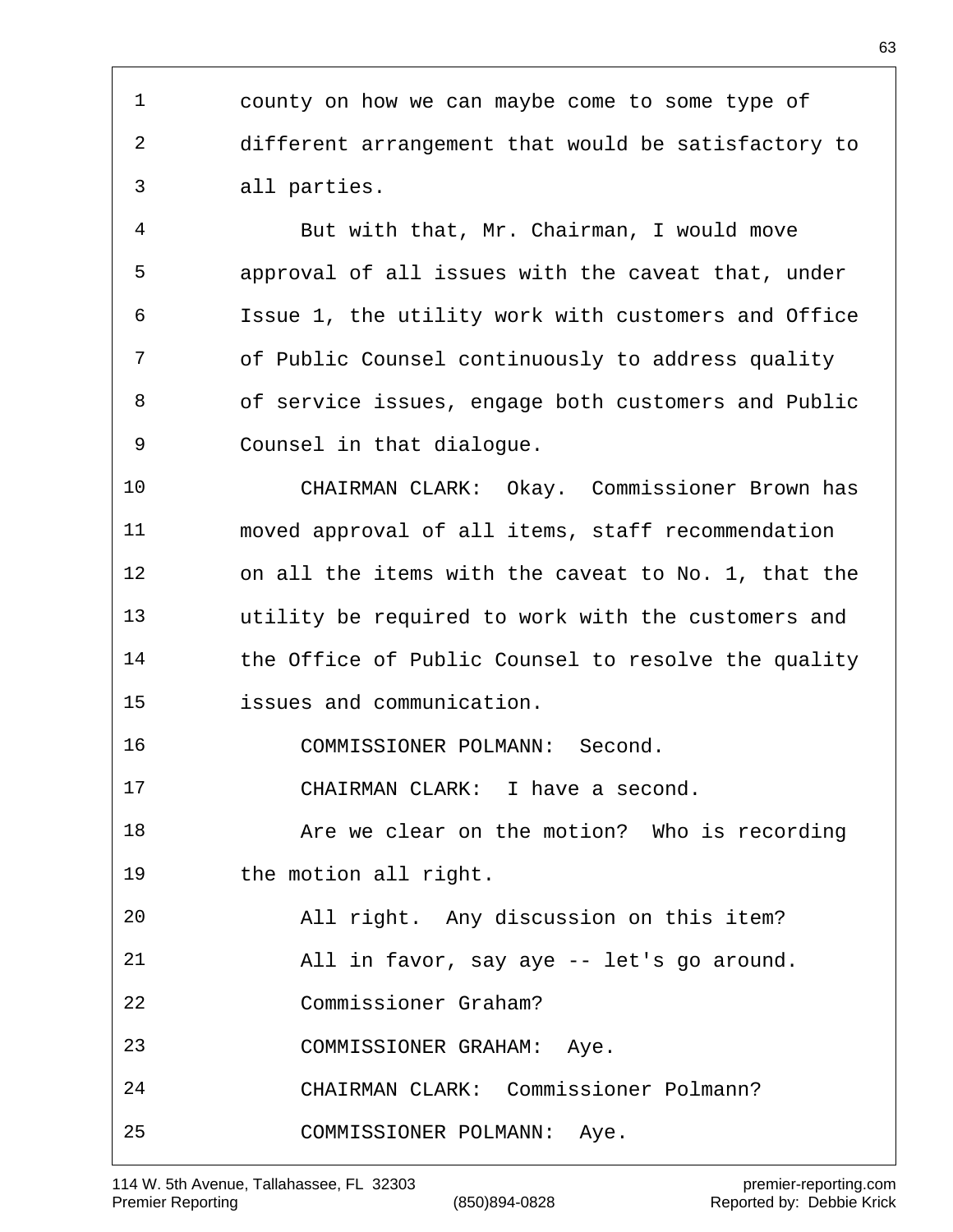| $\mathbf 1$ | CHAIRMAN CLARK: Commissioner Brown?                 |
|-------------|-----------------------------------------------------|
| 2           | COMMISSIONER BROWN: Aye.                            |
| 3           | CHAIRMAN CLARK: Commissioner Fay?                   |
| 4           | COMMISSIONER FAY: Aye.                              |
| 5           | CHAIRMAN CLARK: All right. By your vote, the        |
| 6           | item is approved.                                   |
| 7           | That, ladies and gentlemen, concludes all of        |
| 8           | the items that are before us today. Thank you for   |
| 9           | your continued patience, and I hope that everyone   |
| 10          | that wanted to be heard was able to be heard today, |
| 11          | and we look forward to seeing each of you in the    |
| 12          | next couple of weeks as we continue to meet this    |
| 13          | way.                                                |
| 14          | Thanks. Have a great day. This meeting is           |
| 15          | adjourned.                                          |
| 16          | COMMISSIONER BROWN: Miss you guys. Bye-bye.         |
| 17          | (Agenda item concluded.)                            |
| 18          |                                                     |
| 19          |                                                     |
| 20          |                                                     |
| 21          |                                                     |
| 22          |                                                     |
| 23          |                                                     |
| 24          |                                                     |
| 25          |                                                     |